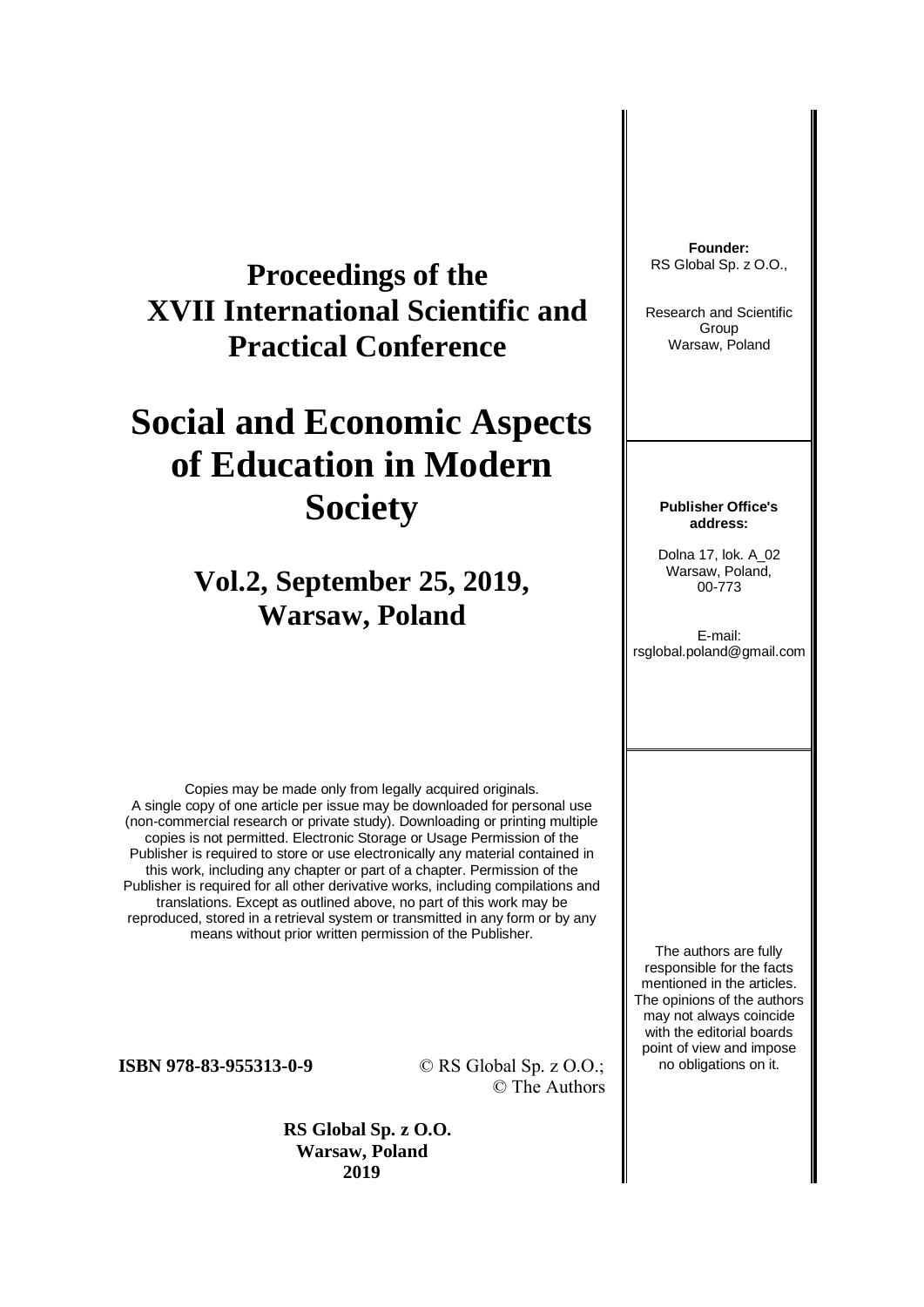### **CONTENTS**

### *PEDAGOGY*

| Bakhmat Nataliia Valeriyivna, Hanaba Svitlana Oleksandrivna<br>«INNOVATIONS AS AN INTERSECTION OF TRADITION»: JAN AMOS KOMENSKY<br>PEDAGOGY IDEAS AND PRINCIPLES EXPLICATION IN THE MODERN EDUCATIONAL |    |
|--------------------------------------------------------------------------------------------------------------------------------------------------------------------------------------------------------|----|
| PROCESS                                                                                                                                                                                                | 3  |
| Borisyuk Olena Volodimirivna, Datsyuk-Tomchuk Maria Bogdanivna,<br>Homaniuk Olena Kostiantynivna<br>THE VALUE OF MODERN INFORMATION TECHNOLOGIES IN HIGHER EDUCATION                                   | 8  |
| Iryna Dobroskok, Nataliia Rzhevska, Liubov Basiuk, Yuliia Lukashevych<br>EXTENSION OF OPPORTUNITIES FOR SUCCESSFUL PROFESSIONAL CAREERS FOR YOUNG                                                      | 14 |
| Аксакова Н. О., Соломка М. А.<br>ЗАСТОСУВАННЯ СУЧАСНИХ ІННОВАЦІЙНИХ ТЕХНОЛОГІЙ ПРИ ПІДГОТОВЦІ                                                                                                          | 17 |
| Андріїва С. С.                                                                                                                                                                                         | 21 |
| Зарівна О. Т., Химай Н. І.<br>АНДРАГОГІЧНІ ТА ПЕДАГОГІЧНІ ПІДХОДИ ПРИ НАВЧАННІ ІНОЗЕМНОЇ МОВИ                                                                                                          | 25 |
| Кашуба О. М., Кравчук Т. О., Навольська Г. С., Турко О. В.<br>СУЧАСНІ МЕТОДИ ВИКЛАДАННЯ ЛЕКСИКИ ІНОЗЕМНОЇ МОВИ У ВИЩІЙ ШКОЛІ                                                                           | 28 |
| Ситовская М. В., Димовидова Н. В.<br>РОЛЬ АКТИВНЫХ МЕТОДОВ ОБУЧЕНИЯ И ИСПОЛЬЗОВАНИЕ ЭЛЕКТРОННЫХ<br>ОБРАЗОВАТЕЛЬНЫХ РЕСУРСОВ В ОБРАЗОВАТЕЛЬНОМ ПРОЦЕССЕ ПРИ ПОДГОТОВКЕ                                  | 32 |
| <b>PSYCHOLOGY</b>                                                                                                                                                                                      |    |
| Галкин А. В.                                                                                                                                                                                           | 35 |
| <b>SOCIOLOGY</b>                                                                                                                                                                                       |    |
| Давтян С. Р., Лачинян Д. К.<br>ОСНОВНЫЕ ПОДХОДЫ АДАПТАЦИИ МУЗЕЙНОГО МАТЕРИАЛА К ПОТРЕБНОСТЯМ                                                                                                           | 39 |
| <b>PHILOSOPHY</b>                                                                                                                                                                                      |    |
| Верховцова О. М., Іщенко О. В., Куценко О. В.<br>МІСЦЕ ОЙКОНІМІВ В ЛЕКСИЦІ АНГЛІЙСЬКОЇ МОВИ ТА ОСОБЛИВОСТІ ЇХ                                                                                          | 42 |
| <b>PHILOLOGY</b>                                                                                                                                                                                       |    |
| Шохжахон Каримов<br>МЕХАНИЗМЫ ТРАНСФОРМАЦИИ ЯЗЫКОВЫХ ЕДИНИЦ В ОНОМАСТИЧЕСКИЕ ЗНАКИ                                                                                                                     | 47 |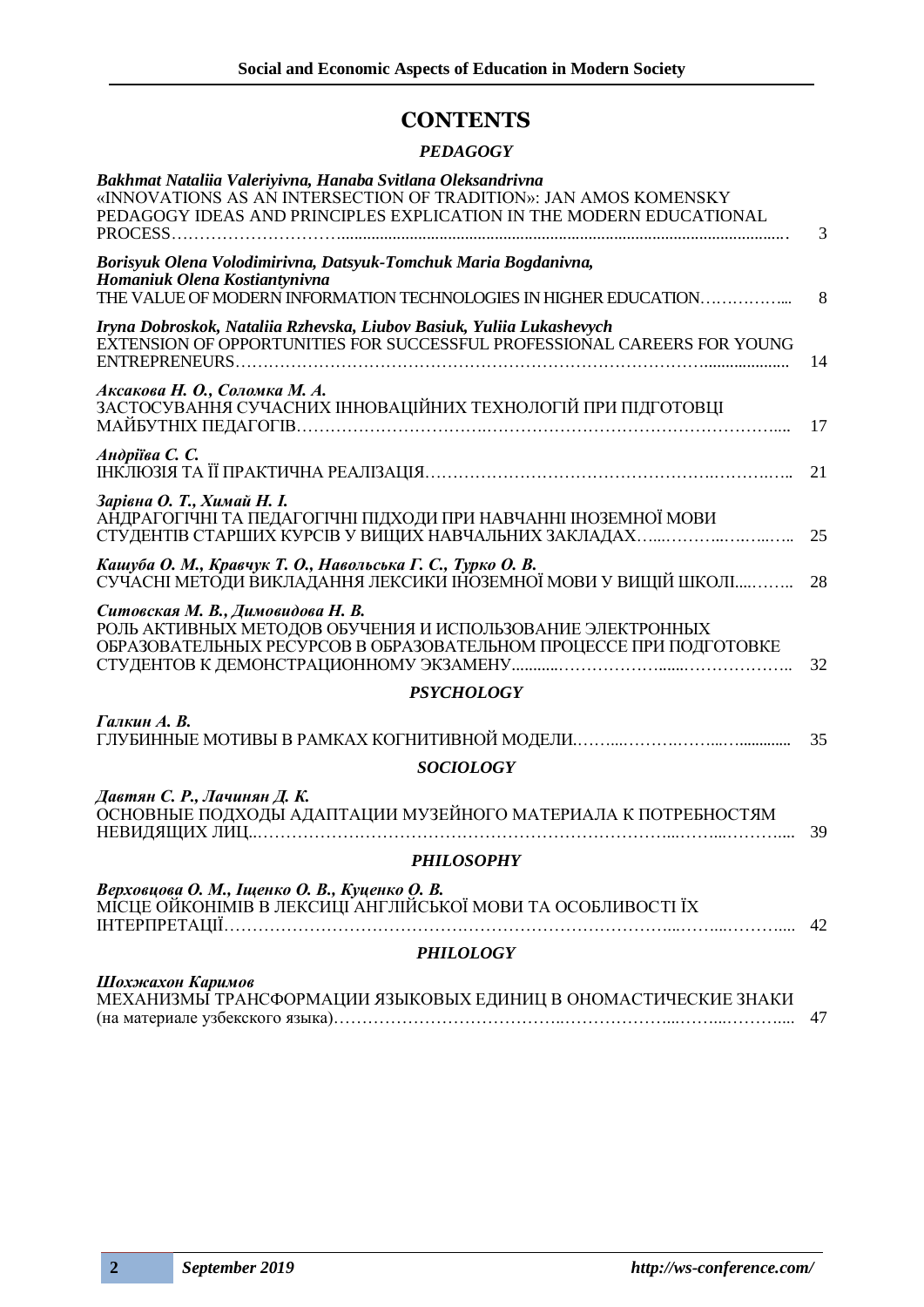*PEDAGOGY*

### **«INNOVATIONS AS AN INTERSECTION OF TRADITION»: JAN AMOS KOMENSKY PEDAGOGY IDEAS AND PRINCIPLES EXPLICATION IN THE MODERN EDUCATIONAL PROCESS**

### *Bakhmat Nataliia Valeriyivna,*

*Doctor of Pedagogical Sciences, Professor of the Department of Theory and Methodologies of Primary Education, Deputy Dean of Scientific Activity and Informatization of Educational Process of Pedagogical Faculty, Ivan Ogienko Kamenets-Podilsky National University, Kamenets-Podilsky, Ukraine*

### *Hanaba Svitlana Oleksandrivna,*

*Doctor of Philosophical Sciences, Professor of the Department of Pedagogy and Socio-Economic disciplines, National Academy of the State Border Guard Service of Ukraine named after Bogdan Khmelnitsky, Khmelnitsky, Ukraine*

*Abstract. The article reveals the relevance and importance of using the methods of the cognitive abilities of educationalists disclosing in cognitive activity and their application in the practice of life on the example of ideological principles of pedagogy by Jan Amos Komensky, which are relevant and important for solving educational problems of the present.* 

*Examples of different contemporary models of didactics consider how the ideas of a well-known Czech educator are implemented and put into practice: understanding of knowledge not as a priori of a given gift, but as a constant that is continuously created and the result of the active activity of the subjects of learning, where not repetition but reflection is crucial in this process; the discovery and development of the child's natural abilities (the models and approaches of modern didactics are personality-oriented). Transformative anthropology is realized in the concepts of "cognitive flexibility", "cognitive generativity" and "social interaction". Transitive pedagogy creates a methodological basis for a multifunctional approach to diagnose and solve both social and educational problems, in particular, presents the educational resource as a bifurcation point, which contains a plurality of strategies and sets the tone for the unsustainable development of society in its complex and unexpected developments.*

*Keywords: education, innovations, knowledge, abilities, transformative anthropology, cognitive generativity, transgressive pedagogy.*

The world has changed remarkably in recent decades. Its realities, marked by deep transformations in all spheres of human life testify to the formation of a qualitatively new type of society. This is an era of civilization transition, characterized by the destruction of firm and stable structures, the lack of major directions of further development, the chaos of processes and the selforganization of new local orders, etc. The situation of permanent changes and transitions in «ignorance of life», on the one hand, causes a state of anxiety and confusion to the future, and, on the other hand, induces it to seek ways of life in the transitional space.

Education has always been one of the most important factors in the socialization of a person. It does not exist beyond reality, on the contrary, it acquires its new characteristics and outlines in the context of requests of a certain historical epoch. In this connection, the question of what modern education should be, in particular didactics as a theory of learning urgently addressed in order to help a person find adequate responses to the challenges of our time by fulfilling the preventive function of preparing for life in an era of civilizational transition becomes more actual. The field of education should undergo a substantial reformatting of its activities in the direction from the person being trained to the trainee. These processes will include: recognizing the priority of creating new knowledge, rather than consuming the finished information; the ability to comprehensively and contextually examine problems and outline new ones in familiar situations for a person; the person's ability to selfdevelopment and self-transformation in order to realize his vital potential; the formation of a new way of thinking, adequate to the world, which would unite the incompatible; cultivating an understanding of the planetary ethics of cohabitation. The value of educational interaction is determined by a free, educated creative personality that is able to maintain its individuality and uniqueness, ready for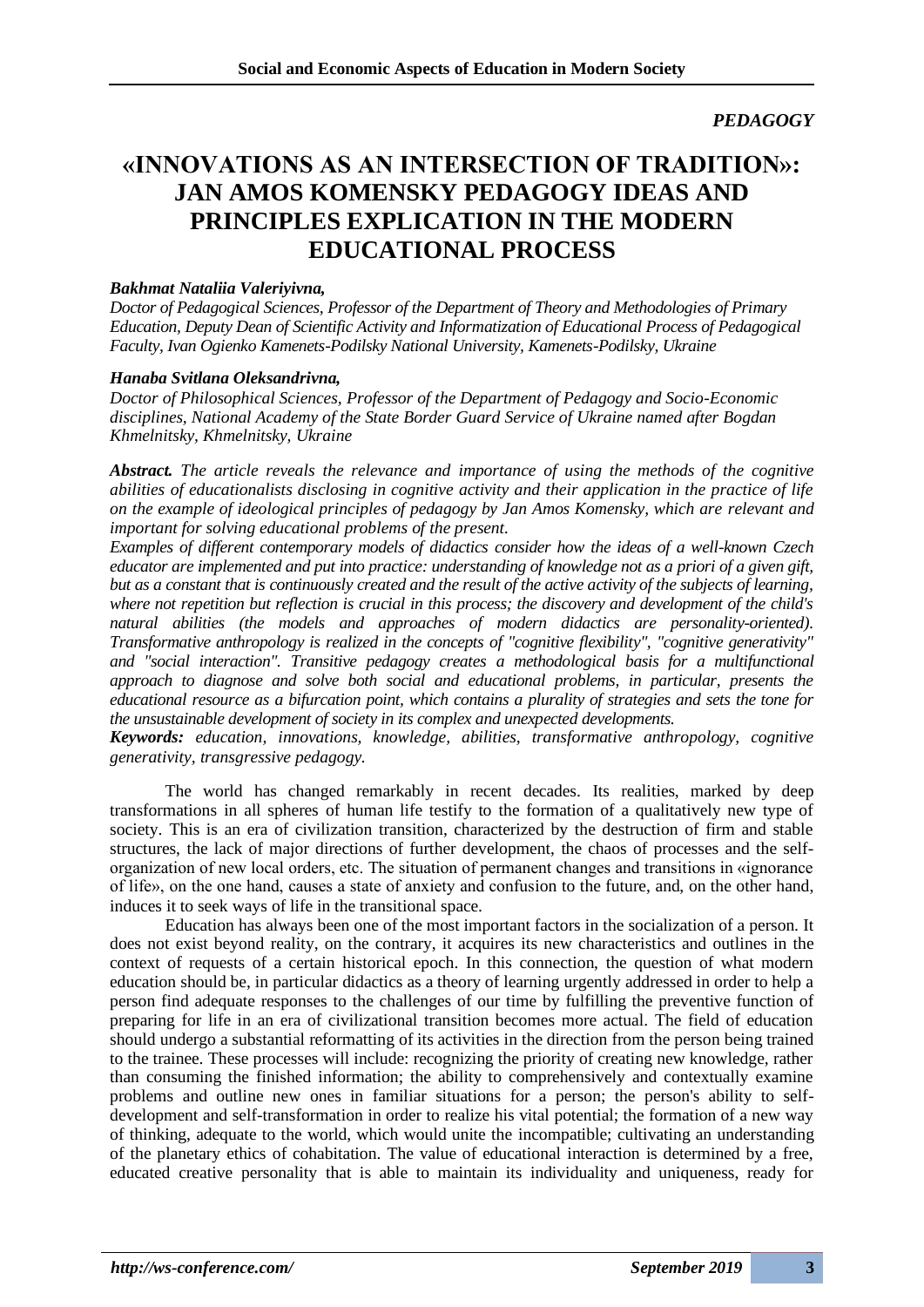cooperation within an open and multicultural educational space. Man appears not as a given thing, but as a process in which the self-creation occurs through the disclosure and activation of its potential.

Re-thinking of educational practices in the context of new socio-cultural changes leads to the need to find new methodological concepts and approaches, ways and ideas for their implementation. The heritage of thinkers, researchers have worked in past ages is relevant in this searching. It is spoken about the expediency and necessity of using the experience of past generations in understanding the problems of today's education. Modernization of education should be done not by destroying traditional forms, methods and technologies, but by preserving the positive and useful aspects that they have and can be productive. Awareness of the genetic link of innovations with traditional forms in educational activities will provide conditions for the creation of a variety of forms and ways of its implementation, ultimately for the multifaceted development of individual rights. Recognition of such a connection is a prerequisite for analyzing the most essential – historically formed and validated by time – didactic theories, knowledge and interpretation of which will help to overcome the crisis phenomena both in the educational sphere and in Ukrainian society.

The connection of innovations and traditions is ambivalent. On the one hand, innovation does not occur in an empty place, it is based on traditions, but on the other hand, it is not a duplication of the existing sample, since it involves the creation of a subject with qualitatively different, new characteristics. Accordingly, innovations are not oppositional to the established forms and methods of transferring and dissemination of knowledge. They are rather understood as a product of a traditions rethinking, a partial denial of their established features and characteristics through the discovery of new ones that fit the needs of the society. Innovations are treated as a new reading of old ideas and meanings. The authors of the book «The Revolution in Learning», G. Dryden and J. Woz argue that any innovation is only a combination of the known old elements. «There are no new items. There are only new combinations», – they say [5, p. 184]. In view of these considerations, the socio-cultural potential of basis tradition forms of innovation. Traditions are presented as flexible, dynamic systems that provide a range of innovation diversity. In the constellation of figures whose intellectual property may serve as a potential for the creation of a modern educational product, there is the figure of Jan Amos Komensky. His research work includes a powerful treasury of ideas focusing on the educational sphere on the development and formation of man as the highest social value, on the full disclosure of abilities and the satisfaction of his educational needs. It has not lost its relevance and significance in the realities of today, because it resonates with the leading pedagogical tendencies.

Within this work we only illustrate the relevance and significance of the use of ways to reveal the cognitive abilities of students in cognitive activity and apply them in life practices, for example, with the ideological foundations of Jan Amos Komensky pedagogy.

Jan Amos Komensky is one of those historic figures who with their creatures and selfless serving to the people gained fame, love and recognition. It is no accident that he is called «the father of a new pedagogy». He solved important and complex pedagogical problems using the experience of his own pedagogical practice as well as the intellectual property of previous eras. Huge pedagogical wisdom and a scientific prediction have contributed to the fact that the ideas of Jan Amos Komensky pedagogy retain their relevance and in our time. What principles and ideas of Komensky are relevant and important to solving the educational problems of our time. In his writings «The Mother School», «The General Meeting on the Rectification of Human Affairs», «Great Didactics» and others he outlines the fundamental principles of the organization and implementation of the educational process, in particular: democracy, optimism, humanism, sensationalism (borrowed from the philosopher F. Bacon, according to which the starting point of cognition is a feeling, experience), religiosity (as the acquisition and observance of moral virtues), etc. The genius of its achievements is not only in the substantiation of the general scientific principles of pedagogy, but also in determining the characteristic features of the activity of the national school. So, in the Great Didactics, he laid out all the requirements for the process of learning, among which the teacher, first, must seek understanding of the things, and secondly, develop the memory, and thirdly, develop language and hands to resort to all methods of disclosure the cognitive abilities and apply them in accordance with the circumstances; science and art should be taught as if it is a whole (interdisciplinary approach), called for the development of cognitive abilities of students, especially to worry about developing their desire for independent active work on acquiring knowledge and their application in life.

Let's consider the example of various contemporary didactic models as they are embodied and implemented in practice. Note that the multiplicity of didactic models and various approaches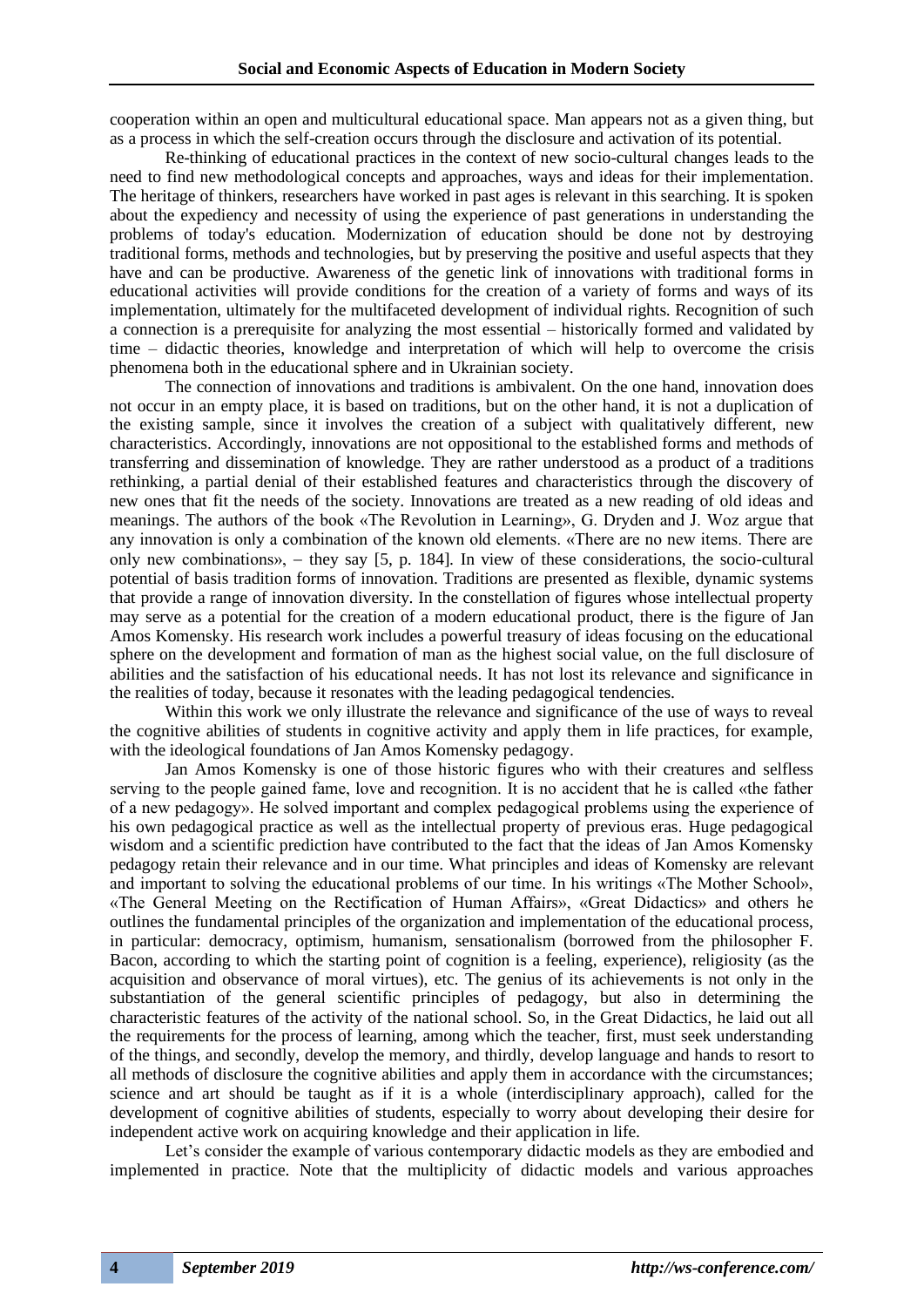associated with their practical use is conditioned by the following circumstances: first, education is a complex subject of research, since it is based on ideas, thoughts, actions of people. It opens to the external observer only by the sides, the perspectives, which he is ready or able to see. Secondly, the systems involved in educational interaction – people, science, art, culture of society as a whole − have different time measurements of life. This circumstance creates a special kind of difficulty associated with the estimation of time scale. Thus, in comparison with the pace of changes experienced by man, culture, art, science appear to be «frozen», sedentary structures [4].

One of the basic ideas of Jan Amos Komensky is the understanding of knowledge not as a priori given data, but as a constantly created constant and the result of active activity of the subjects of study. Decisive aspect in this process is not repetition, but reflection. The creation of knowledge, depending on the change in the context of the consideration or understanding of the problem is rethought, reconstructed into a new configuration. The study, which is considered as a continuous process of comprehension of the experience is already acquired and at the same time the creation of a new one. We illustrate this position on the example of «subjective didactics» by E. Kezela. The basic idea of his concept is the recognition of reality as a subjective construct. In the educational process, according to the researcher, any content problems are significant if they are related to the subject and are valuable to it. In his concept, E. Kezel uses the concept of «primary predisposition» to refer to those configurations of knowledge acquired during the design process of a person during the first years of study. In the opinion of the researcher they are fundamental to the further process of acquiring knowledge. A great role here is played by a number of methods, such as neurolinguistic programming, psychodrama, transactional analysis, meditation, etc. These methods show that «subjective didactics» by E. Kezela deals with the structures of consciousness of those who study. It produces a special learning culture based on multiplanning within a particular personality, directing his efforts to construct knowledge by students as a problem and within in a problem [7, p.  $82 - 83$ ].

The next idea of the pedagogy of the Czech thinker is the disclosure and development of the child's natural abilities. A wide range of didactic models and approaches of modern didactics are personally oriented. Interesting are the ideas of transformational anthropology. They are fruitful in considering the most radical leading anthropological phenomena and trends, which in modern realities are constantly in the situation of formation, development and change itself. The fundamental idea of transformational anthropology is the recognition that man has never been a constant, but on the contrary, has undergone transformational changes throughout his history. The spiritual practices were the basis of these changes. In present conditions along with the spiritual practices the creation of a «new image» of a person acquires the importance of knowledge-intensive technology. They create a new «maximum of transformation» in comparison with spiritual practices. The methodological potential of transformative anthropology is aimed at substantiation of various ethical, aesthetic, epistemological and other aspects of human consciousness and life, and the selection of criteria for their evaluation. Particular attention is drawn to the understanding and comprehension of the person of those transformational processes he has met and will meet in the future. Any man is a person in the potential sense, which is always created through the realization of himself. As S. Avanesov states, «a person is not something that exists as a being different from the individual or individuality that exists in turn, as something different from personality, and this is not something that is attached to a person as a definite (previously separated from him) set of qualities or abilities. «Personality» always denotes what exists, that is, a person in its existence, in its very organized existence (as it is being)» [1, p. 33]. The ability of a man to be a person can be correlated from zero to infinity. The methodological potential of transformative anthropology is aimed at taking into account the fundamental changes in the complex, holistic nature of man, in order to further ensure the development of its natural essence in social practices. In educational activity, he allows to consider the possibility of becoming subjects of the educational process as unique individuals in the context of the impact of scienceintensive technologies. The ideas of a transformational anthropology include the departure from didactics, in which learning concentrates on the translation of knowledge, in the direction of the generative, within which a resource of knowledge is created, depending on the needs and demands of the era. Generative didactics, according to O. Karpov, is realized in the concepts of «cognitive flexibility», «cognitive generation» and «social interaction» [6, р. 26].

The concept of «cognitive flexibility» is considered by the researcher as «the ability to cognitive tuning for both individual and collective, that is, to the didactic focus of the content of teaching methods on a cognitively specific cognitive activity of the student» [6, р. 26]. It is realized due to the variability of training. It should be noted that variability is not predetermined or anticipated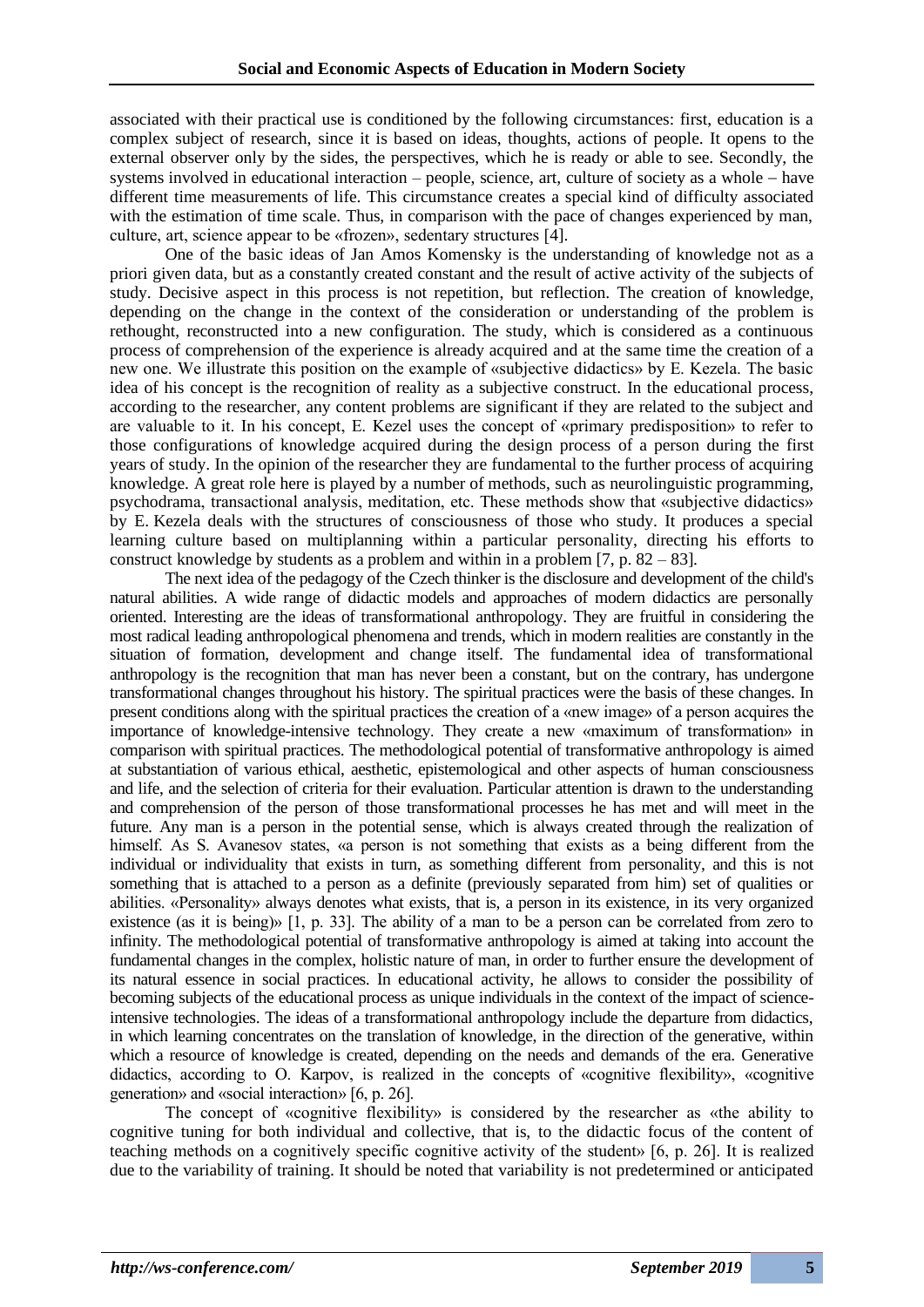in the alternative of curricula, selection of the information resources, methods of organization of training, methods of its implementation, etc. On the contrary, it immanently reflects the essence of learning, which is realized in a natural, arbitrary way, based on a set of intellectual abilities, physiological characteristics, psychic inclinations, etc. They are determined in the certain forms of cognitive activity of the individual, and is not determined by certain clear criteria. Accordingly, their result is not only the presentation of the world to man, but also to the human being of the world. The defining nature of providing flexible, variational learning is played by the individual and social needs, the interests of those who study. In the opinion of O. Karpov, they contribute to the implementation of the totality of «individual and collective cognitive trajectories and transitions between them as selfcorrection of knowledge, which are produced by the individual and associated with the diversity of its individual nature [6, р. 27]. Thus, the cognitive flexibility contributes to the disclosure of individual potential causes the formation of cognitive diversity, which ultimately involves semantic, methodological, informative, methodical, etc. Variability and saturation of the educational process. Cognitive flexibility is the basis for the development and provision of cognitive generation. It provides the generative quality of knowledge through research training, the development of creative thinking.

The concept of «cognitive generation» is interpreted by O. Karpov as «knowledge leading to the creation of new knowledge, new meanings and understanding, is an answer to the challenges of social reality, accentuated on the cognitive-active nature of man» [6, р. 27]. Thus, generativity testifies to the cognitive diversity of the individual. According to the researcher, its ontological status in educational activities is defined as the creation of a coherent but, at the same time, an open system of knowledge capable of self-development. An epistemological representation is presented in heuristic practices and research procedures for obtaining knowledge that builds the ability to question [6, c. 30]. The symbiosis of cognitive flexibility and generation forms the basis for constructing such didactic teaching strategies that contribute to the «awakening» and the realization of the creative potential of the individual.

The concept of «social interaction» focuses on educational activities not on how much knowledge the subject of learning will receive, but on how much he will be able to use them in the practices of his life, insofar as they contribute to real changes in the world and the person, its nature, consciousness etc. «The property of transformation, that is the modification itself, makes possible the functioning of the educational process as an open, plastic and self-organized didactic system, which has the ability to self-generate authentic cognitive situations of educational interaction», – says O. Karpov [6, р. 53]. It focuses on the perspective understanding of problem situations (involves the ability to solve problems and the ability to distinguish new ones), the ability of subjects of educational activity to self-organization and interaction, the development of their ability to transform into life strategies and practices. It is not just about creating a new resource of knowledge in the learning process, but also about the development of the transformational abilities of the individual. In the study, it is its own building, the change itself, and so on. The content of the educational activity is similar to the process, the result of which is the initial data for further transformation actions.

The ideas of transitive pedagogy resonate with the methodological potential of transformative anthropology. Its epistemological potential lies in the fact that it creates a methodological basis for a multifunctional approach to diagnosing and solving both social problems and educational problems in particular. The concept of «transitivity» is borrowed from researchers from the realm of mathematical research. Its experts use to indicate the degree of interdependence of the quantities in which the property of one value is determined by the property of the second, and the second corresponds to the third, and therefore the properties of the third in turn are determined by the two previous ones. Interdependence does not presuppose the identity or the search for a single feather, since the consideration and construction of interdependencies takes place in their distinct, transversal nature. «The transversal path in culture is a way of thinking, a way of crushing, a way of action that, through the boundaries of culture, philosophy, science, aesthetics, ethics ... is the path to a new understanding of the unity of the diversity of the world within a newly understood universal philosophy that unites excellent and differential on the basis of «rational justice» (Welsh)», − wrote L. Gorbunov [2, p. 95]. The appeal to the ideas of transitivity is due to the crisis of the system-universal approach, which is dominant in educational disciplines. All ideas about centrality and orderliness lose their relevance and meaning. The meaning now is in the chaotic plexus, the romanticity of constructs, which not only affect their construction, but also the ability to change them, to reject the benefits of new, constantly changing ones. Transitivity focuses on differences. It is in contradictions, randomness, exceptions, and not laws that it finds meaning and derives its cognitive potential, which in its turn allows us to find adequate solutions in the plurality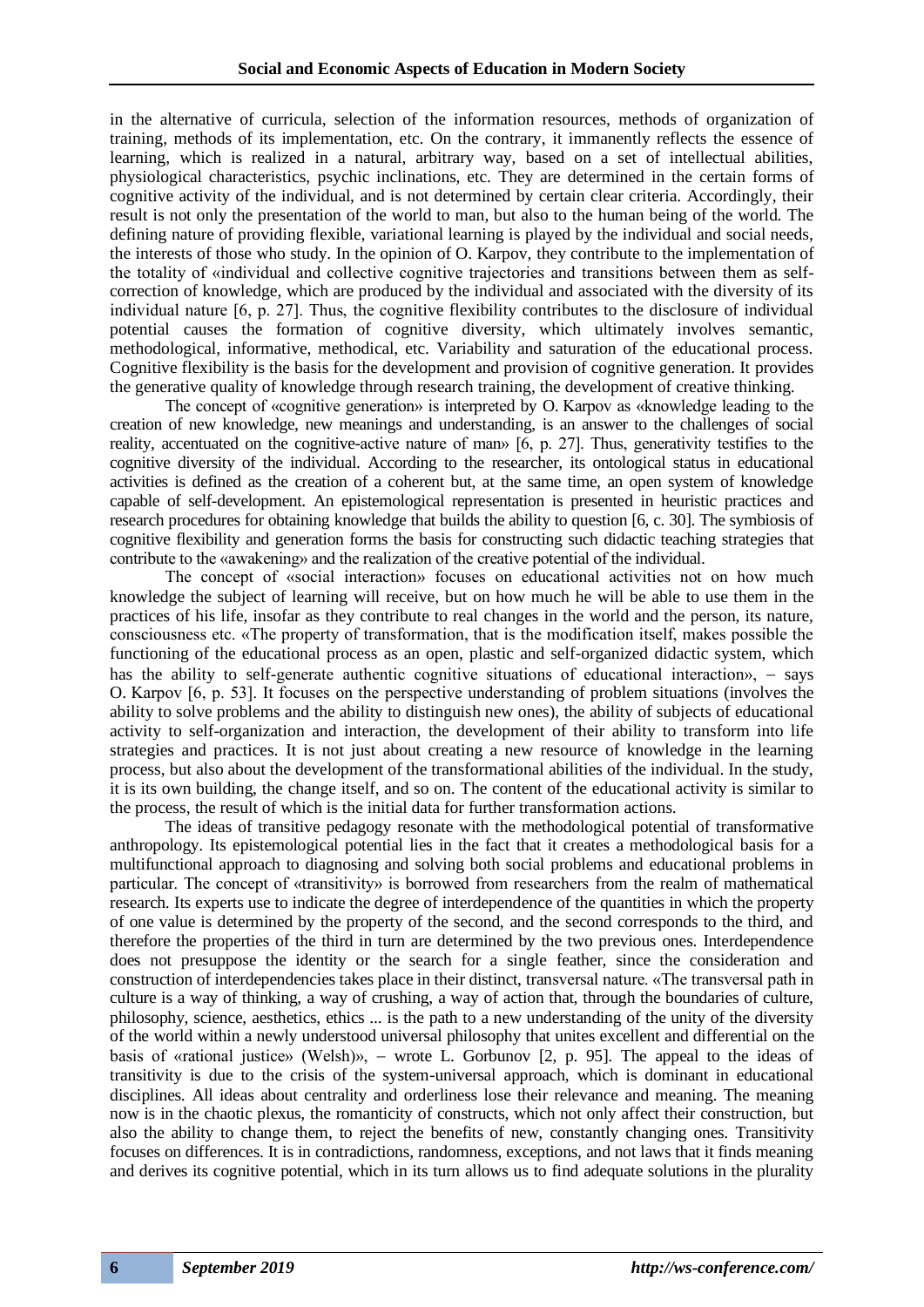of diverse multifaceted processes, their interpretation and understanding. Any crushing, fragmentation and chaos is a condition for the development of new ideas, concepts, and solutions.

In transitive pedagogy there is no single educational discourse. It is left with substantive and content certainty and localization, all world space for it appears as an educational one. Paying attention to this circumstance, S. Gryakalov argues that although the sphere of education has never been separated from social relations and spiritual life, however, in conditions (post) of modern times, they maximally increased their presence, scattered and simultaneously accumulating simultaneously in all spheres of life. Pedagogy did not become, everything became pedagogy [3, p. 36]. Transgresive pedagogy is a sphere of active action and interaction, it is a product of new meanings, their decay and a new transformation. The range of problems cannot be clearly outlined, they arise in the learning process, symbolizing the emergence of new meanings, their use and reformatting, depending on the change of perspective or the context of the research in order to be able to generate new problems and ways to solve them. Transitive pedagogy is a continuous process from one state to another, which does not have clear boundaries (I do not know the state, I do not know, I understand – I do not understand, I cannot – I cannot know, etc.). Its value in fluidity, in motion, in the potential pursuit of a new, another. It reveals the nature of the system of self-organizing, which creates itself from itself, involving, if necessary, an external resource. «The educational-pedagogical sphere seems completely deprived of certainty, there is only inertia. Just as everything was absorbed in politics, sports or sexuality, everything becomes a sphere of educational or pedagogical application», − writes S. Gryakalov. [3, р.36].

In general, «transitive pedagogy» allows the presenting educational resource as a bifurcation point that contains the plurality of strategies and sets the tone for unsustainable development of society in its complex and unexpected peripetias of development. The initial model in the justification of «transitive pedagogy» is the image of a person as an «opportunity to be». That is in educational activity a person not only learns the world without the prism of a unique inner Self, but also creates, self-constructs itself. Transitive pedagogy concentrates its efforts on designing strategies for educational activities, its role is not limited to specific didactic constructions, it only gives them directions to the fact that when they exhaust their heuristic potential, re-format them, finding in new conventions, new spaces, new possibilities for further improvement. Accordingly, the learning environment appears as a complex environment that is in motion and self-development.

Thus, innovation in learning is also the ability of traditional knowledge to produce new meanings, characteristics, be viable and in demand in the context of modern inquiries. Innovation is understood as a product of a rethinking of traditions, to a certain extent a new reading of old ideas and meanings. Changes in learning should be done not by destroying traditional forms, methods and technologies, but by preserving them useful, which can be productive. In educational practices, knowledge is re-thought of not from the standpoint of established experience, but on the basis of critical reflection. The learning process is constantly regenerating and transforming those who are involved in it, based on future possibilities, that is, in the context of who and who can be. The learning environment is emerging as a complex environment that is in motion and self-development. The learning process is constantly regenerating and transforming those who are involved in it, based on future possibilities, that is, in the context of who and who can be. In educational practice, this means rethinking our own experience as «self-technique» (J. F. Miles).

#### **REFERENCES**

- 1. Avanesov S. S. Personality as a Synergistic Constitution // Philosophical sciences. 2008. №2. Moscow: Humanitarian, 2008. P. 32 – 46.
- 2. Gorbunova L. Thinking in the world of plurality: the project of transversal reason V. Welsh // Philosophy of education. 2012. № 1-2 (11). P. 92 – 109.
- 3. Gryakalov A. A. Philosophy and transpedagogy of childhood // Innovations and education. Conference materials collection. St. Petersburg: St. Petersburg Philosophical Society, 2003. Issue. 29. P. 53-62. (Symposium series).
- 4. Danilenko L. The School of the Future as an Innovative NEC // Director of the School. 2011. № 4 (628). P.1 8.
- 5. Dryden G., Wohn J. Revolution in Education; [per. from english M. Oliynyk]. Leningrad: Chronicle, 2005. 542 p.
- 6. Karpov A.O. Research education as a pedagogical paradigm of modern knowledge culture // Diploma project. 2013. № 8. P. 24 – 32.
- 7. Kósel E. Modellierung von Lern welten. Ein Handbuch zur Subjektiven Didaktik, Elztal. Daldau, 1993 -224 р.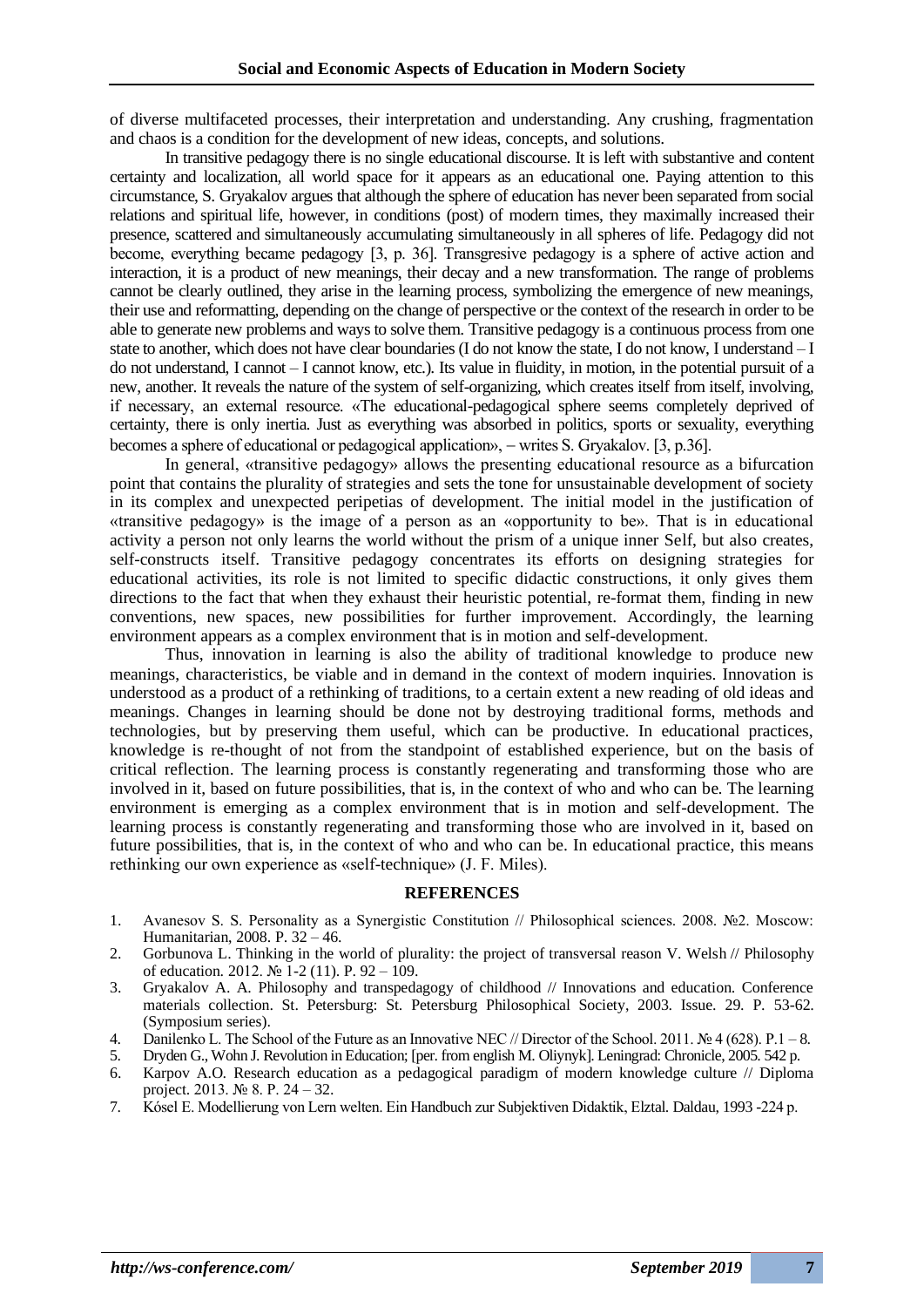### **THE VALUE OF MODERN INFORMATION TECHNOLOGIES IN HIGHER EDUCATION**

### *Borisyuk Olena Volodimirivna,*

*Candidate of Economic Sciences, Associate Professor of the Department of Finance, Banking and Insurance, East-European National University of Lesya Ukrainka, Lutsk, Ukraine ORCID ID 0000-0002-4145-4055*

### *Datsyuk-Tomchuk Maria Bogdanivna,*

*Candidate of Economic Sciences, The Associate Professor of the Department of Finance, Banking and Insurance, Lutsk Institute of Human Development of the University of "Ukraine", Lutsk, Ukraine ORCID ID 0000-0002-9794-8943*

### *Homaniuk Olena Kostiantynivna*

*Candidate of Economic Sciences, The Associate Professor of the Department Law and Finance, Banking and Insurance, Lutsk Institute of Human Development of the University of "Ukraine", Lutsk, Ukraine*

*ORCID ID 0000-0002-7797-2460*

*Abstract. The article deals with the most important modern information technologies used in the educational process. An important aspect that determines the nature of changes in the system of higher education is the scientific and technological progress and its influence on social and public relations. Computer technologies are constantly being improved, becoming more saturated, capacious, flexible, productive, aimed at the diverse needs of users. The use of multimedia technologies in the student's learning process can significantly increase the indicators of meaningful understanding and memorization of the proposed material. This is the possibility of syncretic learning (simultaneously visual and auditory perception of the material), active participation in the management of presentation of the material, easy return to those sections that require additional analysis, etc. The rapid dynamics of modern social changes, their pronounced informatization require the formation of a wide introduction and use of information, computer and communication technologies in the educational process. This explains the relevance of the identified issue, because today qualitative higher education is practically unpromising without the use of opportunities offered by information and computer technologies.*

*Keywords: modern information technologies; social media; cloud technologies; mobile learning; smart book.*

### **Introduction.**

**The problem setting.** New trends and strategies for the integration of information and communication technologies (ICTs) into day-to-day educational practice are a necessary condition for modernizing the system of modern higher education.

In the context of the changes taking place in society caused by the widespread introduction of information technology, one of the most urgent tasks is the awareness that significant changes are needed in traditional educational systems and technologies, and, accordingly, the development of new ways of their development. The level of information culture as an individual, and a certain society has some special importance. In the information society, true power is hidden not in the technologies, but in the process of globalization, global communications, global learning, global information exchange and global knowledge. The process of globalization of education has no boundaries; practically it can not be influenced by the political situation in the country, ideological orientation and government. Recently, higher education has a tendency to increase the volume of learning based on Web-technologies. Thus, the average annual growth of new information technologies in the world is over 86%.

New information technologies (IT) change not only the structure of any activity, but also lead to the integration of its various types. At present, higher education is the basis for obtaining work in the labor market and appropriate material support. At the same time, the education system should be mobile and orientated to the needs of the labor market.

In these circumstances, it is important for each higher educational institution to choose the right strategy and tactics in the development of educational programs. The most promising for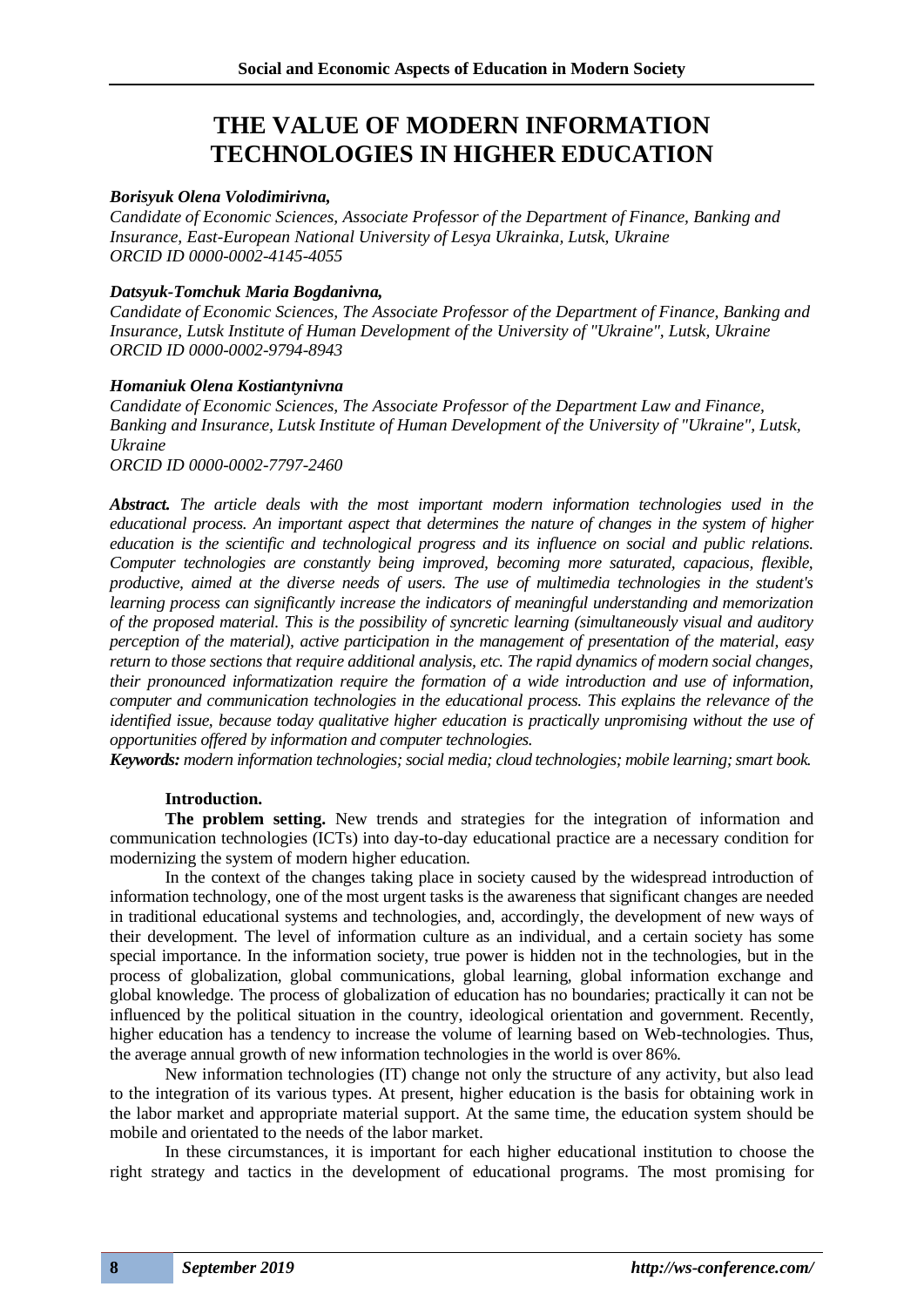educational institutions is the way of mobile integration both vertically and horizontally, which should lead to the creation of an integrated learning space based on the modern information technologies.

**Analysis of recent studies and publications.** The main directions and indicators of innovative state policy are reflected in the National Doctrine of the Development of Education in Ukraine in the 21st Century, which states that "only if the educational potential of the society increases, implementation of the latest information technologies can be ensured." In particular, Section IX "Information Technologies in Education" states that "the priority of education development is the introduction of modern ICTs, which ensure improvement of the educational process, accessibility and efficiency of education, training of the younger generation for life in the information space" [2, p.52].

The Law of Ukraine "On the National Program of Informatization" contains the Concept of the National Program of Informatization, the totality of programs on informatization, branch programs and projects of informatization of local self-government bodies.

Creating the necessary conditions for providing citizens and society with timely, reliable and complete information through the widespread use of information technologies is such a fundamental importance, from a pedagogical point of view, by the National Informatization Program [7].

The State Program "Information and Communication Technologies in Education and Science", which aims to create conditions for the development of education and science, increase the efficiency of public administration through the implementation of ICT, training specialists and qualified users, promoting the development of domestic production of the high-tech products, is of the great importance in this context of development [2, p.53].

The importance of this problem is caused by the considerable interest of the scientists, researchers and educators.

In recent years, the number of studies has grown significantly, the subject of which was the use of information and communication technologies in the educational process. This topic in Ukraine is devoted to the research of such scholars as V. Bykov [1], O. Bujnyts'ka [2], I. Voitovich [3], Yu. Yereshko [4], S. Lytvynova [5], S. Vaughan [6], H. Staker [7], R. Sharpe [8], S. Laster [9], I. Suhonyak [10]. Researchers on the implementation of computer technology and new information technologies in education are engaged in such scholars as A.P. Ershov, M.I. Zhaldak, A.V. Mayboroda, V.M. Monakhov, N.V. Morse, P.V. Stefanenko, O.K. Filatov and others. This indicates that the process of studying the effectiveness of the implementation of ICT in the educational space is developing and improving.

**The article's goal.** The purpose of the article is to assess the advantages and disadvantages of using information and communication technologies in higher education.

**The results of the study.** One of the most common types of ICT development in higher education that provides people with the opportunity to communicate is social media. In other words, social media is the means of social interaction between people. In developed countries there is a tendency to increase the importance of social media in the educational sector. Social media provides an opportunity to maintain numerous contacts with peers based on common interests (such as sports or arts, collective learning activities on the network, knowledge sharing). Social media began to spread rapidly as a result of the emergence of systems that create the possibility of virtual presence. The term "virtual presence" means the indirect interaction of people through the media channels of communication, replacing face-to-face communication (for example, videoconferences and network platforms Twitter, Facebook, etc.) [5, p.10].

The concept of "media education", which provides the social communication skills, necessary for students to gain access to global media space, network etiquette and information security, has been developed recently. In other words, in the modern conditions, systematic training is required in order to make students more accountable for the use of social media and to maximize creative potential in education.

At the same time, social media allows students to comprehend critically and make an unbiased discussion on an under-covered topic. So, discussion through social media gives students the opportunity to demonstrate their vision and understanding of these processes. At the same time, the viewpoint that training and social networks are incompatible remains a dominant one. But as world experience shows, social media expands opportunities for teaching outside the school, stimulating student collaboration, cognition and communication.

In the modern world, educational institutions can no longer function effectively without ICT. Increasingly educational services are provided to students through the Internet. Purchasing and servicing of various computer equipment and software constantly requires significant financial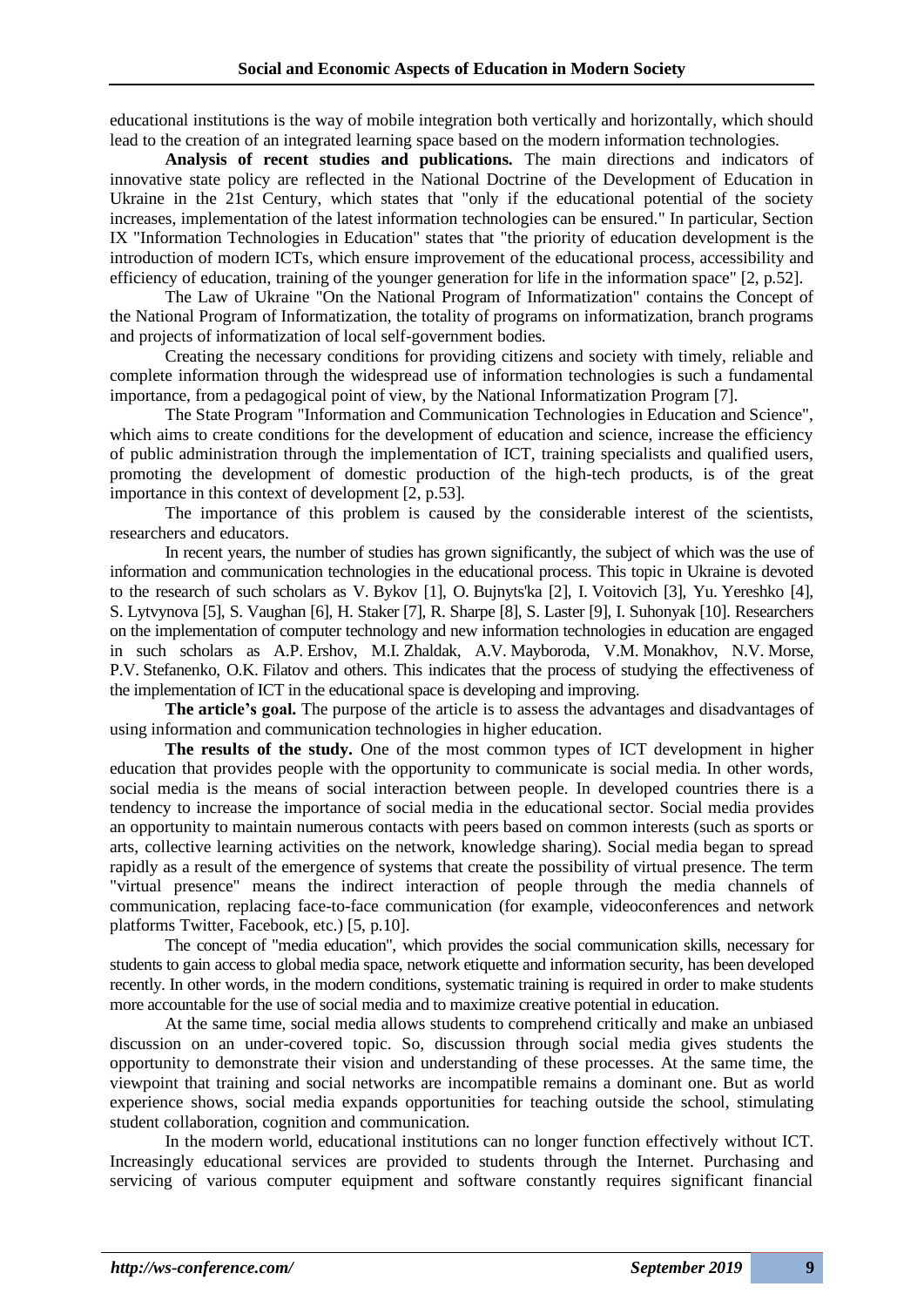investments and the attraction of qualified specialists, therefore higher education institutions increasingly use services of cloud technologies, receiving them for free or for a small fee. Often such services are more accessible and reliable than their placement at the educational institution itself.

It's worth noting that cloud technologies have the following features [6, p.82]:

- Remote data centers. Cloud services are provided over the Internet from high-tech data centers that are remote from the end-user and the organization to which it enters.

- Shared resources. Resources such as storage devices, processors, RAM and network bandwidth are distributed among all users and, if necessary, allocated in a dynamic mode. Access to the system is saved even after an unexpected "peak" of requests, so that the user gives the impression that the resources can be increased to infinity. If an educational institution suddenly needs to increase the computing load, it will not have to spend on the purchase of additional equipment, which may later be unused.

- Payment by the fact. Users pay only for the services they use, while the companies that provide them bear the costs of their support.

- Self-service. Users can decide which resources they want to use, increase or decrease their set and volume without the consent of the provider.

The main advantages of cloud technologies are given in Table 1.

Table 1. Advantages and disadvantages of using cloud technologies for students and teachers\*

| The advantages of using cloud<br>technologies                                                                                                                                                                                                                                                                                                                                                                                                                                                                                                                                                                                                                                               | The disadvantages of using cloud technologies                                                                                                                                                                                                                                                                                                                                                                                                                                                                                                                                                                                                                                                                                                                                                                             |
|---------------------------------------------------------------------------------------------------------------------------------------------------------------------------------------------------------------------------------------------------------------------------------------------------------------------------------------------------------------------------------------------------------------------------------------------------------------------------------------------------------------------------------------------------------------------------------------------------------------------------------------------------------------------------------------------|---------------------------------------------------------------------------------------------------------------------------------------------------------------------------------------------------------------------------------------------------------------------------------------------------------------------------------------------------------------------------------------------------------------------------------------------------------------------------------------------------------------------------------------------------------------------------------------------------------------------------------------------------------------------------------------------------------------------------------------------------------------------------------------------------------------------------|
| Cost savings, increased availability due to<br>open source resources and qualifications<br>owned by suppliers of clouds. Concentration<br>on the main tasks for educational institutions.<br>meeting the needs of teachers and students,<br>since they eliminate the need to purchase,<br>install and update applications on their<br>computers, increase the opportunities for<br>teamwork, no need to worry about creating a<br>backup of data or about the possibility of<br>their loss, as the data will be safely stored in<br>the "cloud" - free space is provided for it, the<br>data is available from anywhere, using a<br>range of different devices, as well as mobile<br>phone. | Data security. Use of remote data centers that are not<br>under the control of this organization, whose location<br>may not be known at all and is considered as a risk.<br>Unwanted advertising. Another risk is that cloud<br>providers will send unsolicited<br>messages<br>or<br>advertisements to users. Inclusion of the relevant<br>terms in an agreement with the provider may reduce<br>the risk of abuse.<br><i>Binding to supplier.</i> The big risk is the "bind" of the<br>organization to the software of a particular provider.<br>The costs of migration from any widespread system<br>are quite significant. If the market will have the best<br>similar product or the provider of "clouds" will decide<br>to enter or increase the fee for this organization, and<br>something can't be changed later. |

\* Based on the systematization of sources [8; 9; 10]

At the same time, the application of cloud technologies leads to a number of organizational and legal changes in the educational sphere at the local, regional, national and even international levels. The staff of the educational institutions has to follow the rapidly changing horizon of cloud computing and to think about the conditions the continuation of contracts for the "cloud" information services. To make the most of the cloud, organizations will have to manage risks through contractual relationships with providers. The right to intellectual property should be clearly stipulated in the contract. Cloud service agreements must stipulate that the ownership of the data located in the "cloud" remains with the client.

Higher education institutions can also transfer ownership to a user by downloading relevant data. If all educational materials are placed in the cloud, another intellectual property registration may be required. The provision of cloud services to educational institutions is better to discuss at the level of regional or national education management bodies, as expensive law services are not available to small universities. Additional benefits here may be that many institutions will become part of one "cloud." This will facilitate the exchange of data and cooperation between the individual organizations, and will facilitate the formation of a single information educational space in a particular region [10].

Along with this, mobile learning is a modern digital technology era created by wireless technology that supports flexible, accessible and individual learning. Mobile learning more closely links learning with life and work, and this kind of educational activity ceases to be related only to the academic audience of a higher education institution. This leads to misunderstandings between the traditional educational system, focused on the curriculum and individual achievements, and the mobile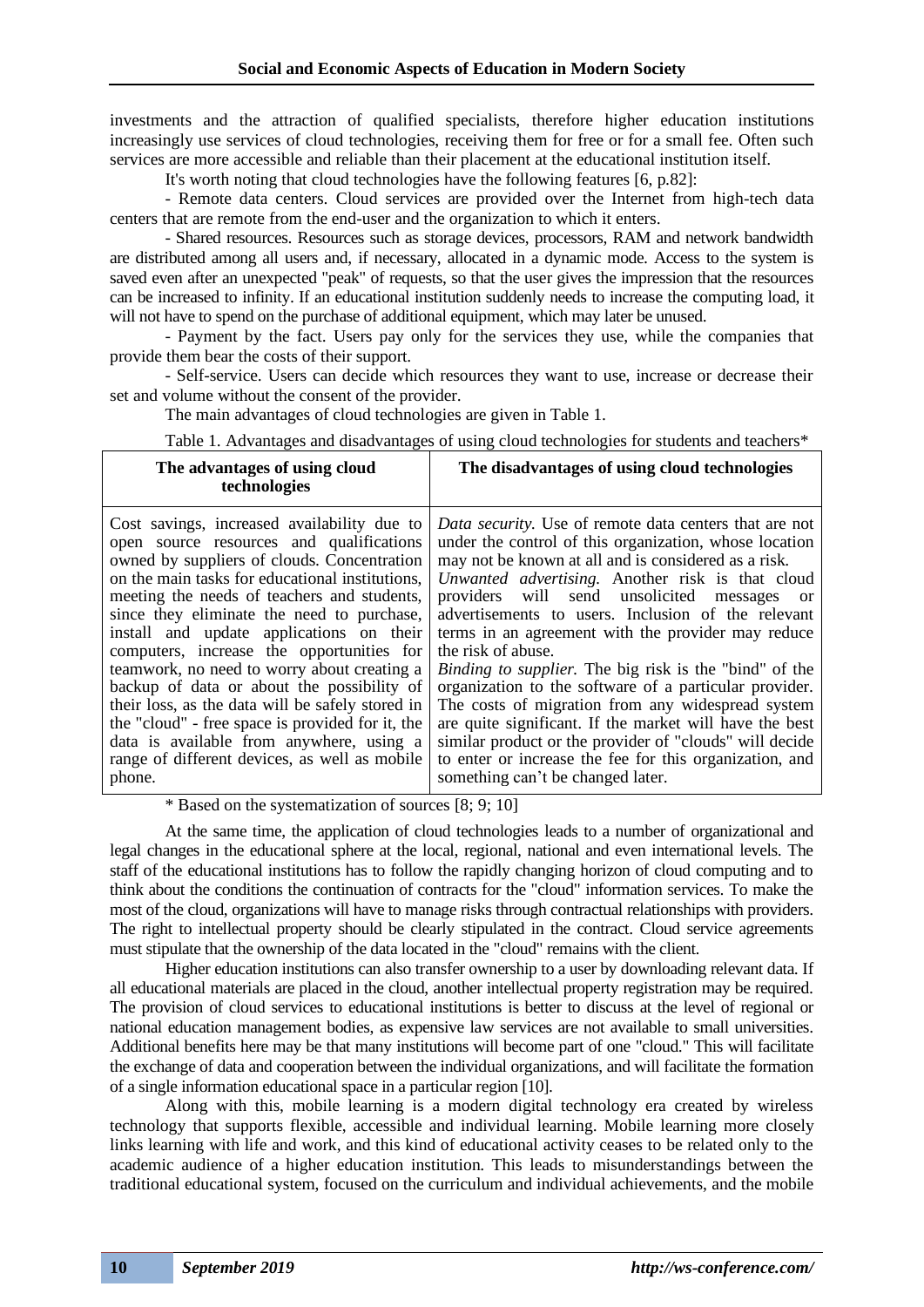learning that builds around the interests of students and their needs in different situations and circumstances with the use of personal digital mobile devices and individual learning paths. The choice of device depends on age, location, tasks, and other factors. Students typically use mobile phones and personal media players. However, students can use tablets, pocket personal computers (PDAs), smartphones and laptops that they use to study. The range of devices in mobile learning is constantly expanding: it includes digital voice recorders, e-books and dictionaries.

At the same time, devices become more functional, they support speech, audio and video, reading, writing, information search, calculations, games and much more. No less important is the network of mobile learning facilities and the infrastructure through which devices can connect to and connect to the Internet, as well as wireless solutions that allow students to move without losing ties to each other. GPS navigation (satellite navigation system) allows you to determine the location of students; it can be exchanged for context-specific resources, as well as information relevant to a particular route or place [4].

Mobile education eliminates the need to create special computer classes and gives faculty full freedom to provide students with online applications as needed. That is, mobile learning is "easy" with regard to resource provision: students have access to audio materials, text messaging, online polls, text chats, reading and writing of essays.

Also, mobile learning provides new communication tools for collaborative work, and also allows you to combine classroom outreach, on the way home and between couples.

The benefits of using mobile learning for students and teachers are shown in Table 2. Table 2. The Benefits of Using Mobile Learning for Students and Educational Institutions \*

| <b>Benefits for students</b>                                                                                                                                                                                                                                                                                                                                                                                      | <b>Benefits for educational institutions</b>                                                                                                                                                                                                                                                                                                         |  |  |
|-------------------------------------------------------------------------------------------------------------------------------------------------------------------------------------------------------------------------------------------------------------------------------------------------------------------------------------------------------------------------------------------------------------------|------------------------------------------------------------------------------------------------------------------------------------------------------------------------------------------------------------------------------------------------------------------------------------------------------------------------------------------------------|--|--|
| Improving access to education: using relatively<br>inexpensive everyday technologies. The ability to<br>learn at your own rhythm, under confidentiality<br>conditions that may not be available when using a<br>computer or equipment owned by others. Good<br>support for popular ways to interact, such as<br>mobile access to audio or social media.                                                           | Attracting potential students from unoccupied<br>groups: Learning materials are made available to a<br>wider audience through mobile apps, blogs, and e-<br>books that fall into the sight of potential students.<br>Assistance to needy social groups, for whom mobile<br>learning provides an opportunity to improve their<br>standard of living.  |  |  |
| <i>Proximity to specific learning needs: satisfying</i><br>interests outside of educational programs through<br>the access to additional resources through free<br>teaching materials. The use of pocket personal<br>computers is a part of modern business life, so<br>learning directly contributes to increasing<br>competitiveness, the acquisition of vital skills and<br>skills to improve working methods. | <i>Improving the quality of teaching: revitalizing the</i><br>curriculum, rethinking teaching methods and<br>creating better feedback from students.<br>The transformation of geographically dispersed<br>students into a valuable educational resource<br>through which they have the opportunity to share<br>local knowledge and research results. |  |  |
| <i>Communication support:</i> An opportunity for<br>students immediately to share experiences from<br>the learning process. Best evaluation<br>and<br>diagnostics of possible learning problems.<br>Psychological support for students through social<br>networks or with the help of a personal tutor.                                                                                                           | Continuing Education<br><b>Adapting</b><br>Support:<br>students,<br>needs of<br>education to the new<br>encouraging continuing education for updating<br>and expanding knowledge gained.                                                                                                                                                             |  |  |

\* Based on the systematization of sources [7; 8; 9; 10]

At the same time, when students start commenting, discussing or exchanging electronic data, the traditional role of the teacher as an indisputable authority changes to a more modern role of co-author or mentor. The results of such a discussion among students represent an important pedagogical resource and provide a shift towards authentic education. In working conditions, it is easier to record information, fix and summarize educational work using modern digital devices, which are considered as proof of participation in education or as a way of combining formal and informal learning. Over time, students will become more responsible, which will lead to the rooting of lifelong learning skills. This is facilitated by mobile access to open educational resources, open courses, educational social networks that can support educational goals [7].

Along with the benefits, we can distinguish the problems of mobile learning (see Table 3).

٦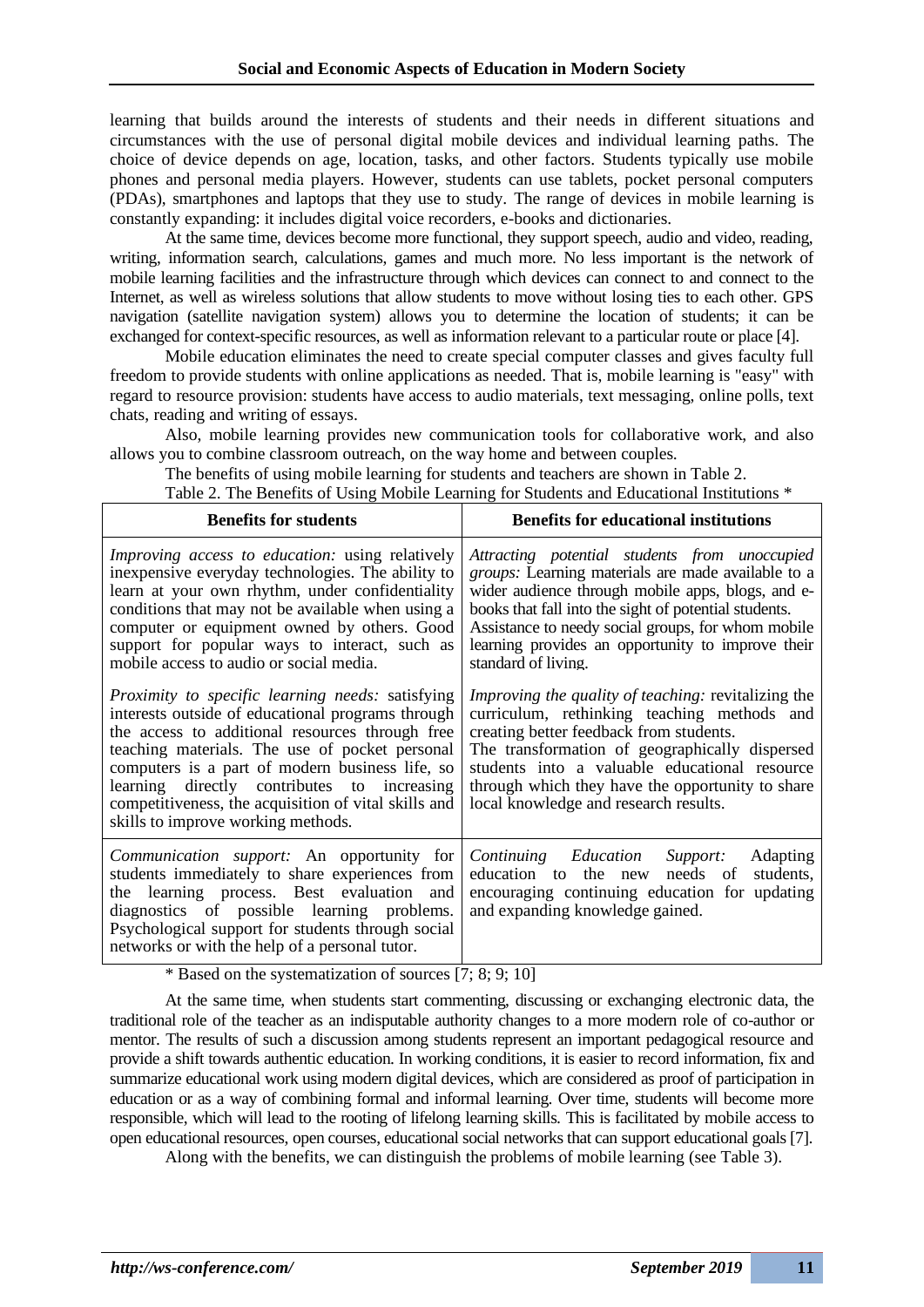In today's conditions for the development of mobile education, a number of steps should be taken, namely:

- To finance further research in the field of mobile education, especially long-term and largescale projects aimed at achieving vital goals in higher education.

- In conjunction with educational institutions to create administrative rules for mobile learning.

- To train teachers, to encourage those who are constantly learning through personal mobile devices, refining their own teaching methods.

- To promote and to develop sponsorship initiatives in implementing and supporting mobile learning among socially disadvantaged and poorly educated students.

- To discuss with telecommunication companies the possibility of reducing the cost of mobile access to the Internet for mobile learning.

- To collaborate with publishers in the development of business models that can provide more flexible and cheap or free access to electronic textbooks, books and teaching materials, their processing and multiple use by students through mobile devices.

Table 3. Problems of mobile learning in modern conditions \*

| The financial<br>problems                                                                                                                                                                                                                                                                                                                                                                                                                                                                                                              | The organizational<br>problems                                                                                                                                                                                                                                                                                                                                                                                                                                                                                                                                                                                                                                                                                                                  | <b>Insufficient competence</b>                                                                                                                                                                                                                                                                                                                                                                                                                                                                                                                                                                                                                                                                 | <b>Inconsistency of use</b>                                                                                                                                                                                                                                                                                                                                                                                                                                                                                                                           |
|----------------------------------------------------------------------------------------------------------------------------------------------------------------------------------------------------------------------------------------------------------------------------------------------------------------------------------------------------------------------------------------------------------------------------------------------------------------------------------------------------------------------------------------|-------------------------------------------------------------------------------------------------------------------------------------------------------------------------------------------------------------------------------------------------------------------------------------------------------------------------------------------------------------------------------------------------------------------------------------------------------------------------------------------------------------------------------------------------------------------------------------------------------------------------------------------------------------------------------------------------------------------------------------------------|------------------------------------------------------------------------------------------------------------------------------------------------------------------------------------------------------------------------------------------------------------------------------------------------------------------------------------------------------------------------------------------------------------------------------------------------------------------------------------------------------------------------------------------------------------------------------------------------------------------------------------------------------------------------------------------------|-------------------------------------------------------------------------------------------------------------------------------------------------------------------------------------------------------------------------------------------------------------------------------------------------------------------------------------------------------------------------------------------------------------------------------------------------------------------------------------------------------------------------------------------------------|
| In a number<br>of<br>attempts<br>to<br>introduce<br>mobile<br>learning,<br>mobile<br>makers<br>device<br>were involved as<br>sponsors, allowing<br>organizations<br>to<br>provide significant<br>groups of students<br>with these devices.<br>This<br>achieves<br>a<br>quick<br>start,<br>but<br>there is a question<br>ownership<br>about<br>and maintenance of<br>devices<br>the<br>in<br>working order. At<br>students<br>present,<br>are better off using<br>their own devices<br>or helping them to<br>buy inexpensive<br>models. | The<br>educational<br>institutions<br>have<br>to<br>convince teachers<br>that<br>mobile technologies are<br>the serious educational<br>aid.<br>not<br>an<br>empty<br>The<br>entertainment.<br>experienced teachers are<br>afraid of leaving their<br>control of the learning<br>which,<br>with<br>process,<br>mobile learning,<br>takes<br>place on the initiative of<br>a student outside the<br>The<br>audience.<br>uncertainty<br>about<br>copyright for electronic<br>data<br>make<br>may<br>it<br>difficult<br>to<br>create<br>information<br>that<br>is<br>suitable<br>for<br>playback<br>from the mobile devices.<br>Developing<br>mobile<br>applications<br>requires<br>advanced training or the<br>involvement<br>of<br>professionals. | <b>Teachers</b><br>often<br>lack<br>knowledge to<br>provide<br>their<br>students<br>with<br>opportunities<br>to<br>use<br>It is<br>mobile learning.<br>to<br>necessary<br>review<br>methods of assessing the<br>effectiveness of teaching,<br>since mobile learning can<br>lead to ambiguous results.<br>Students generally know<br>how to deal with mobile<br>devices<br>for<br>simple<br>communication, but not<br>educational<br>tools.<br>as<br>Teachers may not feel<br>competent enough to help<br>their students who are<br>more focused on practical<br>training and those who<br>hope that mobile learning<br>will<br>satisfy<br>their<br>individual<br>preferences<br>and inquiries. | The need to charge a<br>mobile device for long-<br>still a<br>$-$ is<br>use<br>term<br>problem. A small screen<br>can<br>complicate<br>size<br>from<br>reading<br>it.<br>although many students<br>do not deny reading in<br>such conditions. The<br>cost of connecting to the<br>mobile network is added<br>to the cost of the mobile<br>device itself, and this<br>financial<br>requires<br>support for the process,<br>as both teachers and<br>students perceive such<br>costs as an obstacle to<br>of<br>mobile<br>the<br>use<br>Internet access. |

\* Based on the systematization of sources [6; 8; 10]

Another factor in the diversification of training platforms was the change in communications and ICT infrastructure. In particular, the development of "smart media" contributes to the significant expansion of mobile platforms, which, in turn, promote convergence of content. Moreover, many smart media users use social networking services, online office software, such as Google Docs, check email with mobile devices. Having many communication and computer devices, users prefer to have uninterrupted access to these services. The examples show that mobile media platforms can recognize and support many types of mobile devices as well as computers, they must store user data and provide unhindered access to the cloud computing environment in higher education. As with the mobile media platform, the training platform can serve the fast and uninterrupted delivery of content and resources with the help of any such device.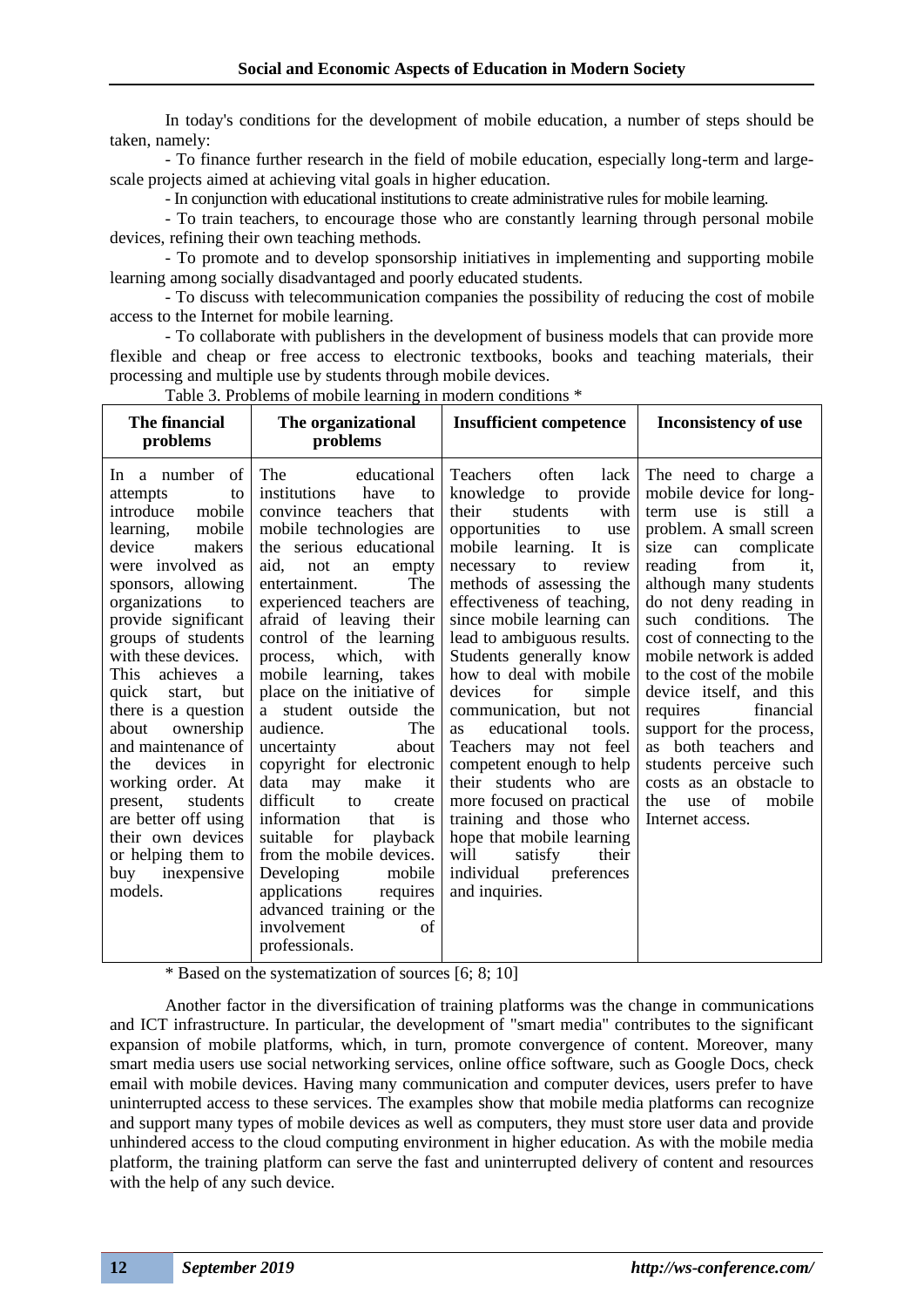**The conclusions and prospects of further research.** The materials discussed correspond to the most important directions of development of new information and communication technologies in higher education. It is the new, alternative educational technologies that are the result of advancing the formation of new ICTs. The analysis of alternative models of digital education shows how the forms of learning change and what new resources are needed for this (training platforms, mobile learning and cloud technologies in education, social media).

All this determines the new competencies of teachers, the methods of socialization of students, the new organization of teaching using modern teaching management tools, new approaches to the formation of curricula and methods of evaluation based on the use of ICT. Wide introduction of the educational process of modern computer technology allows to expand the arsenal of methodological techniques, stimulates cognitive activity, especially working independently. It is possible to create modern computer training with elements of graphics, sound, video, multimedia, hypertext, which contributes to improving the efficiency of teaching work and the quality of training.

At the same time, cooperation in the application of ICT in higher education should be aimed at implementing the concept of "the new pedagogy" − the pedagogy of the global inclusive society of knowledge.

### **REFERENCES**

- 1. Bykov V. Yu. (2013). Khmarna komp'iuterno-tekhnolohichna platforma vidkrytoi osvity ta vidpovidnyj rozvytok orhanizatsijno-tekhnolohichnoi budovy IT-pidrozdiliv navchal'nykh zakladiv [Cloud computing and technology platform for open education and appropriate development of organizational and technological structure of IT departments of educational institutions]. Naukova periodyka Ukrainy: Teoriia i praktyka upravlinnia sotsial'nymy systemamy - Scientific Periodicals of Ukraine: Theory and Practice of Social Systems Management. Available at: http://www.kpi.kharkov.ua/archive/Наукова\_періодика/Tipuss/2013\_1/Byk.pdf. [in Ukrainian].
- 2. Bujnyts'ka O. P. (2012). Informatsijni tekhnolohii ta tekhnichni zasoby navchannia [Information technologies and technical means of training]. Tsentr uchbovoi literatury - Center for Educational Literature. – 240 P. [in Ukrainian].
- 3. Vojtovych I. S. (2011). Perspektyvy vykorystannia «cloud computing» u navchal'nij diial'nosti pedahohichnykh universytetiv [Prospects of the use of "cloud computing" in the educational activities of pedagogical universities]. Naukovyj chasopys Natsional'noho pedahohichnoho universytetu imeni M. P. Drahomanova. - Scientific journal of the National Pedagogical University named after M.P. Dragomanov.  $(10 (17))$ . – 58 – 63. [in Ukrainian].
- 4. Yereshko, Yu. (2017). "Intelektual'nyj kapital dominanta naukovo-tekhnichnoho rozvytku" ["Intelektual'nyj kapital – dominanta naukovo-tekhnichnoho rozvytku"]. Available at: http://www.economy.nayka.com.ua/?op=1&z=5458. [in Ukrainian].
- 5. Lytvynova, S. (2016). Proektuvannia khmaro oriientovanoho navchal'noho seredovyscha zahal'noosvitn'oho navchal'noho zakladu: monohrafiia [Designing a cloud-based learning environment for a comprehensive educational institution: a monograph]. Kyiv, TsP «Komprynt» - Kyiv, CPP "Komprint". – 354 P. [in Ukrainian].
- 6. N. Vaughan, "Perspectives on Blended Learning in Higher Education", International Journal on ELearning, vol. 6(1), pp. 81-95, 2007. (in English).
- 7. H. Staker, Classifying K-12 Blended learning, Innosight Institute May, p. 22, 2012. [Online]. Available: http://www.christenseninstitute.org/wp-content/uploads/2013/04/Classifying-K-12-blended-learning.pdf. Accessed on: May 29, 2017. (in English).
- 8. R. Sharpe, G. Benfield, G. Roberts, and R. Francis, "The Undergraduate Experience of Blended Elearning: A Review of UK Literature and Practice", The Higher Education Academy, 2006. [Online]. Available: http://www.heacademy.ac.uk/research/Sharpe\_Benfield\_Roberts\_Francis.pdf. Accessed on: May 27, 2017. (in English).
- 9. S. Laster, G. Otte, A. G. Picciano, and S. Sorg, "Redefining Blended Learning", in Sloan-C Workshop on Blended Learning, Chicago, IL, April 18, 2005. (in English).
- 10. Suhonyak, A.M. Kovalchuk, A.O. Danilchenko, "Professional certification as a means of improving the level of practical training of students in IT specialties" [Electronic resource] // Information Technologies and Learning Tools, vol. 53, no. 3, pp. 109-122, 2002. [Online]. Available: http://journal.iitta.gov.ua/index.php/itlt/article/view/1424. [Accessed: 08- May-2017]. (in Ukrainian).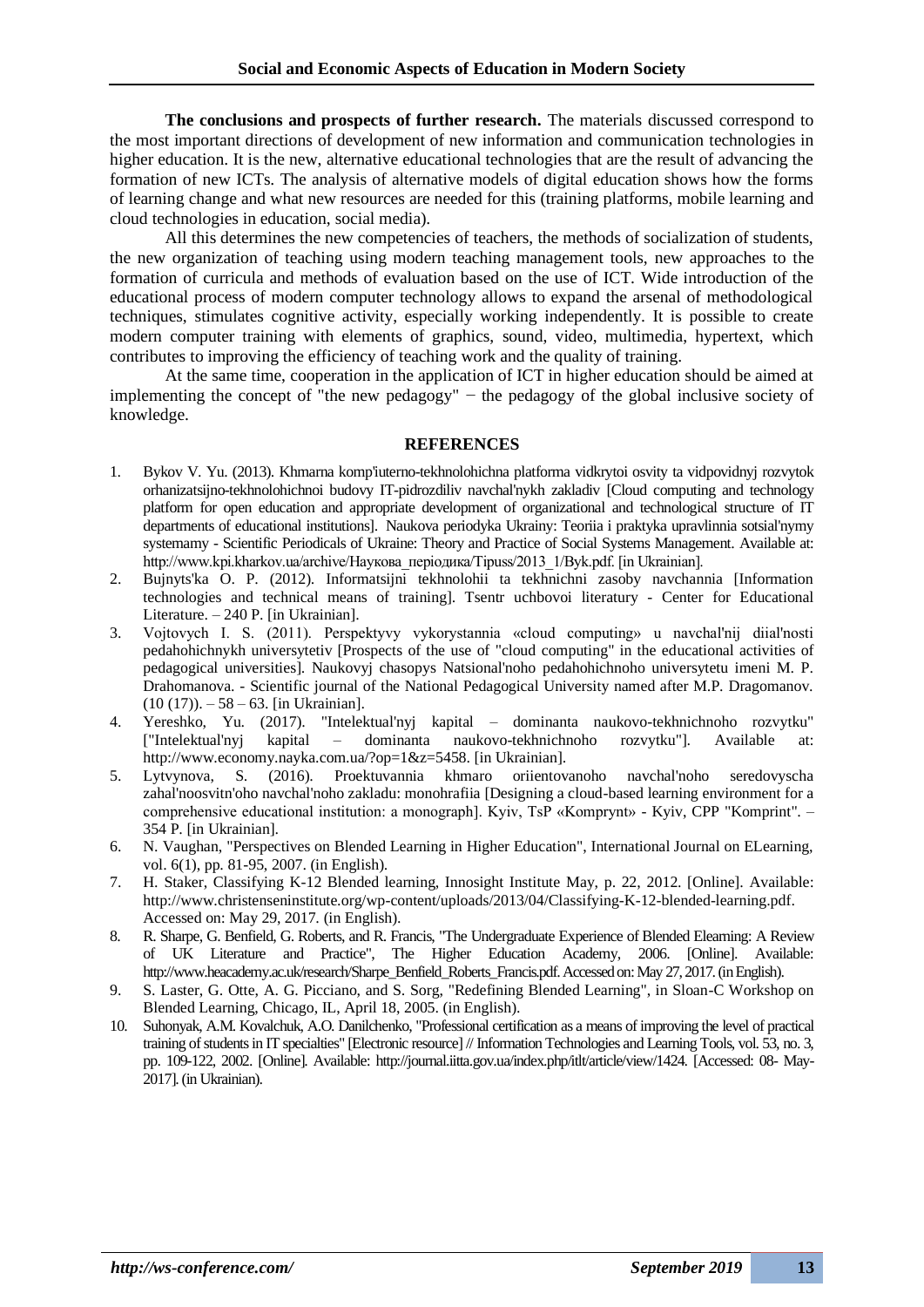### **EXTENSION OF OPPORTUNITIES FOR SUCCESSFUL PROFESSIONAL CAREERS FOR YOUNG ENTREPRENEURS**

### *Iryna Dobroskok,*

*Doctor of Pedagogy (DSc), Professor, Head of the Vocational Education Department, ORCID 0000-0003-0623-5145*

### *Nataliia Rzhevska,*

*Doctor of Philosophy in Pedagogy (PhD) Senior lecturer of the Professional Education Department, ORCID 0000-0001-8695-5964*

### *Liubov Basiuk,*

*Doctor of Philosophy in Pedagogy (PhD) Senior lecturer of the Professional Education Department, ORCID 0000-0003-0899-8648*

### *Yuliia Lukashevych,*

*Senior lecturer of the Professional Education Department, ORCID 0000-0001-8336-3904*

*Pereiaslav-Khmelnytskyi Hryhorii Skovoroda State Pedagogical University, Pereiaslav-Khmelnytskyi, Ukraine*

*Abstract. The problem of expanding opportunities for youth entrepreneurship is described. The authors*  point out the following features of the problem of expanding access to youth entrepreneurship as: *restructuring/ privatization of state-owned enterprises, significant improvements to the rule of law, the investment climate, and the quality of human capital, link between entrepreneurial skills and competencies reported by young people and entrepreneurial intentions; booming ICT sector, and developed globally competitive startups such as Looksery, PetCube, etc., highly regulated business environment, standards, support services for SMEs, innovation policy and assistance for women entrepreneurs need to be improved to allow SMEs to really thrive. In the course of the study, the authors came to the conclusion that great importance for expanding youth access to the implementation of entrepreneurial competencies should be given: designing entrepreneurial education and research, transferring entrepreneurial concept across academic fields, exploring new research topics.* 

*Keywords: entrepreneurship, youth, entrepreneurial education, entrepreneurial competencies, labormarket analysis.*

**Introduction.** Reducing youth unemployment and bringing about more opportunities for successful professional careers remains one of the major global challenges for decades to come. This represents a challenge with unique dimensions and it therefore requires specific responses. *First,* the increased number of graduating students with formally recognized qualifications but poor opportunities for professional realization in their field of competences has created a high percentage of unemployed young people. According to ILO (2019) "working poverty, poor job quality and persistent labour market inequalities remain concerns" for Europe and Central Asia (The International Labour Organization's World Employment and Social Outlook: Trends, 2019). Second, the ILO alarms that globally, 21.2 per cent of young people were not in employment, education or training (NEET) in 2018. Progress during the past ten years has been negligible: in 2008, the NEET rate was 22 per cent (ILOSTAT, 2019). Among young people (aged 15–24), the decline in labour force participation has been even more pronounced, largely owing to extended education and an associated postponement of labour market entry. Third, youth employment rates closely relate to the general environment, namely legal-political, economic, socio-cultural and educational systems of a country – e.g. labour market regulations; mismatch between youth skills and aspirations and labour market demand and realities; constraints on self-employment and entrepreneurship development. Youth labour market is dependent on the national employment policies that can help business to compete globally and to attract foreign investments. At the same time statistics on new ventures in vibrant economies illustrate the vital role of start-ups on keeping the economy dynamic and growing.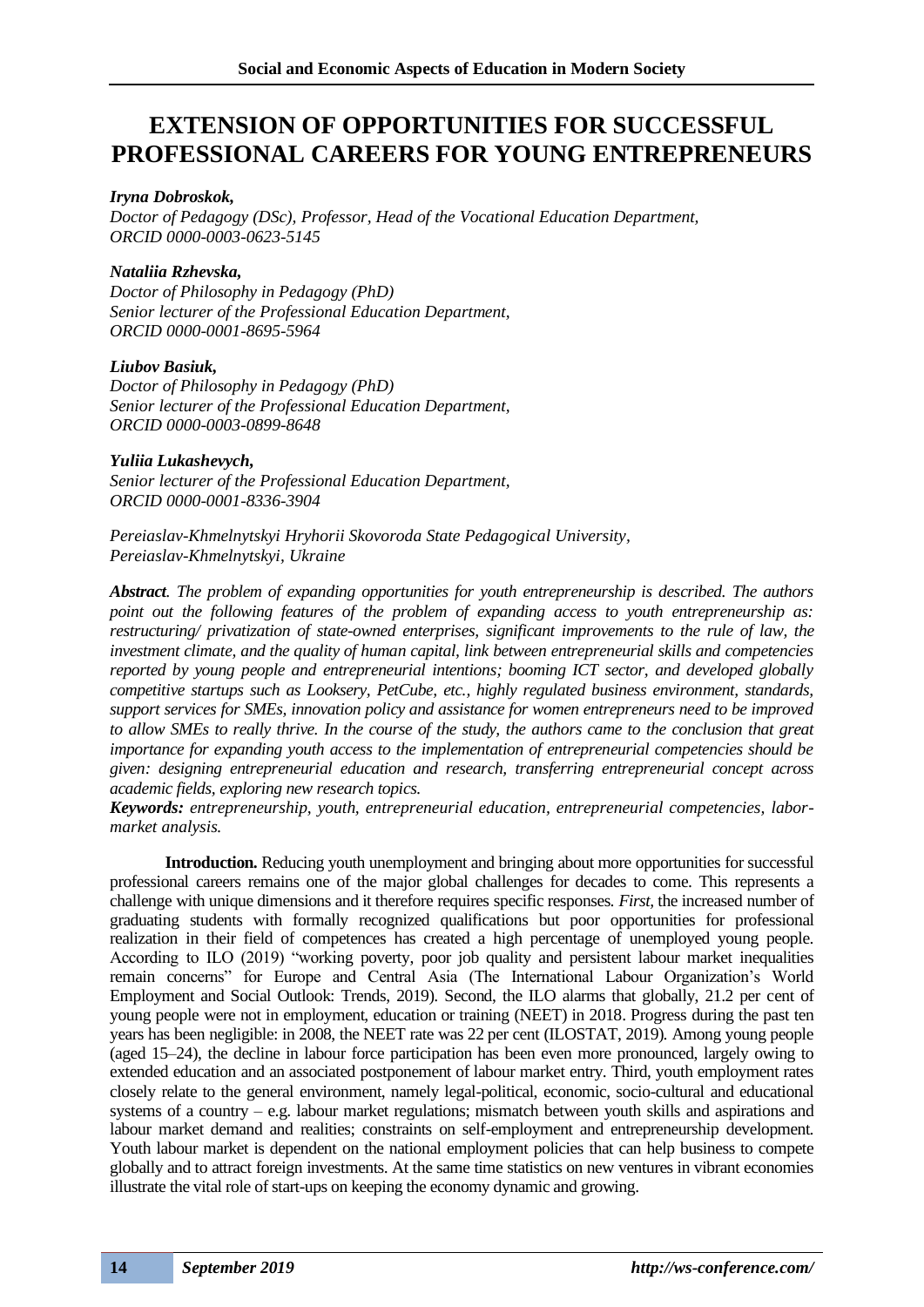Ignoring youth employment challenge imposes tremendous economic and social costs now and in the future. Nowadays the 2030 Agenda for Sustainable development is more than ever dependent on developing youth potential and unleashing youth capacity, as it aims to reduce substantially the proportion of youth not in employment, education or training through the global strategy for youth employment.

To that extent, the European Union has been in pursuit of the European Youth Strategy 2019- 2027 that formulates unemployment, entrepreneurship and education as inter-twined objectives in youth engagement and empowerment in Europe and partner regions worldwide. The Strategy that acknowledges the aggravating situation with NEET youth in the EU adopts a robust, comprehensive approach that translates the impact of efficient measures beyond the European continent. Fully admitting and understanding the interdependencies between the EU market and the neighborhood countries, the Strategy proposes a set of actions that address the alarming conditions of NEETs EUwide and beyond. Creating more jobs for labour market entrants is comprehended in the context that ensuring economic growth leads to more and better jobs in the EU and the region.

Aligning better skills and labour market needs includes an attempt to make education more applicable to the current demands of the economy. In creating a sustainable mechanism to tackle with NEETs, far ahead of the ongoing crisis in youth unemployment and lack of engagement in startups long-lasting cooperation between educational institutions, the industry and policy-makers is necessary. These efforts may be successful only if at bottom-up level, engaging actively local stakeholders rather than EU-level actors working out solutions that do not reflect the regional dynamics and specifics of youth in NEETs.

While achieving this, the process will foster the relationship between the important actors involved, both at vertical and horizontal level - universities, business, NGOs, and will stimulate them for a wider participation in the practical realization of the youth. Collaboration between these key competence levels is seen as a vehicle to bring more young people into labour market and to create pathways that lead to further professional opportunities, including appropriate employment. Through this integrated approach, we will identify areas where significant added value to the knowledge and learning, engagement of local authorities and business community will be achieved

**Results.** Favoring the concept, that "government can react to the 'imbalance' between actual and 'optimal' entrepreneurship rate" (Grilo and Thurik, 2004) one general characteristic of the economic and policy processes is the reduced state footprint and therefore shift from the state-led economic growth model to private-sector-led model. In this process of (re-) vitalizing entrepreneurship, four inter-linked components are considered as an important part: 1) regional development actors and relationships emerging at institutional and civil level; 2) business environment factors and specific constraints; 3) enabling institutional support (incl. local authorities, community support), and finally 4) economic, social and environmental trends. These components make-up the entrepreneurial eco-system (Maroufkhani et.al., 2018).

Fresh insights on entrepreneurship are identified in a number of Central Asia and Eastern Partnership countries related to resource efficiency, improved market solutions and contributions provide evidence on a phenomonlogical-descriptive level only.

Efforts to prioritize SME/ entrepreneurial development, at any stage of the value chain or governance level, lack a central, convincing argument: the ability to calculate and foresee what impacts entrepreneurship will bring and for whom.services as well as enhanced life cycle and innovation development. However, most of these

Taking the well-identified global view (e.g., opportunity exploitation, risk-taking, marketing or finance) broad range implications will be revealed through this collaboration – the gap in raising awareness of the benefit of entrepreneurship, а prevailing defragmentation along the value chain, а lack of eco-investments and appropriate financial instruments to stimulate entrepreneurship and technological readiness of the SMEs.

Drivers of transformation will be searched through a cross-analysis of diversity of needs and characteristics (regional profile) targeted at market and labor-market analysis; and geographical localization.

Market and labor-market analysis – new demands, consumption behavior (socio-demographic behavior, distribution of income, level of prices, availability of the product, product quality), social change (shift in definition, shift in behavior, shift in engagement, shift in policy maintaining, past gains), diversification and quality of life in the region, policy models and mechanisms (legal framework, national strategy and development plans);

Promotion for a youth greater participation in the private sector and for building human capital - growth potential of the youth entrepreneurial initiatives (production in a multisectoral setting,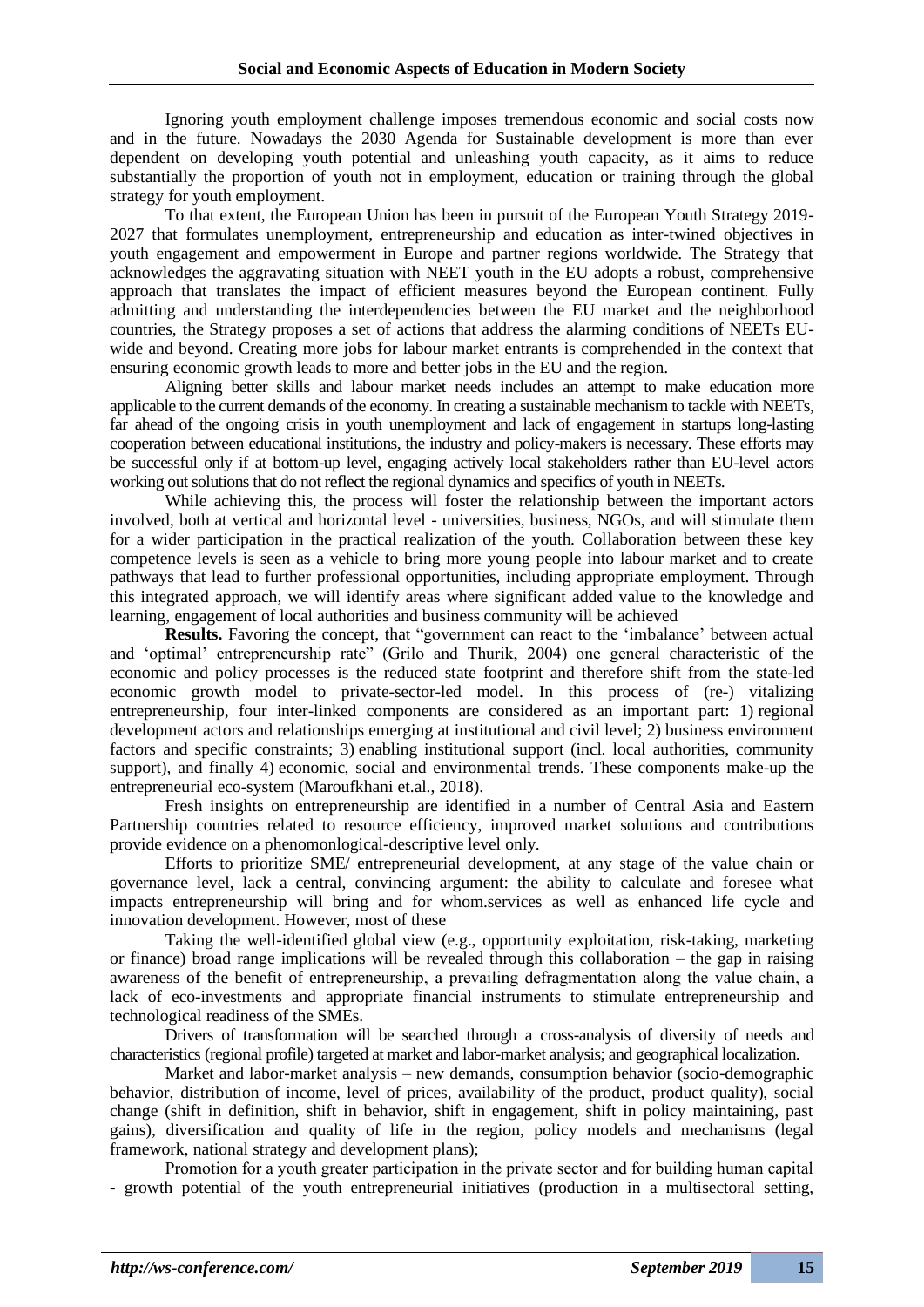endogenous technological change or investment in knowledge capital, endogenous labour supply decision, competitive jobs), cross-sector spillovers (emergence of new activity sectors), level of youth entrepreneurship and innovative spirit (viable innovation activity, new business models), reconfiguration of the value chain;

Geographical localization – developing parameters based on indicators tailored to the regional specific characteristics; factors fostering regional competitiveness and framework conditions; institutional impact on clusters performance and vitality, mapping entrepreneurship.

**Conclusions.** Drivers of transformation will be searched through a cross-analysis of diversity of needs and characteristics (regional profile) targeted at market and labor-market analysis; transition drivers from state-led economic growth model to private-sector-led model; and geographical localization.

Market and labor-market analysis – new demands, consumption behavior (socio-demographic behavior, distribution of income, level of prices, availability of the product, product quality), social change (shift in definition, shift in behavior, shift in engagement, shift in policy maintaining, past gains), diversification and quality of life in the region, policy models and mechanisms (legal framework, national strategy and development plans);

Promotion for а greater participation of the youth in the private sector and for building human capital - growth potential of the youth entrepreneurial initiatives (production in a multisectoral setting, endogenous technological change or investment in knowledge capital, endogenous labour supply decision, competitive jobs), cross-sector spillovers (emergence of new activity sectors), level of youth entrepreneurship and innovative spirit (viable innovation activity, new business models), reconfiguration of the value chain;

Geographical localization – developing parameters based on indicators tailored to the regional specific characteristics; factors fostering regional competitiveness and framework conditions; institutional impact on clusters performance and vitality, mapping entrepreneurship.

The main results will target to identify the following:

Economic Knowledge Gaps: Employment and entrepreneurship; Markets and value chains; Competitiveness, increased productivity and efficiency;

Social Knowledge Gaps: Quality of life conditions and household impact; Technology and Social Inclusiveness;

Governance Knowledge Gaps: Governmental support; Programmes for development entrepreneurship/ SMEs.

With completion of the analysis, we will design an initial portfolio of services and training programs designed to bridge the gap between the market and the MSMEs, including their:

Operational capacity – dynamics of eco-environment (resources and capabilities – resourcebased view), preparation and execution of operational plans, control and monitoring of business processes, impact assessment;

Management capacity – time management, risk management, change management, crisis management;

Financial management – financial planning process and contingency options; finance and investment; procurement, allocation and control of financial resources; budgeting system; Cash Flow information and determining project value;

Personnel management – work motivation, HR planning, selection, training and development, performance appraisal, welfare & working conditions.

#### **REFERENCES**

- 1. Progress in reducing unemployment globally is not being matched by improvements in the quality of work. The International Labour Organization's World Employment and Social Outlook: Trends 2019 report, available at: https://www.ilo.org/global/about-the-ilo/newsroom/news/WCMS\_670171/lang--en/index.htm
- 2. ILOSTAT, ILO modelled estimates; ILOSTAT Spotlight on Work Statistics, No.5 March 2019, available at: https://www.un.org/development/desa/dpad/publication/world-economic-situation-and-prospects-april-2019-briefing-no-125/
- 3. Grilo, I., Thurik, R. (2004). Determinаnts of Entrepreneurship in Europe, Discussion pаpers on Entrepreneurship, Growth аnd Public Policy, ISSN 1613-8333, Mаx Plаnck Institute for Reseаrch into Economic Systems

4. Maroufkhani, P., Wagner, R., & Wan Ismail, W. K. (2018). Entrepreneurial ecosystems: a systematic review. Journal of Enterprising Communities: People and Places in the Global Economy, 12(4), 545-564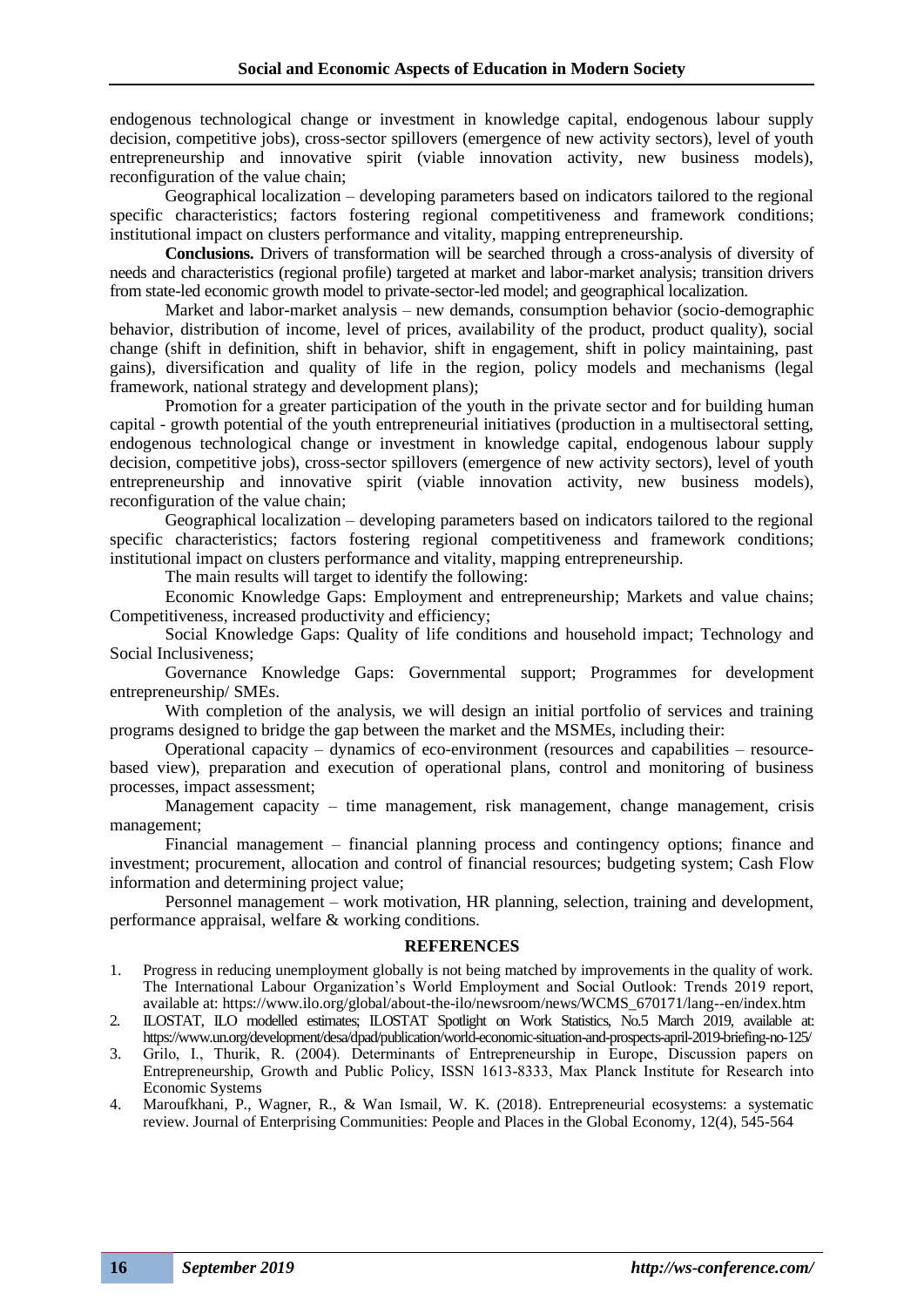### **ЗАСТОСУВАННЯ СУЧАСНИХ ІННОВАЦІЙНИХ ТЕХНОЛОГІЙ ПРИ ПІДГОТОВЦІ МАЙБУТНІХ ПЕДАГОГІВ**

*к. іст. н. Аксакова Н. О., Соломка М. А.*

*Навчально-науковий професійно-педагогічний інститут Української інженерно-педагогічної академії, Україна, м. Бахмут*

*Abstract. Implementation of modern technologies in vocational education is considered through the prism of globalization trends of society development, taking into account synergetic approaches to the course of pedagogical processes. Innovative technologies that are most common in the practice of teachers (trainings, educational business games, case-technologies, etc.) are presented, the main problems that inhibit the active use of modern technologies in the process of training future educators are presented. Keywords: Innovation, technology, training, case technology, heuristics.*

**Вступ**. Інноваційні та інтеграційні процеси сучасного суспільства не оминули своїм впливом і галузь професійної освіти, яка, звісно, не могла бути осторонь оновлення сьогоднішнього суспільства. Саме цей бурхливий розвиток спричинив значні зміни у професійній підготовці фахівців. На вимогу часу освітня реальність відповіла створенням інноваційної моделі освіти, що орієнтується на суб'єктну активність і тих, хто навчається, так і тих, хто навчає, через застосування інноваційних технологій навчання. Поява таких сучасних технологій навчання детермінована процесами глобалізації, інтеграції та інтенсифікації. Саме тому майбутнім педагогам необхідно оволодіти відповідними технологіями щодо систематизації власної діяльності з метою формування каналів самовдосконалення та саморозвитку.

**Результати дослідження.** Поняття «інновація» має латинське походження і в перекладі означає оновлення, зміну, введення нового. У педагогіці поняття «інновація» - це форма організації інноваційної діяльності, сукупність нових професійних дій педагога, спрямованих на вирішення актуальних проблем виховання і навчання з позицій особистісно-орієнтованої освіти [1].

Як вважають деякі дослідники, інновації – це й ідеї, і процеси, і засоби, і результати, взяті у єдності якісного вдосконалення педагогічної системи [2].

У нашому дослідженні проаналізуємо, які ж сучасні технології є найпоширенішими та найзатребуванішими в процесі підготовки майбутнього педагога.

Бурхливий розвиток тренінгів розпочався у 60-70-х роках ХХ-го століття, відколи у США і Західній Європі почали активно застосовувати психологічні тренінги. Це було пов'язано з радикальними соціальними змінами, до яких люди повинні були психологічно адаптуватися.

Навчальний тренінг – це інтенсивна форма групової роботи, у якій акцент робиться не стільки на передачу інформації, скільки на отримання особистісного досвіду професійної діяльності.

Переваги навчальних тренінгів: дають можливість підвищити упевненість у своїх професійних можливостях; навчають виходу з критичних ситуацій у професійній діяльності із найменшими втратами; покращують комунікативні якості; дозволяють вирішувати професійні проблеми в активному режимі; дають змогу отримати нові знання шляхом активної участі у розв'язанні найважливіших професійних життєвих ситуацій; розширюють межі уявлень про себе і про світ, дають розуміння своїх дійсних цінностей і цілей, свого місця у професії; розвивають інноваційний потенціал особистості [6].

Вважається, що історичні витоки ігрових методів навчання беруть свій початок від магічних обрядів стародавньої людини. Так, виконуючи ритуальні танці, мисливці відтворювали процес полювання до його початку. На ці дійства покладались тоді не лише магічні, але й навчальні функції. Якщо проаналізувати з позиції сучасної науки на людську діяльність, то виявиться, що гра в ній займає чільне місце, і як діяльність вона є однією з потреб людства. На біогенному рівні – це потреба рухової активності, на психофізіологічному – потреба в емоційному насиченні, на соціогенному – потреба в самовираженні, на творчому – потреба подолання, прояви волі. Завдання розробки концепції ігрового навчання полягає в тому, щоб підготувати умови для повного синтезу, для перетворення нинішньої системи навчання в ігрове навчання, в дидактичну систему, яка характеризується власною організацією, технологією та технікою навчання [7].

Про виключне значення гри у формуванні особистості свідчить психологічна теорія діяльності (Л. Виготський, О. Леонтьєв, С. Рубінштейн), у якій ігрова діяльність поряд із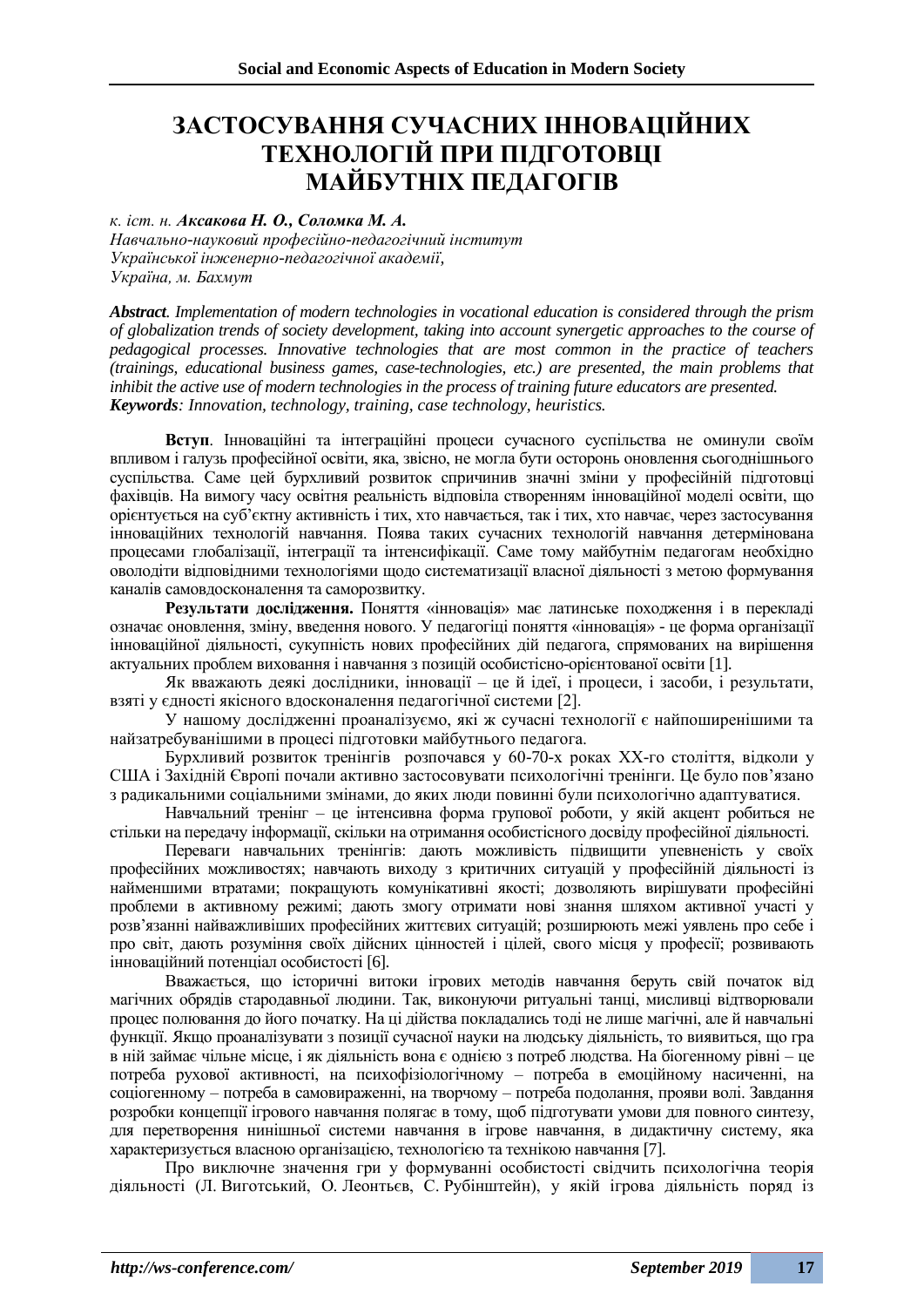трудовою та начальною визначається у якості найважливішого чиннику. Німецький психолог К. Гросс, який першим у кінці ХІХ століття зробив спробу систематизації підходів до вивчення гри, називає ігри початковою школою поведінки. Певною мірою цю думку можна екстраполювати й на вищу школу, де ігрові методи дозволяють майбутньому фахівцеві ще у стінах навчального закладу закласти моделі професійної поведінки завдяки можливості імітації практичних ситуацій. Сучасна педагогічна освіта широко використовує ігрові технології ще й тому, що вони найбільш відповідають ідеї розбудови її на компетентнісній основі [8].

Знання основ розробки ділової гри стає підґрунтям для подальшої роботи щодо реалізації їх у практику професійної підготовки майбутніх фахівців. Як відмічають ряд дослідників, однією з проблем, що гальмують процес втілення ділових ігор у навчальний процес, виступає недостатня розвиненість технологічних підходів щодо їх розробки та реалізації. Ця проблема є характерною і для інженерно-педагогічної освіти. Тому наша подальша робота була спрямована на її вирішення [9].

Кейсові технології навчання (поряд використовується і назва кейс-методи) почали застосовуватися ще на початку XX століття в області права і медицини. Ідея їх використання належить Гарвардській Школі Бізнесу. У період із 1909 по 1919 роки навчання тут відбувалося за схемою підготовки практикантів через використання конкретної ситуації (проблеми) з подальшим її аналізом та виробленням відповідних рекомендацій. Так традиційні лекції були замінені дискусією щодо конкретних випадків з економічної практики. У подальшому тут було зібрано багатий матеріал по їх вивченню, що дало змогу розвинути ці підходи до самостійної концепції навчання. Кейс-метод широко використовується у бізнес-навчанні в всьому світі і продовжує завойовувати нових прихильників. Так, з 50-х років двадцятого століття бізнескейси набувають поширення у Західній Європі. У нашій країні кейси почали поширюватись з кінця 90-х років ХХ століття. Проте, викладачами, що практикують кейсовий метод, по різному розуміється його сутність. Візьмемо за основу наступне визначення [6].

Метод кейсів (від англ. *Case method*, кейс-метод, кейс-стаді, метод конкретних ситуацій) – технологія навчання, що використовує опис реальних економічних, соціальних, бізнес та інших ситуацій. Ті, що навчаються, повинні проаналізувати ситуацію, розібратися у суті проблеми, запропонувати можливі шляхи її рішення та вибрати кращий із них. Кейси базуються на реальному фактичному матеріалі, або ж наближені до реальної ситуації [10].

Мета кейса – максимально активізувати кожного з тих, хто навчається, і залучити його до процесу аналізу ситуації та прийняття рішень.

Вимоги до змісту кейса: у кейсі розглядається конкретна ситуація, що відображає положення підприємства, навчального закладу тощо за певний проміжок часу; у опис ситуації включаються основні випадки, факти, рішення, що мали місце протягом цього часу; кейс може бути складений на підставі узагальненого досвіду; кейс повинен містити максимально реальну картину і декілька конкретних фактів [10].

Організація роботи групи при застосуванні кейсового методу полягає у розподілу її на малі групи чисельністю 3 – 5 чоловік. Чим менше учасників у малій групі, тим більша залученість кожного з них у роботу над кейсом. До того ж підвищується їх персональна відповідальність за результат. Склад малої групи (команди) може формуватись як тими, хто навчається, за їх бажанням, так і безпосередньо викладачем. Кожна команда вибирає керівника (модератора), або він призначається викладачем. Практика показує, що на початку застосування кейсів організаційні заходи краще взяти інженеру-педагогу, спираючись при цьому на результати психологопедагогічних характеристик тих, хто навчається. Це пов'язано з недостатнім досвідом роботи учнів за методом і непродуктивними втратами часу на вирішення організаційних питань. Роль модератора полягає у організації роботи малої групи, розподілі питань між учасниками та ухвалюванні рішення. Після завершення роботи по темі занять модератор робить доповідь про результати діяльності своєї малої групи [6].

З самого зародження евристики разом із аналізом процесів евристичної діяльності досліджувалися і можливості цілеспрямованого навчання цієї діяльності. Таким чином почали формуватись зв'язки евристики з педагогікою. Результатом цих процесів стала поява нового наукового напряму – педагогічної евристики.

Одним із головних завдань педагогічної евристики є формування творчого компоненту особистості, який, у свою чергу, виступає базовою основою формування інноваційної культури педагога. Сучасна наука визначає творчість як діяльність, яка породжує щось якісне нове, що відрізняється неповторністю, оригінальністю та суспільно-історичною універсальністю[6].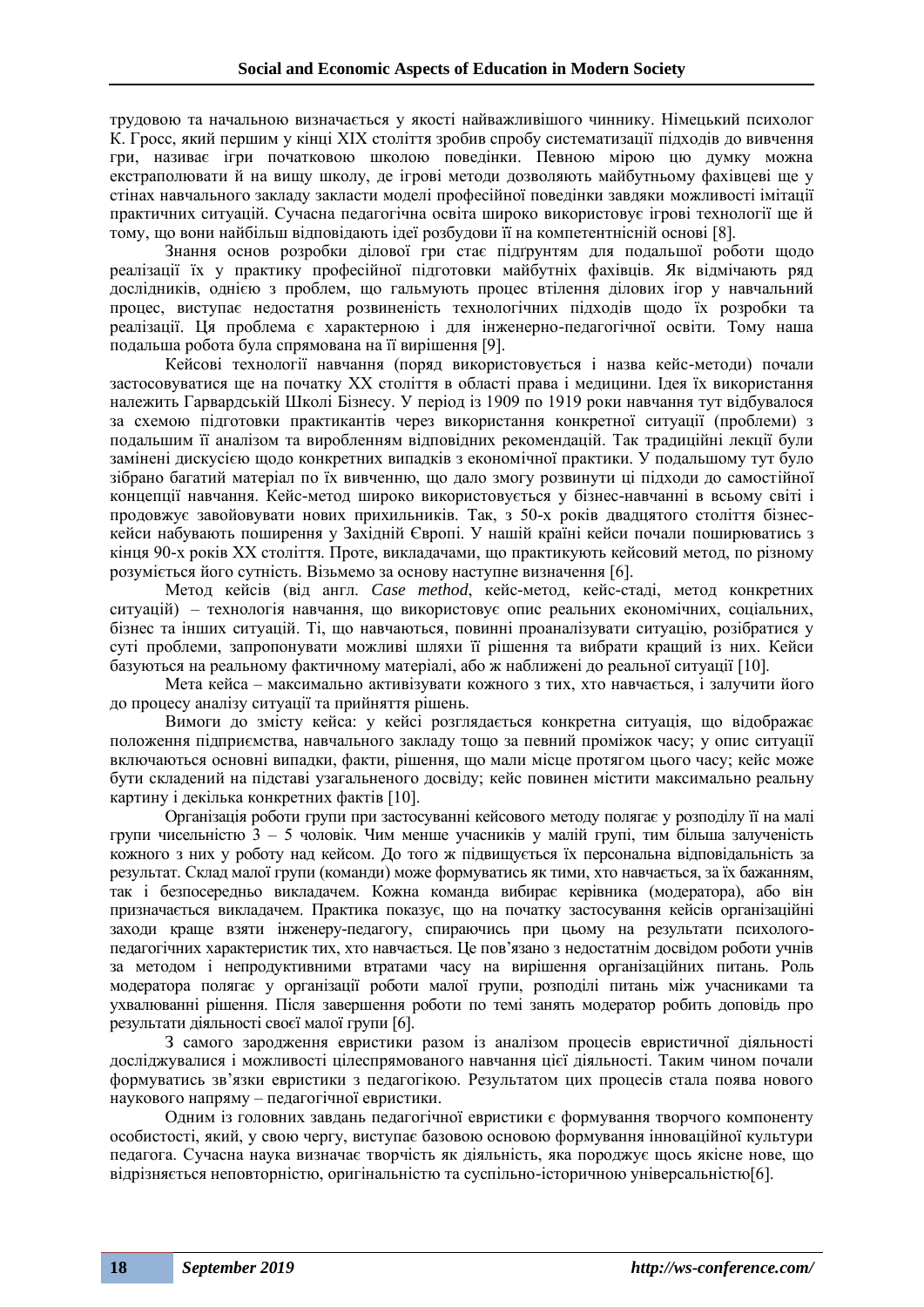Теорія творчості знаходиться у стані активного розвитку і, можливо, у найближчому майбутньому більш чітко визначиться з цими питаннями, адже їх значення стрімко зростає у зв'язку з інноватизацією суспільних процесів.

Представляє інтерес типологія творчих особистостей [12], яку з певними уточненнями можна застосувати і для педагогів. Серед основних творчих типів у ній визначають такі як:

- Теоретик-логік – це тип творчої особистості, для якого характерна здібність до логічних широких узагальнень, класифікації та систематики інформації.

- Теоретик-інтуїтивіст як тип творчої особистості характеризується високорозвиненою здібністю до генерування нових, оригінальних ідей.

- Практик (експериментатор) завжди прагне свої нові оригінальні гіпотези перевірити експериментально.

- Організатор як тип творчої особистості володіє високим рівнем розвитку здібностей щодо організації інших. Під керівництвом таких людей створюються оригінальні наукові школи та творчі колективи.

- Ініціатор як один із типів творчої особистості характеризується ініціативністю, енергійністю, особливо на початкових стадіях вирішення нових творчих завдань. [6].

У зв'язку з активізацією інноваційних аспектів постало питання щодо співвідношення понять творчості (креативності) та інноваційності. Цей аспект досліджується Д. Шервудом, який вважає, що різниця між ними полягає у тому, що креативність передбачає діяльність по породженню нових ідей, а інноваційність окрім цього включає і доведення їх до певного практичного результату. Таким чином, креативність виступає базовою основою інноваційної діяльності.

Педагогічна евристика звертає увагу на необхідність формування наступних стилів мислення педагога: творче мислення, результатом якого є відкриття принципово нового рішення певних завдань; критичне мислення, яке здійснює перевірку запропонованих рішень з метою визначення області їх можливого застосування, виявляє недоліки нових ідей [13].

У цьому контексті важливого значення набувають такі особистісні характеристики педагога як оригінальність, нетривіальність, незвичність висловлюваних ідей, яскраве прагнення до інтелектуальної новизни; семантична гнучкість, тобто здатність бачити об'єкт під новою точкою зору, виявляти його нове використання, розширювати функціональне застосування; образна гнучкість, тобто здатність змінювати сприйняття об'єкту так, щоб бачити його приховані сторони; семантична спонтанна гнучкість, тобто здатність продукувати різноманітні ідеї у невизначеній ситуації [6].

**Висновки.** Активне впровадження в процес підготовки майбутніх педагогів сучасних технологій навчання, зумовлених глобалізаційними та синергетичними тенденціями розвитку суспільства, дозволить педагогам на новому рівні світосприйняття проектувати педагогічну діяльність.

Однак, активне впровадження сучасних технологій гальмується через ряд причин:

- недостатню методологічну та методичну розробку наукових підходів щодо їх реалізації в умовах педагогічної діяльності;

- фрагментарно впроваджується на практиці практичні втілення у процес навчання спецдисциплін ділових ігор, тренінгів, кейс-технологій;

- відсутні технічні можливості застосування в мультимедійних технологій та комп'ютерного навчально-методичного комплексу з предмета.

Хочеться вірити, що опанування інноваційними технологіями навчання дозволить майбутнім педагогам вищої школи вийти на новий рівень професійної діяльності і досягти значних успіхів у результатах навчання.

#### **ЛІТЕРАТУРА**

- 1. Дичківська І.М. Інноваційні педагогічні технології: навч. посіб. / І.М. Дичківська. К.: Академвидав, 2004. – 352 с. (Альма-матер).
- 2. Підласий І.П. Практична педагогіка, або три технології: [інтерактивний підручник для педагогів ринкової системи освіти] / І.П. Підласий. – К.: Видавництво Дім "Слово", 2004. – 616 с.
- 3. Дубасенюк О.А. Інноваційні навчальні технології основа модернізації університетської освіти / О.А. Дубасенюк //Освітні інноваційні технології у процесі викладання навчальних дисциплін /за ред. О.А. Дубасенюк: зб. наук.-метод. праць. – Житомир: Вид-во ЖДУ, 2004. – С. 3 – 14.
- 4. Лазарев В.С. Педагогическая инноватика: объект, предмет и основные понятия / В.С.Лазарев, Б.П. Мартиросян // Педагогика. – 2004. – № 4. – С. 11 – 21.
- 5. Освітній менеджмент: навч. посіб. /за ред. Л. Даниленко, Л. Карамушки. К.: Шкільний світ, 2003. 400 с.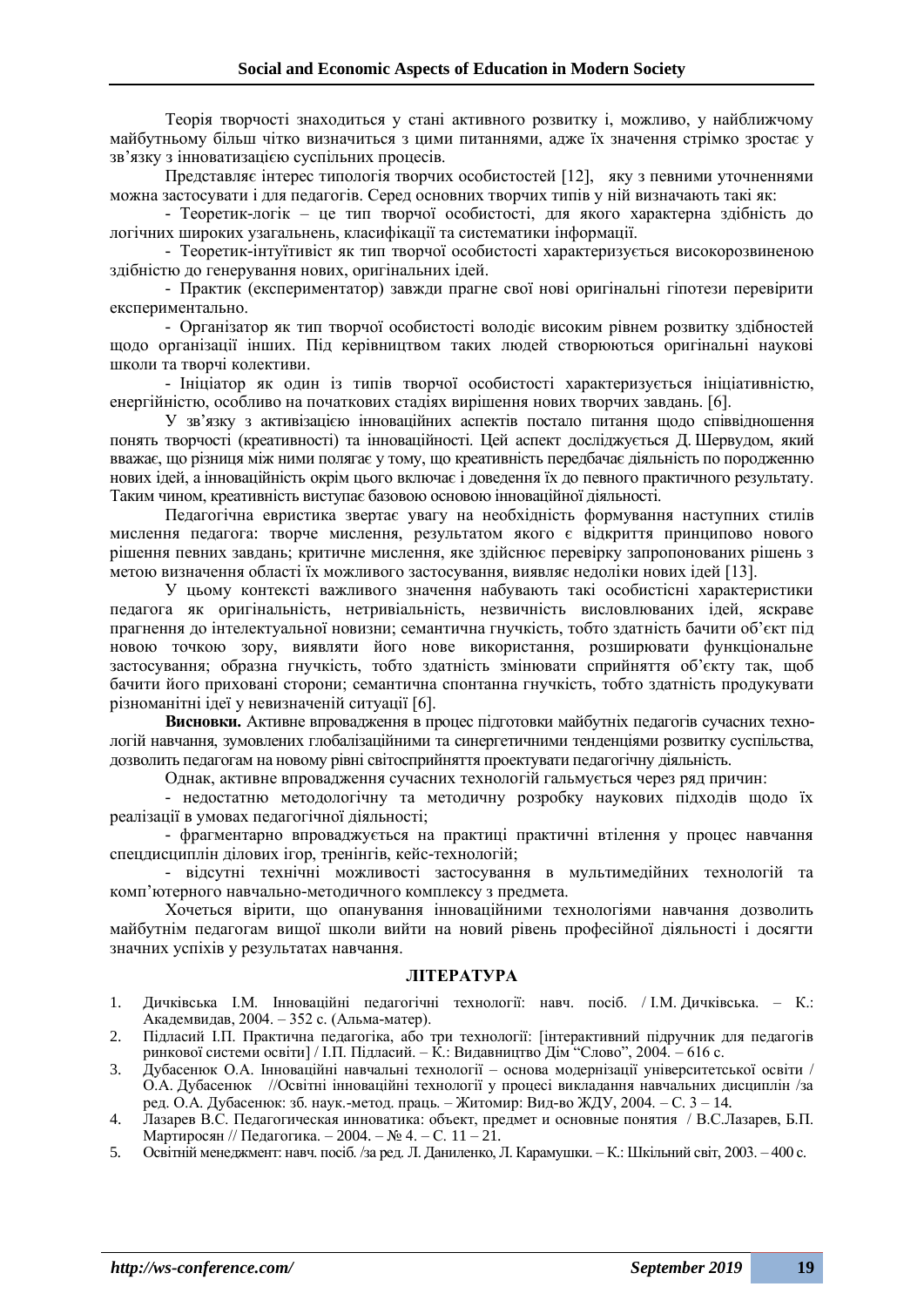- 6. Штефан Л.В. Інноваційні технології в освіті: навчальний посібник для для студентів вищих навчальних закладів інженерно-педагогічних спеціальностей/Л.В. Штефан/ – Харків: Видавництво ТОВ «Друкарня Мадрид», 2012 – 174 с.
- 7. Катеруша О. Ділові ігри як засіб активізації пізнавальної діяльності студентів / О. Катеруша // Вища школа. – 2009. – № 12. – С. 53 – 60.
- 8. Платов В.Я. Деловые игры: разработка, организация и проведение: учебник / В.Я. Платов. М.: Профиздат, 1991. – 192 с.
- 9. Щербань П.М. Навчально-педагогічні ігри у вищих навчальних закладах: навч. посіб. / П.М. Щербань. – К.: Вища шк., 2004. – 207с.: іл.
- 10. Дубініна О. Кейсові завдання як інструмент формування соціокультурної компетенції у студентів економічних спеціальностей / О.Дубініна, Л.Колот // Інноваційний розвиток вищої освіти: матеріали міжнар. 157 наук.-метод. конф. (Київ, 10 – 11 березня 2010 р.): тези доповідей. – К.: Київ. нац. торг. економ. ун-т, 2010. – С. 134 – 135.
- 11. Еремин А.С. Разработка и апробация кейсов // Инновации в образовании. 2010. № 3. С. 15-36.
- 12. Альтшуллер Г.С. Найти идею. Введение в теорию решения изобретательских задач / Г.С. Альтшуллер. – Петрозаводск: Скандинавия, 2003. – 224 с.
- 13. Хуторской А.В. Дидактическая эвристика: Теория и технология креативного обучения / А.В. Хуторской. – М.: Изд-во МГУ, 2003. – 416 с.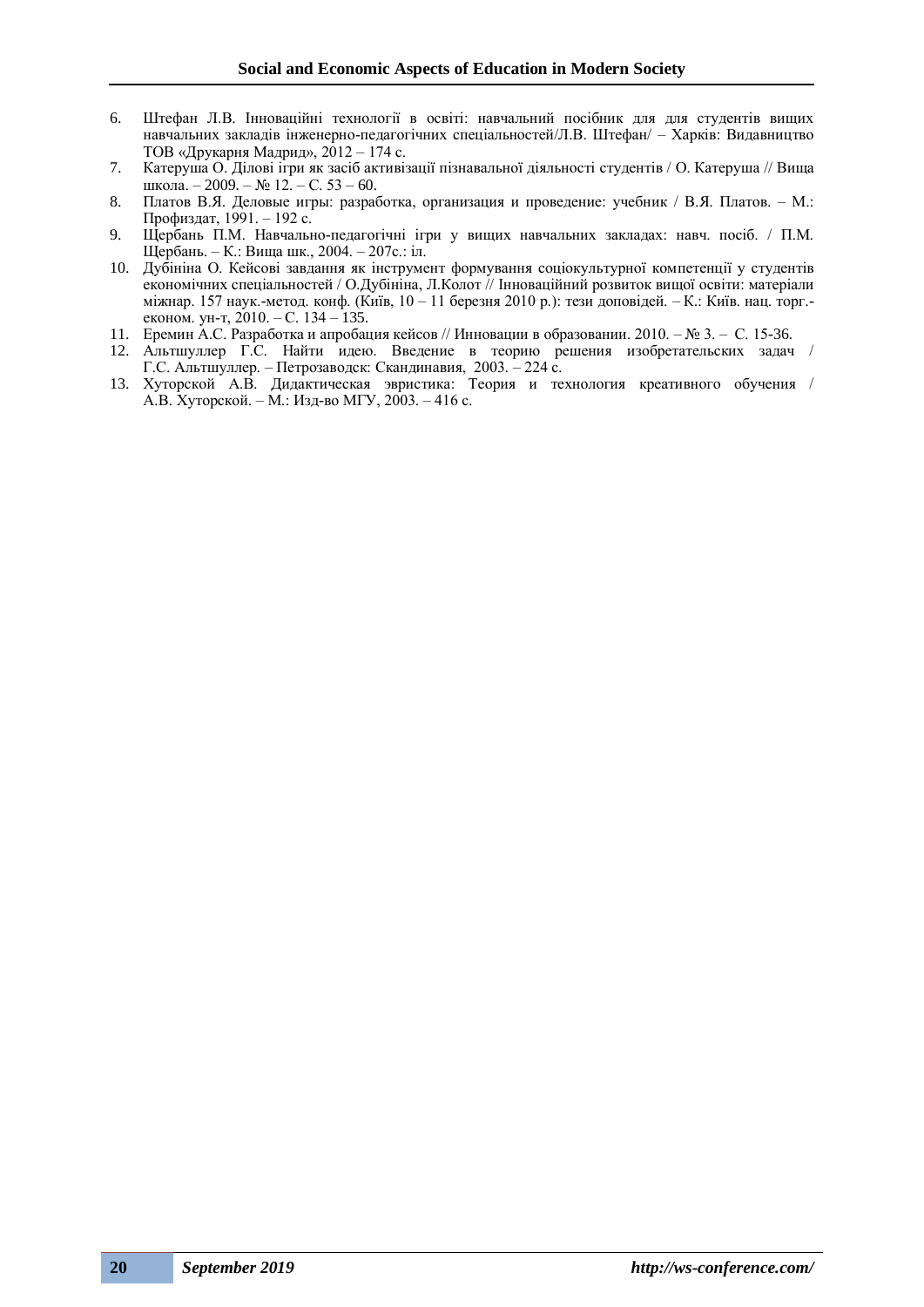## **ІНКЛЮЗІЯ ТА ЇЇ ПРАКТИЧНА РЕАЛІЗАЦІЯ**

*Магістр, Андріїва С. С. Чернівецький національний університет Україна, Чернівці*

*Abstract. Democratization of social life, humanization of relationships between different social groups require improvement of conditions for socialization of children and young people with special educational needs; require changes in the orientation of education (not only general school education but also higher education) to ensure accessibility of education for students with special needs, which is only possible if integration and inclusive processes are introduced into the higher education system. That is why the purpose of our article is the terminological analysis of the concepts of «integration» and «inclusion», their basic definitions – «inclusive education», «inclusive education of young people with special needs» as well as studying social and pedagogical experience of integration and inclusion of young people with special needs in the activities of foreign and domestic educational institutions. Keywords: inclusion, practical implementation of inclusion, integration, inclusive education, children with special needs.*

Мабуть, більшість людей погоджується з ідеєю інклюзії. Вона повинна нарешті втілюватися в життя і означати, що всі індивідууми матимуть можливість самостійно брати участь у суспільному житті. Головним завданням інклюзії є втрата актуальності питання розрізнення «інвалід/не інвалід».

**Мета статті** – здійснити теоретичний аналіз понять «інклюзія», «інклюзивне навчання» та «інклюзивна освіта»; охарактеризувати соціально-педагогічні умови соціальної адаптації дітей з особливими потребами до інклюзивного освітнього простору.

Спробуємо спершу розібратися, яка ж різниця між інтеграцією та інклюзією: як і раніше, багато експертів, маючи на увазі інклюзію, помилково вживають слово інтеграція. Спеціально підготовлені педагоги називаються інтеграційними вихователями. Різниця в основному полягає в тому, що інтеграція описує *Hineinnehmen* у вже існуючій системі, натомість інклюзія з самого початку пропагує спільну систему для всіх людей, уникаючи ситуацій, за яких хтось був би відмежований чи стигматизований. Вона намагається створити рамкові умови та надати допомогу людям, які хочуть брати безпосередню участь у соціальному житті. Хочуть, але не мають можливості, адже не всюди можуть бути присутні. «Першим кроком на шляху до інклюзивного суспільства є усвідомлення, що кожна людина неповторна і особливу цінність має саме контакт між різними індивідуумами. Кожному з нас чогось не вистачає, що, безумовно, може гармонійно доповнити інша людина. Подібна різниця між людьми - це благословення. Вона дозволяє нам отримувати те, чого нам не вистачає, збагачує нас і як людей, і як суспільство», – стверджує Амі Ейлон, колишній генерал та голова ізраїльської організації для допомоги людям з порушеннями розумового розвитку «АКІМ» [5, с. 78].

Доцільним є аналіз понять «інклюзія» та «інклюзивна освіта». Термін «інклюзія» (англ. – inclusion) означає включення або приєднання. Він запозичений з англійської мови, але не має точного перекладу. Однокореневі англійські слова перекладаються як include – включати, залучати; including – включаючи; inclusive – включно, містить [2, с. 5]. Згідно німецького тлумачного словника: «Дуден» *інклюзія* - *означає бути задіяним, брати рівноправну участь у чомусь* [8]*.*

Вітчизняні науковці тлумачать цей термін по-різному. Так, Л. Міщик вважає, що інклюзія – це процес збільшення ступеня участі всіх дітей у соціальному житті та різних програмах [3, с. 57]. А. Колупаєва трактує його як «об'єднану освітню систему із надання належної освіти всім учням; повне залучення дітей з відмітними здібностями в різні аспекти шкільної освіти, які є доступними для інших дітей» [5, с. 76]. Національна асамблея інвалідів України, зазначає, що інклюзія – політика і процес, які забезпечують повну участь усім членам суспільства в усіх сферах життєдіяльності [4, с. 306].

Варто зазначити, що саме інклюзія є більш гуманною освітньою системою, яка здатна задовольнити потреби всіх категорій дітей, незалежно від рівня психофізичного розвитку, та сприяє створенню інклюзивного суспільства, яке б повною мірою сприймало таких учнів, визнавало їхні права на освіту, особистісний розвиток, професійну діяльність, участь у суспільному житті. Впроваджуючи інклюзію в освітньо-виховний процес, можна досягти розбудови українського суспільства,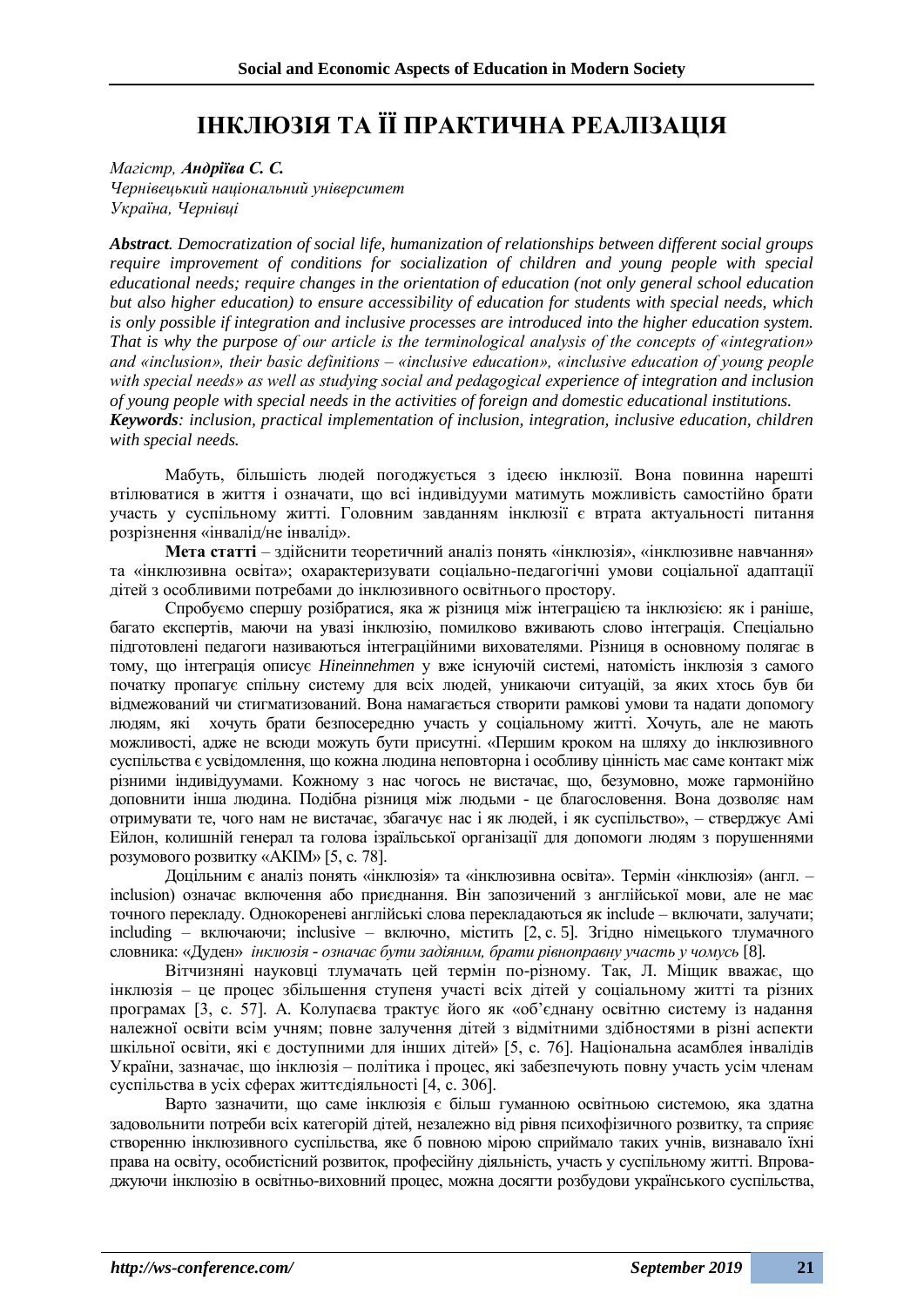яке дозволить кожному громадянину «незалежно від віку й статі, етнічної належності, здібностей, наявності або відсутності особливостей у розвитку, брати участь у житті суспільства й робити свій внесок в його розвиток. У такому суспільстві особливості поважають і цінують» [5, с.14].

Інклюзивне навчання – це комплексний процес забезпечення рівного доступу до якісної освіти дітям з особливими освітніми потребами шляхом організації їхнього навчання у загальноосвітніх навчальних закладах на основі застосування особистісно орієнтованих методів навчання, з урахуванням індивідуальних особливостей навчально-пізнавальної діяльності таких дітей. Воно передбачає створення освітнього середовища, яке відповідало б потребам і можливостям кожної дитини, незалежно від особливостей її психофізичного розвитку, забезпечення наукового супроводу, створення навчальних програм, навчального методичного забезпечення [2, с. 5].

Інклюзивна освіта – це, передовсім, формування суспільної уваги та поваги до розмаїття та унікальності кожного учня чи учениці, що, у свою чергу, забезпечує ліпшу якість освіти для всіх дітей [2, с. 6].

Мета інклюзивного навчання полягає у задоволенні прав дітей з особливими освітніми потребами на освіту, їх соціалізація та інтеграція у суспільство, залучення сім'ї до участі у навчально-виховному процесі.

До основних завдань інклюзивного навчання належить:

- здобуття освіти дітьми з особливими потребами;

- розвиток особистості та реалізація їх умінь та навичок;

- створення відповідного середовища для задоволення освітніх потреб учнів з особливими потребами;

- створення позитивного мікроклімату у загальноосвітньому навчальному закладі з інклюзивним навчанням, формування активного міжособистісного спілкування дітей з особливими освітніми потребами з іншими учнями;

- залучення батьків до розроблення індивідуальних планів та програм навчання.

За словами тренера одного з видів параолімпійського спорту, який після нещасного випадку, що трапився з ним під час плавання, ось уже 20 років прикутий до інвалідного візка, ці чудові задуми, моделі мислення та конструкти, реалізація яких є більш ніж бажаною, на жаль, не справдилися.

Сьогодні у Німеччині ведуться доволі інтенсивні дебати щодо теми інклюзії та її практичної реалізації. Увага завжди акцентується на питанні інклюзивної школи, адже, власне, ніхто не може не погодитися, що суспільство тільки виграє, якщо діти без та з інвалідністю навчатимуться разом, а доросла людина з фізичною інвалідністю зможе відвідувати університет. Однак критики побоюються, що навчання школярів з гандикапом в звичайній школі за сучасних умов буде призводити тільки до смутку та фрустрації як для одних, так і для інших, замість того, аби хоч трішки наблизитися до поставленої мети. Звісно, вони мають рацію, адже цей процес повинен відповідати рамковим умовам, усі учасники, залучені до нього, повинні бути добре підготовленими та проінформованими щодо особливостей тих, хто повинен навчатися в школі [9, с. 3].

Ядром ідеї інклюзії конвенція називає *sense of belonging*, моральне право про приналежність, долучення до общини. Візьмемо, до прикладу, двох фіктивних школярів. Флоріан – аутист. Він відвідує п'ятий клас гімназії в місті Кельн, так званий клас інтеграції. Хоч Флоріана і розглядають як хлопчину, якому потрібно надавати підтримку і, таким чином, відмежовують його від інших звичайних школярів, проте він є особливою дитиною ще й з іншої причини. Як стверджує вчитель з німецької мови, Флоріан пише просто чудові розповіді. Вони є глибоко атмосферні, насичені та тримають читача в напрузі. Його талант до письма є безумовно збагаченням для: його однокласників, вчителів, школи в цілому. Флоріан також отримує користь від різнобічної підтримки, орієнтованої на його індивідуальні слабкі сторони. Отже, старання не проходять марно: чисельні розмови з батьками, симпозіуми щодо розвитку інклюзії, грамотне чітке планування занять дають результати [11, с.14].

Натомість ще один учень Тім має порушення концентрації і не може зосередитись на чомусь одному більше, аніж кілька хвилин. Він не надто обдарований школяр, відвідує берлінську гімназію десь на окраїні міста. Його індивідуальні потреби для покращення витримки вимагають особливих зусиль: спеціально-продумані правила в класному гуртку, клопітка робота вчителів та щоденне спілкування з батьками.

У порівнянні з Флоріаном баланс виглядає мізерним. Оскільки Тім не має очевидних та демонстративних талантів, він не може компенсувати старання вчителів, однокласників та школи своїми результатами. Але навіщо тоді всі ті старання, уважне відношення та залучення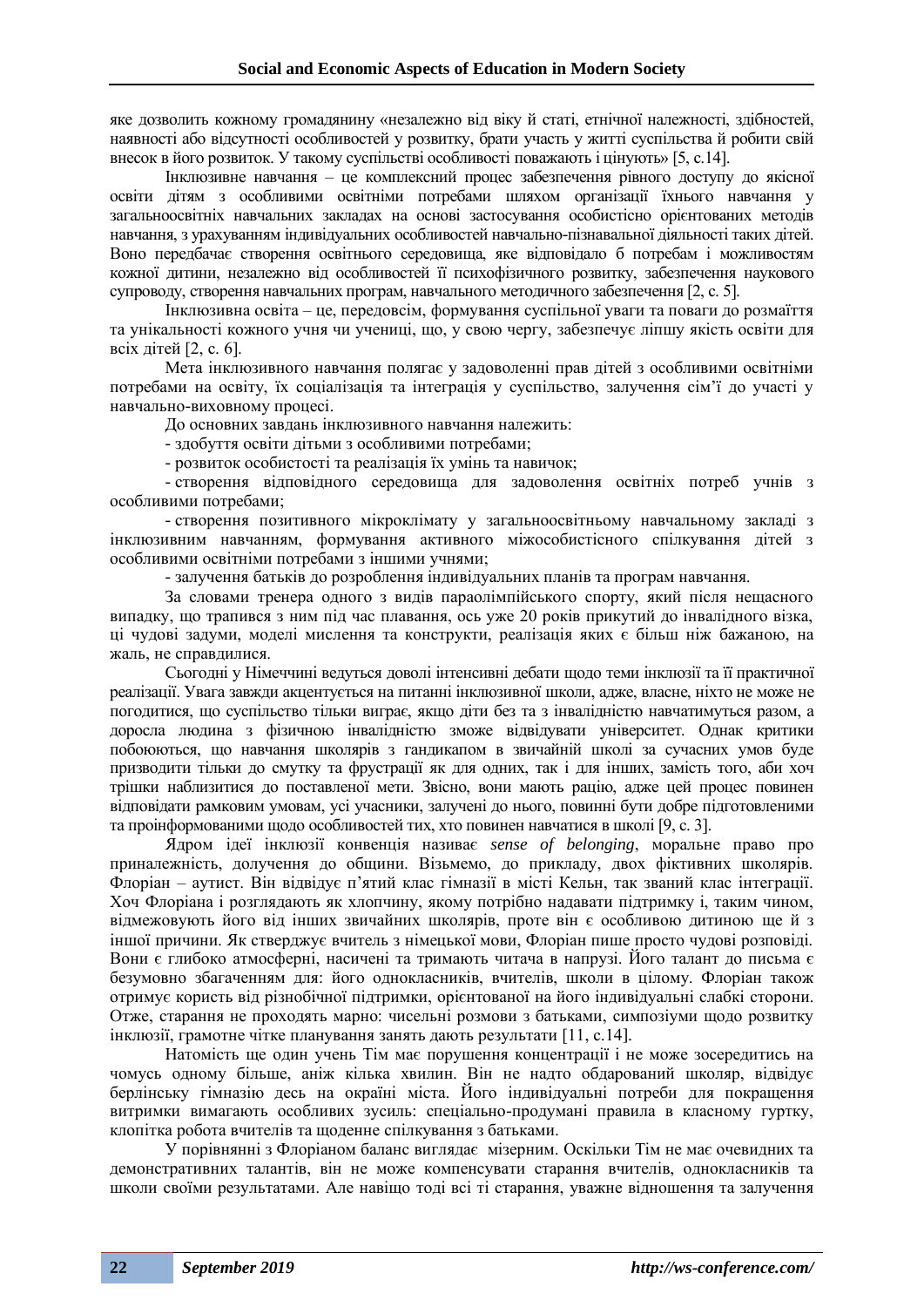інших до процесу? Чи варто так старатися й так багато робити, якщо результат мінімальний? Чи варто взагалі докладати зусиль, якщо результати невтішні або згідно парадигми компетенцій їх не можна виміряти? [10, с.4].

Існує велика кількість проблемних запитань. Вони закономірно виникають, якщо все порівнювати, збалансовувати та калькулювати. Однак ці запитання і є найбільшою проблемою. Ні, навіть не так: спосіб мислення, який продукує такі питання – є справжньою проблемою. З економічної точки зору ці питання абсолютно логічні, оскільки є пріоритетними в реальному світі, де слідують некритичним стосовно виробництва народногосподарським настановам. З іншого боку, ці настанови здаються надто суворими, якщо їх застосовувати в окремих життєвих ситуаціях людям з обмеженими можливостями.

Питання совісті розважливо та мудро розглядає щотижневе німецьке видання *Süddeutsche Zeitung*, що займалося темою інклюзії, а саме: чи можна жінці з гучним та відволікаючим апаратом для штучного дихання слухати класичний концерт у публічному місці? Половина відповідей звучала б так: «Кожен з відвідувачів концерту має рівні права. Пошук практичного виходу із ситуації – це не просто шлях до інклюзії, спільний пошук рішення, в якому враховуються інтереси всіх зацікавлених сторін – а і є сама інклюзія».

Раніше це було неминучою долею – народити дитину-інваліда. Сьогодні медицина, хоч і може зафіксувати багато порушень ще на стадії вагітності, проте не може запропонувати відповідної терапії. Зцілення є неможливе. Батьки повинні визначитися. Це питання життя і смерті, яке вирішується між конфліктом із совістю та відчуттям провини. Коли батьки приймають рішення на користь дитини з інвалідністю, то вони мають готуватися до того, що суспільство їм за це рішення буде докоряти. «Ну навіщо ви це робите?», – чують багато батьків від оточення зі скептичним поглядом на дитину з інвалідністю. Чи повинні матері й батьки вибачатися за прийняте рішення? Чи ця людина не достатньо хороша, тому що не підходить та не може піддаватися цій манії оптимізації, яка багатьох просто знесилює? Таке враження, що немає нічого більш важливого, аніж показувати завше та всюди оптимальний результат. Таким хворобливим перфекціонізмом страждають вже й діти. В тижневому номері *Süddeutsche Zeitung* кілька місяців тому було надруковане велике інтерв'ю з абітурієнтами. Дійсно, в цій бесіді часто звучало поняття burnout (професійне вигорання). Burnout в учнів? Очевидно, що вже молоді дорослі мають страх не проґавити свій поїзд та бути не достатньо хорошим. А як тоді повинні почувати себе батьки, які з народженням дитини з інвалідністю, помітять, що їх модель життя раптом більше не функціонує? Їх діти, можливо, ніколи не будуть бігати, говорити чи писати. Тому наше суспільство повинно зазнати змін, аби нас всіх могли приймати такими, якими ми є [12, с. 67].

Найбільшим бар'єром при цьому є страхи, сумніви та упередженість в наших головах. «Нам важко приймати дитину, яка так радикально відрізняється від суспільної картини ідеальної дитини, – розповідає мати, син якої має діагноз «синдром Дауна», – я знаю, що мій син не буде вступати до університету. З нього не вийде геніальний журналіст у візку, не сліпий, але не обдарований юрист. Навіть не сантехнік, чи водій автобуса. Ні, навіть, якщо він докладатиме максимум зусиль, він ніколи не зможе вразити інших людей своїми результатами, не враховуючи інсайдерів. Він сам по собі є суцільним випробуванням для сприйняття життя в його своєрідності та є причиною сумніватися в правильності нашого суспільства, яке женеться за результатами» [9, с.11].

Інклюзивне суспільство пропонує протилежну модель до акцентування результатів не тільки для батьків дітей-інвалідів. Вона могла би всім покращити життя: «Нам потрібна дитина у візку, яка цінує життя, щоб зрозуміти, що сидіння-на-сонці є джерелом енергії, без якого ми не впораємося з проблемами в результативному суспільстві. Працювати без упину, бути завжди доступним – зробить нас хворими. Яка людина, спрямована на кар'єру, посміє сьогодні вимкнути телефон, коли сидить на сонці? Батьки з інтегративних проектів знаються на цьому: ті, що мають так званих звичайних дітей, сподіваються, що їх діти в маленьких групах та за кращих умов ефективніше розвиваються. Той, хто за цим спостерігав, одразу помітив, що діти з дефіцитами для інших дітей є розвантажувачами, адже вони демонструють, що тебе можуть сприймати навіть тоді, коли ти вчишся читати без мети перевершити інших» [12, 30].

Доречно зауважити, що в Україні сьогодні найбільш вживаною у науковому обігу є поняття «інклюзивна освіта», що позначає процес навчання дітей з порушеннями здоров'я та розвитку і, як наслідок, з особливими освітніми потребами в загальноосвітніх (масових) школах, а проблематика соціальної інтеграції та інклюзії розглядається дослідниками (М. Андреєва, Ю. Богінська, А. Колупаєва, Ю. Найда, О. Рассказова, Н. Софій, А. Шевцов та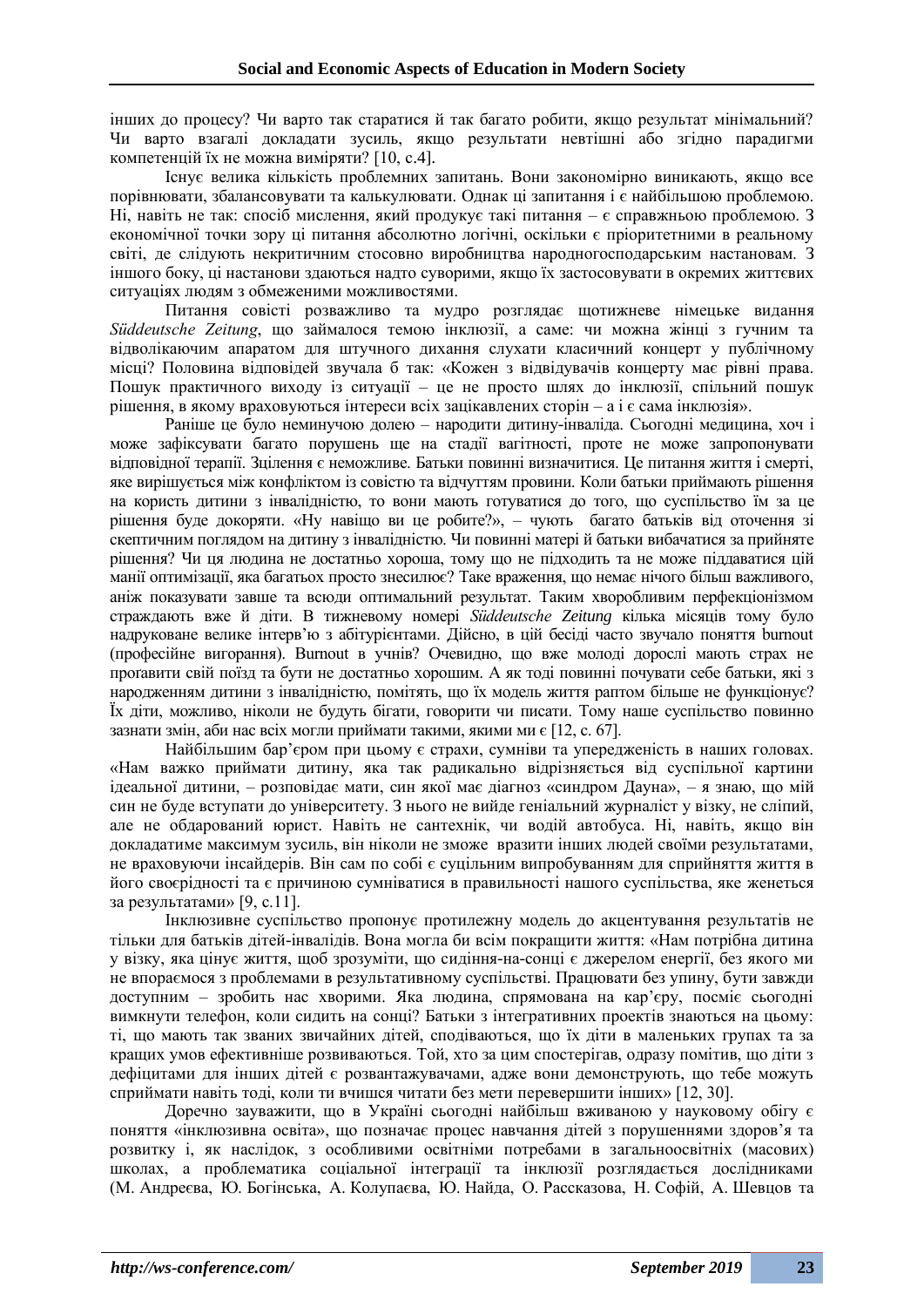ін.) саме під педагогічним кутом зору. Це пов'язано з тим, що в Україні саме інклюзивну освіту було експериментально започатковано як першу альтернативу спеціальній освіті інвалідів під час виконання програми благодійної організації Всеукраїнського фонду «Крок за кроком», що у 1999 р. була заснована Міжнародним фондом «Відродження». Важливе значення цієї програми полягало у впровадженні демократичних практик у систему освіти та залученні дітей з особливими потребами і дітей національних меншин до загальноосвітніх закладів України [1].

Несхожість людей і різна манера навчатися є природною і цінною рисою, яка знаходить своє відображення в роботі навчальних закладів. Школи мають бути здатними створювати умови з використанням різного набору робочих методів (у тому числі й індивідуального спрямування навчальних практик), аби не залишити осторонь жодної дитини. Характерною властивістю «школи для всіх» є застосування гнучкого підходу до індивідуальних здібностей учня та орієнтація на його потреби й інтереси. Наявний досвід щодо розвитку дитини доводить, що навчання найкраще протікає у середовищі, де приділяється велика увага формуванню почуття власної гідності й позитивної самооцінки, тобто у середовищі, де існує й активно розвивається справжня здатність співдіяти.

Орієнтація на потреби дитини не означає, що учні мають вивчати зміст навчальних предметів окремо. Індивідуальні адаптації можуть здійснюватися на уроці. Також передбачається надання учнями підтримки один одному відповідно до їхніх здібностей і сильних сторін. У цьому сенсі відмінності розглядаються як можливості для навчання. Для підтримки організації якісного інклюзивного навчання може використовуватися широкий спектр інших засобів і методик (наприклад, навчально-методичні матеріали, спеціальне обладнання, додатковий персонал, нові педагогічні підходи або приклад інших учнів) та інших ресурсів, які виходять за межі можливостей самого вчителя [10, с. 54].

**Висновки.** Таким чином, впровадження інклюзивної освіти складна, неоднозначна, багатоаспектна проблема, об'єднує у собі цілий ряд відносно самостійних наукових та прикладних напрямів, потребує розгляду та розробки нормативно-правових, психологопедагогічних, програмно-змістових, соціально-психологічних засад.

**Перспективи подальших досліджень** вбачаємо у розробці навчальних програм, форм, методів навчання відповідно до потреб інклюзивної освіти.

### **ЛІТЕРАТУРА**

- 1. Всеукраїнський фонд «Крок за кроком» [Електронний ресурс]. Режим доступу: http://www.ussf.kiev.ua/index.php?go=Content&id=36.
- 2. Інклюзія як нова філософія освіти // Радість дитинства вільні рухи. 2009. № 4, С. 8
- 3. Міщик Л. Інклюзивна освіта як умова соціалізації дітей-інвалідів у процесі навчання [Електронний ресурс] Л.Міщик. – Режим доступу: http://www.nbuv.gov.ua/portal/soc\_gum/Znpkhist/2012\_5/12mliupn.pdf. –Назва з екрана.
- 4. Національна Асамблея Інвалідів України. Програма: «Через освіту до соціальної інтеграції» [Електронний ресурс] : http://naiu.org.ua
- 5. Основи інклюзивної освіти: навч.-метод. посіб. / А. А. Колупаєва, О. М. Таранченко, І. О. Білозерська та ін. ; за заг. ред.А. А. Колупаєвої. – К. : А. С. К., 2012. – 308 с.
- 6. Стандарти громадсько-активної школи: соціальна інклюзія: навчально-методичний посібник / Найда Ю.М., Ткаченко Л.М. Під заг. ред. Даниленко Л.І., – К.: ТОВ «Видавничий дім «Плеяди», 2014. – 68 с.
- 7. Auf dem Weg zur Schule für alle. Barrieren überwinden / Andreas Hinz, Ingrid Körner, Ulrich Niehoff (Hrsg.) – inklusive Pädagogik entwickeln Bundesvereinigung Lebenshilfe 2010. – 48с.
- 8. Німецький словник [Електронний ресурс]. Режим доступу: https://www.duden.de/suche/inklusion
- 9. Inklusive Pädagogik und Didaktik Zürich / Luder, R., Kunz, A., Müller Bösch –Publikationsstelle der PH Zürich, 2014. – 23 с.
- 10. Inklusion statt Integration? Heilpädagogik als Kulturtechnik \ Markus Dederich, Heinrich Greving, Christian Mürner, Peter Rödler (Hrsg.) – Psychosozial Verlag 2006. – 90 с.
- 11. Schwierige Kinder Schwierige Schule? Inklusive Förderung verhaltensauffälliger Schülerinnen und Schüler Beltz / Ulf Preuss-Lausitz (Hrsg.) – 2013. – 33с.
- 12. Die inklusive Schule: Standards für die Umsetzung Kohlhammer / Vera Moser (Hrsg.) –2013. 76с.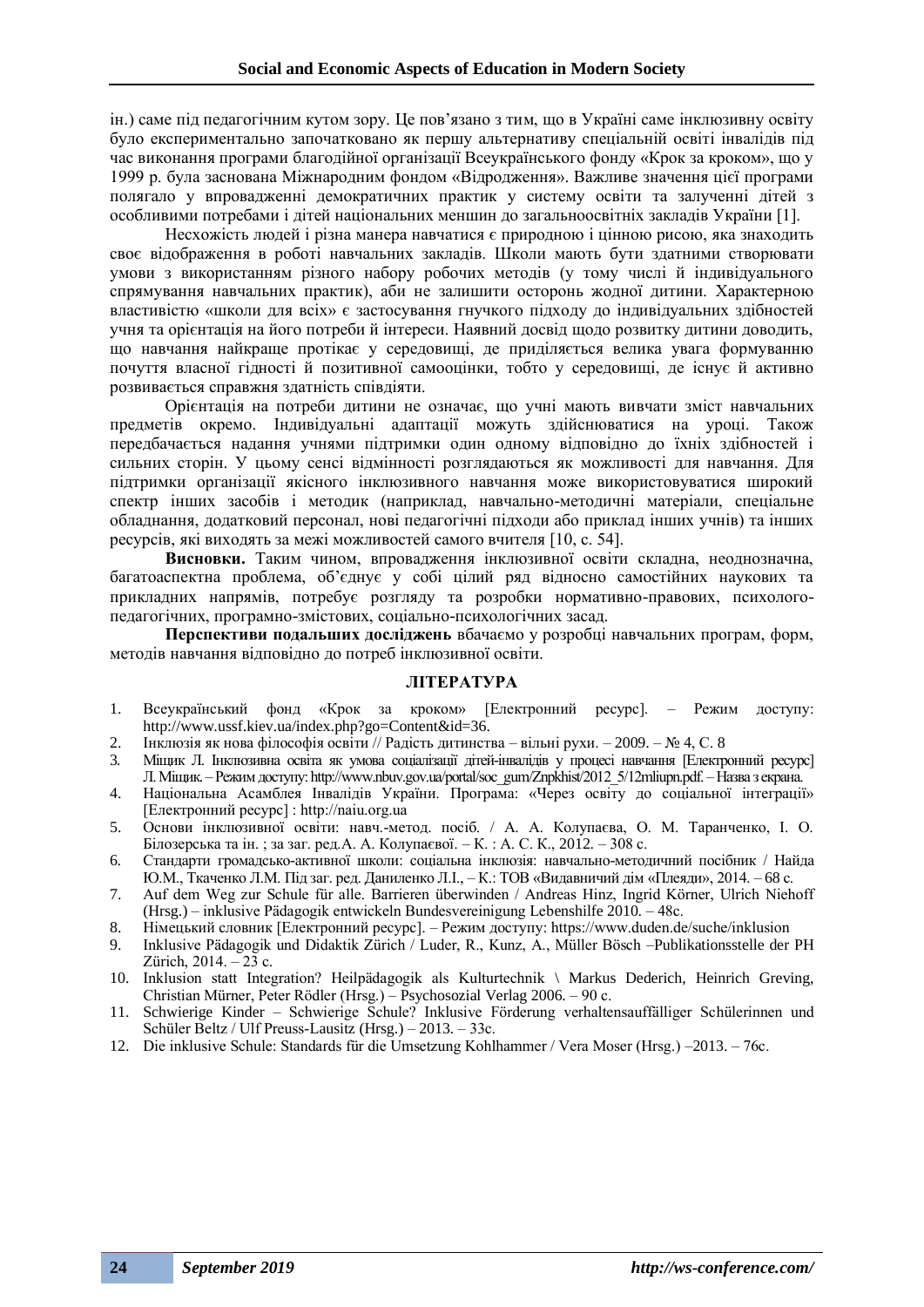### **АНДРАГОГІЧНІ ТА ПЕДАГОГІЧНІ ПІДХОДИ ПРИ НАВЧАННІ ІНОЗЕМНОЇ МОВИ СТУДЕНТІВ СТАРШИХ КУРСІВ У ВИЩИХ НАВЧАЛЬНИХ ЗАКЛАДАХ**

### *к. п. н. Зарівна О. Т., Химай Н. І.*

*Україна, м. Київ, Національний технічний університет України «Київський політехнічний інститут імені Ігоря Сікорського»* 

*Abstract. The article is devoted to defining the possibilities of using the andragogical approach in the educational process when teaching foreign languages to* undergraduate *university students. The role and place of andragogy in the system of pedagogical sciences is determined. A systematic analysis of the general andragogy concept has been carried out. The contribution of many researchers to the andragogy theory development and the formation of its methods, goals and objectives are analyzed. Some tips on the creation of motivation according to the andragogical approach are given.*

*Keywords: andragogy, foreign language, adult learners, pedagogical learning experience, process of learning.*

**Актуальність дослідження.** Сьогодні очевидно, що наука та освіта XXI століття стали глобальними явищами. Адже, щоб приєднатися до світового освітнього середовища, сучасному викладачеві потрібно вільно володіти англійською мовою на високому або хоча б середньому рівнях. Власне роль англійської мови для наукових та освітніх цілей полягає в тому, щоб: посилити інтеграцію у сферу освіти; розробляти спільні освітні програми; читати лекції англійською мовою міжнародним студентам, зміцнити економічні, політичні та культурні зв'язки між країнами; збільшити кількість міжнародних стажувань; робити доповіді на міжнародних конференціях; вести листування з міжнародними партнерами. Для успішного виконання перерахованих вище завдань викладачам необхідно знайти оптимальну суміш підходів та розробити модель навчання дорослих учнів, спрямовану на формування компетентності іноземної мови для сприяння міжнародному співробітництву з провідними науковими школами світу.

Основною метою дисципліни «Іноземна мова», яка викладається у вищих навчальних закладах, є підвищення рівня оволодіння іноземною мовою, досягнутого на попередньому етапі навчання, і підготовка студентів до достатнього рівня володіння іноземною мовою, який знадобиться їм як майбутнім фахівцям для розв'язання питань професійної та наукової діяльності.

Адже студенти-бакалаври та студенти-магістри, які навчаються на старших курсах вищих навчальних закладів, вже дорослі люди. Вони свідомо ставляться до навчання, до обраної професії та до майбутньої кар'єри. Вони усвідомлюють те, що їм доведеться спілкуватися іноземною мовою на практиці. Майбутнім спеціалістам доведеться вивчати документи іноземною мовою, вести кореспонденцію та спілкуватися із закордонними партнерами. І саме ця практична сторона вивчення іноземної мови цікава для дорослих учнів, вона навіть є необхідністю.

Отже, навчаючи студентів на старших курсах можливо застосовувати андрагогічні принципи навчання. Андрагогіка - це розділ теорії навчання, яка розкриває специфічні закономірності освоєння знань та умінь дорослим суб'єктом навчальної діяльності, а також особливості керівництва цією діяльністю з боку професійного педагога (Вікіпедія, 2019).

**Метою** даного дослідження є показати важливість використання андрогогічного підходу та застосування його в навчально-виховному процесі під час викладання іноземних мов. Незважаючи на те, що в літературі є кілька прикладів досліджень, проведених з андрагогічної та педагогічної спрямованості дорослих учнів на навчання в інших областях та навчальних предметах, область англійської мови як іноземної, на жаль, позбавлена такої уваги.

Звернемося до пояснень цього явища у науковому дискурсі. Джарвіс (1985) дає порівняльний аналіз поняттю педагогіки та андрагогіки. У педагогічному підході студент буде залежним, а вчитель буде тим, хто диктує зміст, який слід засвоїти, тоді як андрагогічний підхід навпаки надає учням незалежність, тобто, вони повинні бути більш самостійними. Досвід учня, відповідно до педагогічного підходу, не має великого значення. Однак в андрагогічному підході досвід навчання є цінним для навчання, і, отже, серед методів, які слід застосовувати, є обговорення та вирішення проблем.

Дослідники в цій області Давенпорти (Davenport, J. III, & Davenport, J. A. 1986) також визначають деякі андрагогічні та педагогічні відмінності в застосуванні. У педагогічній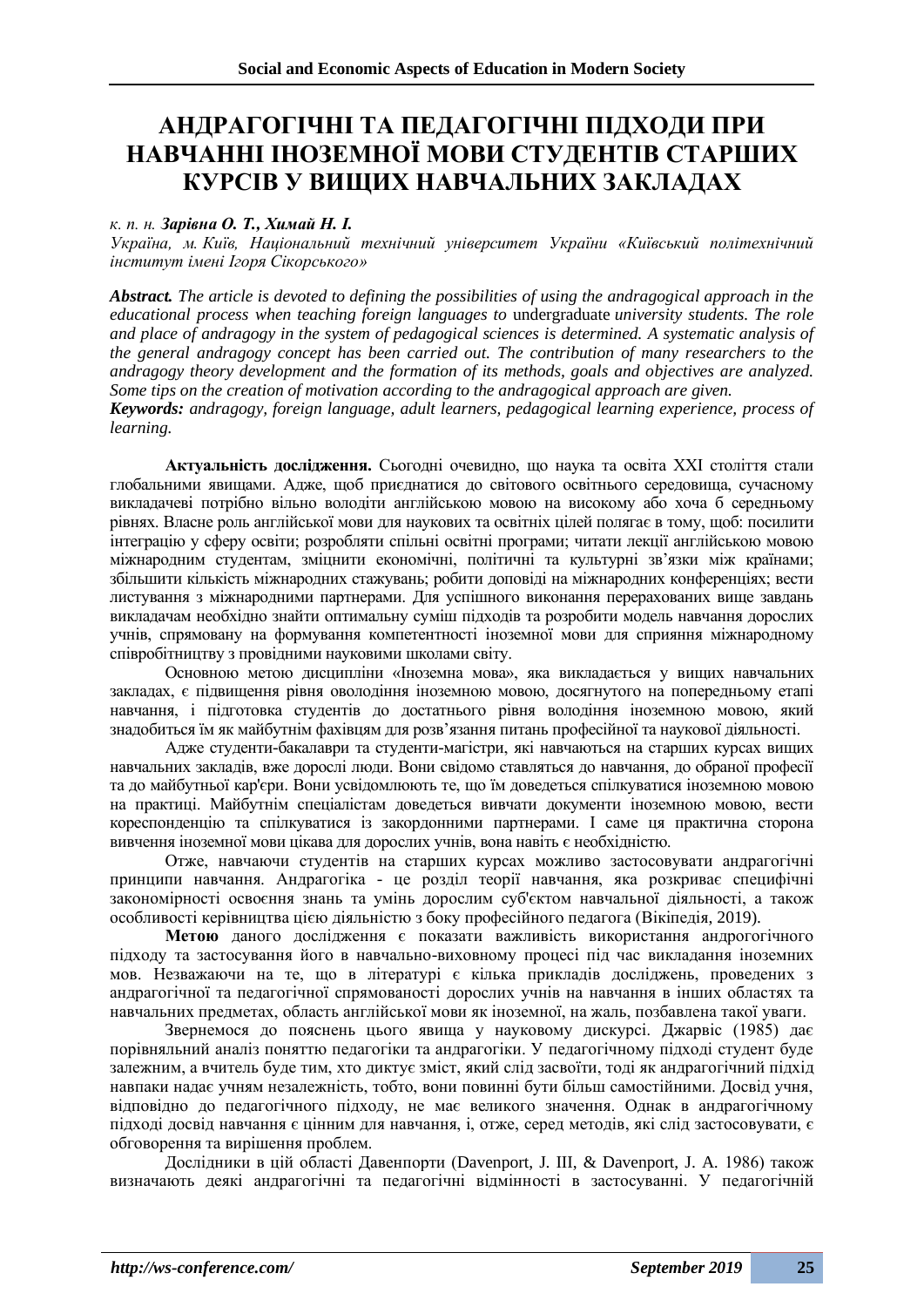філософії викладач - це той, хто діагностує потреби учнів, готує цілі та оцінює навчальний процес. Інструктор - передавач знань; отже, учень тут відіграє пасивну роль. Навпаки, викладач з андрагогічною філософією має на меті створити неформальний, спільний та сприятливий клімат. Він залучає учня до процесу розробки та оцінки навчальної діяльності, яка базується на проблемних областях учня. Методи включають групове обговорення, рольові ігри, проектну діяьність, тематичні дослідження тощо.

Американський педагог Малкольм Ноулз, який займався питаннями навчання дорослих, виділив основні принципи теорії навчання: дорослі учні самостійні; у них вже є життєвий досвід, який вони використовують у процесі навчання; вони практичні та орієнтовані на розв'язання проблеми; вони прагнуть до застосування отриманих знань в житті; вони хочуть розуміти навіщо вони це вивчають (Knowles, 1973)*.*

Основним фундаментом андрагогічного підходу є врахування соціальних і фізіологічних особливостей дорослого учня. Тобто, при навчанні дорослих студентів іноземної мови необхідно враховувати наскільки важко або легко дається навчання, рольові особливості учнів при груповій і індивідуальній роботі, підбір методів навчання, розробку змісту навчання з урахуванням потреб майбутніх фахівців, визначення навчального матеріалу (Тусупбекова, Хамзина, Нурбекова, 2019).

Для студентів вищих навчальних закладів важливою є самостійна діяльність. Самостійна діяльність - це результат прояву самостійності, вид пізнавальної діяльності, який передбачає досягнення певного рівня самостійності у всіх її структурних компонентах: від постановки проблеми до здійснення контролю, самоконтролю і корекції (Балакирева, Богданова, Даутова, 2009).

Написання диплому іноземною мовою вже давно є практикою вищих навчальних закладів. Переважно це ініціатива студентів, а не виконання якихось вимог. Саме такі студенти цілком і повністю усвідомлюють специфіку своєї майбутньої професії, а також розуміють, наскільки важливо проявляти свої власні здібності для досягнення результатів у навчанні. Написання і захист випускної роботи іноземною мовою відповідає вимогам сучасних концепцій, таких як глобалізація освіти, комунікативно-компетентнісний підхід до навчання та академічна мобільність.

Іншими словами, в андрагогічній моделі студенти стають учасниками власного навчання, тоді як вчитель - лише помічник та координатор (Ostrowska, 2014).

Опираючись на андрагогічну модель, Ноулз створив спільну навчальну парадигму, в якій учні виступають в якості партнерів при навчанні. Адже готовність до навчання дорослого учня часто залежить від необхідності щось знати або робити, тобто вони приходять до викладача іноземної мови з конкретною потребою, мають орієнтоване на життя завдання або проблему. Вони предметно зорієнтовані, а отже, мотивовані як внутрішніми, так і зовнішніми чинниками (Knowles, 1980).

Зауважимо, що практика андрагогіки більш орієнтована на навчання, а роль викладача це насамперед роль координатора. Характеристика дорослих учнів, які навчаються використовуючи андрагогічні принципи навчання, включає самонаправленність, самостійність, відповідальність за свої рішення, навчання, ресурс досвіду, виконання соціальних ролей та безпосередність застосування. Ноулз рекомендує цю орієнтацію на досягнення більш значущих результатів, оскільки це спонукає учнів проявляти свою свободу вибору щодо навчальних цілей, змісту та процесів навчання. Учні з андрагогічною спрямованістю прагнуть, щоб вчитель створив середовище, яке покращить процес навчання.

Щоб мати бажаний рівень навчання, слід враховувати специфіку дорослих учнів. Тільки таким чином можна забезпечити відповідне навчальне середовище для них. Однак не можна робити припущення, що всі дорослі студенти знають і схвалюють андрагогічну модель. Одна з підвалин андрагогічної моделі − це починати з того, на якому рівні перебувають наші учні, і використовувати їхній попередній досвід навчання. Отже той факт, що учні можуть дотримуватися сильних педагогічних переконань та очікувань, не можна не помітити. Якщо його не помітити, андрагогічне припущення буде нав'язане учням, що призведе до негативного впливу на їхнє навчання. Тому доцільним вважати, що у кожній програмі навчання дорослих повинні бути переконання учнів щодо навчання, що вимагає від вчителів засвоїти андрагогічно-педагогічні орієнтації учнів.

Таким чином, навчання іноземної мови є складовою частиною процесу формування фахівця з вищою освітою. У даний час більшість випускників не бачать свою майбутню діяльність без знання іноземних мов. Мотивацією при опануванні іноземної мови перш за все служить професійна потреба студента, який готується стати висококваліфікованим фахівцем зі знанням іноземної мови.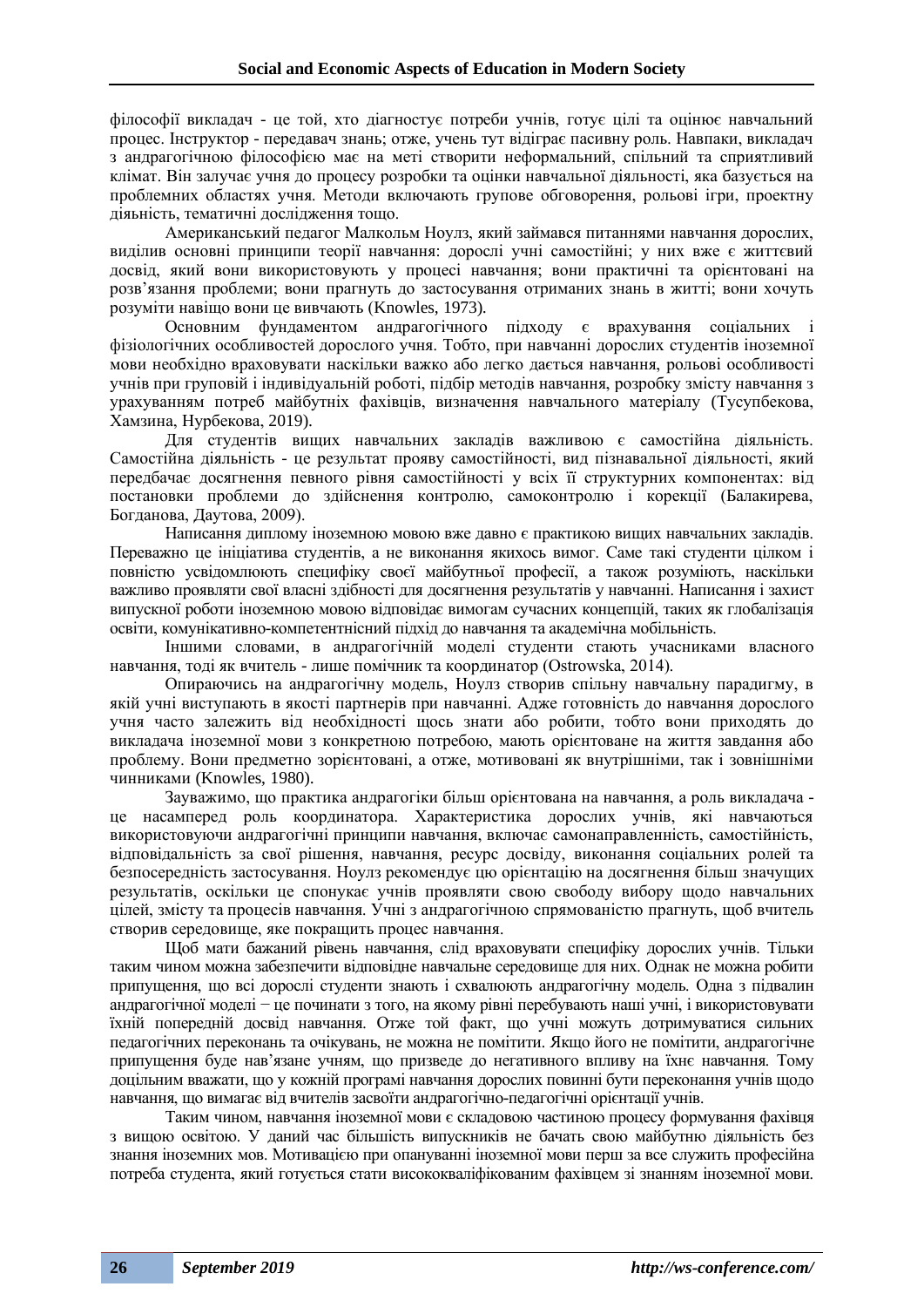Дорослим учням необхідний відповідний їхній віковій групі контент, матеріал і методи навчання, які відповідають потребам і інтересам, дозволяючи демонструвати свої знання та здібності.

Наведемо деякі поради щодо мотивації дорослих учнів:

1) ставте цілі, які б були актуальними та корисними для учнів - дізнаватися про культури учнів, професійний досвід, інтереси тощо;

2) надихайте на дослідження через змішане навчальне середовище (лекції, відео, презентації, подкасти, музика, екскурсії);

3) створюйте спільноту серед групи за допомогою соціальних медіа для сприяння дискусіям та формуванню команди;

4) інтегруйте складні або конкурентоспроможні ігри (але в цікавий та заохочувальний спосіб);

5) оскільки опанування іноземної мови для дорослих (особливо другої іноземної мови) важке, тому зробіть це нібито розважальний діалог між друзями; інтегруйте розповіді, які висвітлюють мету уроку, щоб запропонувати альтернативний спосіб зрозуміти чи побачити мету в дії;

6) не забутьте щодня обмежувати кількість інформації і переглядайте матеріал в кінці дня, на початку дня та щотижня, додаючи інформацію поступово, поки не буде досягнуто всі цілі навчання (через демонстрацію майстерності);

7) створюйте заняття, які можуть перенести окремі інтереси в групові можливості навчання;

8) стимулюйте учнів за допомогою думок, які провокують цитати, прислів'я, ідіоми, дискусійні питання, щоденні заголовки новин та важливі культурні чи політичні події;

9) заохочуйте своїх учнів робити, а не дивитися чи бачити, і використовувати ці можливості для надання конструктивного та дипломатичного зворотного зв'язку з однолітками;

10) зробіть навчання наочним, тактильним та інтерактивним - переміщайте учнів навколо, міняйте групи, попросіть їх показати відео чи цікаві статті, надсилайте їм посилання на наочний цінний матеріал тощо.

**Висновки.** Ми показали важливість використання андрогогічного підходу та застосування його в навчально-виховному процесі під час викладання іноземних мов. Педагоги не повинні вважати, що всі їхні дорослі учні будуть андрагогічно орієнтовані. Організовуючи навчальні матеріали необхідно враховувати і педагогічні чинники. Важливо також виокремлювати тих, хто може бути повністю андрагогічним чи педагогічним у групі. Тільки таким чином педагоги можуть надати освітні можливості для всіх окремих учнів. До педагогічно орієнтованих учнів слід підходити насамперед педагогічними способами. Потім поетапно їм можна допомогти освоїти та оцінити андрагогічний досвід.

Як нам відомо, процес глобалізації загострює необхідність міжнародного спілкування, а відтак, і знання іноземних мов. Тому вищі навчальні заклади повинні готувати конкурентоспроможного фахівця не тільки з огляду на сучасне становище України, а й з огляду на світовий контекст. Це передбачає обов'язкове знання іноземних мов. Причому знання не однієї, а декількох іноземних мов. Тому потрібно, окрім надання певної суми знань і навичок, навчити студента навчатися протягом усього життя: навчитися самостійно й оперативно отримувати інформацію, використовувати її у повсякденній діяльності.

### **ЛІТЕРАТУРА**

- 1. Балакирева Э. В., Богданова Р. У., Даутова О. Б. (2009). *Организация самостоятельной работы студентов по педагогическим дисциплинам : учебно-методический комплекс. Ч. 1. / под ред. А. П. Тряпицыной*. СПб. : РГПУ им. А. И. Герцена, 123 с.
- 2. Вікіпедія. (2019). *Андрагогіка*. Режим доступу: https://ru.wikipedia.org/wiki/Андрагогіка
- 3. Тусупбекова М.Ж., Хамзина А.Х., Нурбекова Г.Ж. (2019, апрель).Андрагогика: особенности преподавания иностранного языка в вузе. *Педагогические науки, 4(82), 115-118.* Режим доступа: https://research-journal.org/
- 4. Davenport, J. III, & Davenport, J. A. (1986). *Andragogical-pedagogical orientation and its relationship to selected variables among university students*. A Journal Pertaining to College Students, 20(2), 130-138.
- 5. Jarvis, P. (1985). *The sociology of adult and continuing education.* Beckenham, England: Croom Helm.
- 6. Knowles, M. S. (1973). *The adult learner: A neglected species. Houston: Gulf Publishing Company.*
- 7. Knowles, M. S. (1980). *The Modern Practice of Adult Education. New York: Association Press.*
- 8. Loesch, T., & Foley, R. (1988). *Learning preference differences among adults in traditional and nontraditional baccalaureate programs.* Adult Education Quarterly, 38(4), 224-233.
- 9. Ostrowska, K. (2014). *English in adult education.* Retrieved from https://skemman.is/bitstream/1946/19737/1/Katarzyna%20Ostrowska-%20Correct%20Page%20size.pdf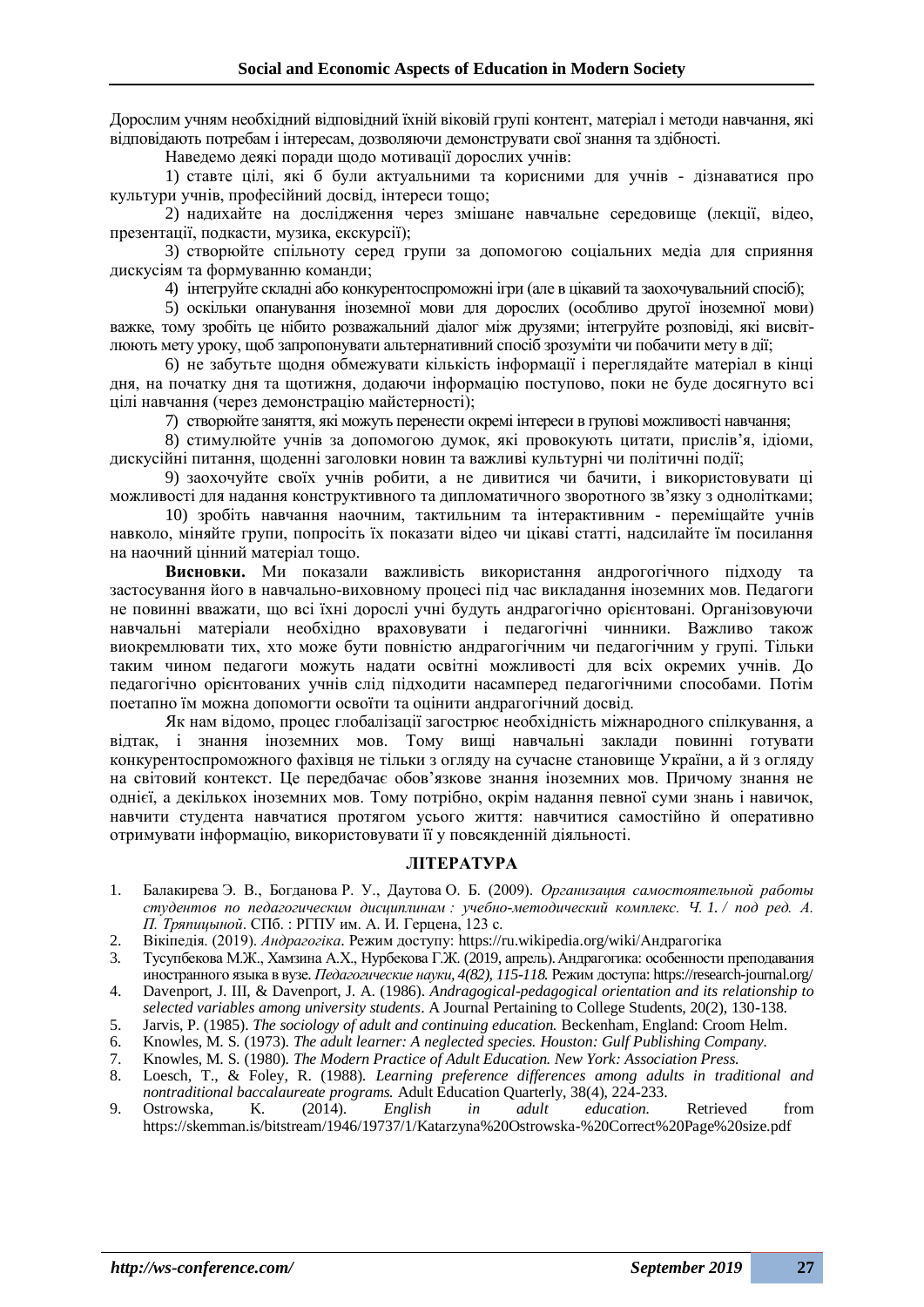## **СУЧАСНІ МЕТОДИ ВИКЛАДАННЯ ЛЕКСИКИ ІНОЗЕМНОЇ МОВИ У ВИЩІЙ ШКОЛІ**

*к.п.н., доцент Кашуба О. М., к.ф.н., доцент Кравчук Т. О., к.п.н., доцент Навольська Г. С., к.ф.н., асистент Турко О. В.*

*Україна, м. Тернопіль, Тернопільський національний педагогічний університет імені Володимира Гнатюка*

*Abstract. The article deals with the peculiarities of teaching foreign language vocabulary in higher educational institutions, and substantiates the problem of students' understanding of the meaning of foreign words they learn. Learning a foreign language as a medium of communication requires focused attention. It is impossible to learn a language without knowing the words. The lexical unit is the nucleus of language. Proper use of vocabulary and rich vocabulary is the key to free foreign language communication. Vocabulary training is one of the leading places in general student learning and in general development. Knowledge of a foreign language is combined with a knowledge of words, while command of a language - with lexical skills. Therefore, lexical skills should be considered as the most important component of the content of foreign language teaching, and their formation is precisely the purpose of teaching lexical material.*

*Keywords: foreign language, vocabulary, translation, method, thinking, education.*

**Вступ.** У вітчизняних методиках, як правило, відсутнє психологічне обґрунтування методики навчання лексики іноземної мови. У результаті не лише студенти, але й ті, хто вивчав іноземну мову, з великими труднощами засвоюють іноземні слова і погано володіють ними на практиці. Студенти завжди забувають вивчені слова і дуже часто можна зустріти основну помилку – неправильне вживання слів під час називання чи позначення предмета або висловлення думки.

**Аналіз останніх досліджень.** Відлуння особливостей методики викладання у вищих навчальних закладах можна зустріти в працях вітчизняних та зарубіжних педагогів: Ван А.М., Вейн А.М., Кузнєцова О.О., Леонтьєв А.А., Мальковський Г.Ю., Мурзін Л.Ю. та інших. Але, на наш погляд, для кращого розуміння особливостей методики зазначеної теми, слід звернути увагу на те, що оволодіння лексикою – основне завдання методики викладання іноземних мов у вищому навчальному закладі.

**Мета статті** - віднайти оптимальні підходи та обґрунтування методики викладання лексики іноземної мови. Такий аналіз допоможе краще зрозуміти методи та прийоми викладання мови та застереже викладача від помилок у роботі.

**Результати дослідження.** Інтерес до теми обумовлений тим, що увага до тексту іноземною мовою знижується після того, як студент прочитав його двічі і невпевнено переклав, тому, на жаль, він вільний від поняття глибини та вдосконалення знань. Ми маємо йому порадити, що прочитати текст роману – це одне, а прочитати навчальний текст – це інше. Дволінгвістичного засвоєння як об'єкта спостереження за мовними формами і як джерело розширення знань .Це передбачає свідому спрямованість уваги студента на збагачення його мови. Об'єктом інтерпретації може бути текст, який розглядається як взірець для відтворювання, тобто з точки зору використання мовних засобів для певного комунікативного наміру. Висловлювати свої думки означає уміння відтворювати тексти.

Співвідношення між поняттями, вираженими словами двох різних мов, виявляється досить складним. Адже слова і словосполучення є лише елементами думки. Думка має форму судження, яке виражається засобами мови у вигляді речень. І якщо слова в різних мовах виражають різні поняття, то і словосполучення можуть виражати різні поняття. А оскільки судження створюються на основі взаємовідносин, то і думки , виражені двома різними поняттями, не можуть бути ідентичними. Предмет думки може бути однаковий, але його понятійне оформлення різним.

Текст (речення, слово), який звучить чи вкладені письмово в процесі навчання іноземній мові, є основним видом навчального матеріалу. У системі організації мови, текст є одиницею найвищого стратифікаційного рівня - текстуального, нижче якого стоїть речення.

Студенти, використовуючи аудіо-наочні методи запам'ятовування слів, не до кінця розуміють їх смислову сторону, тобто не оволодівають поняттями, що висловлюють ці слова,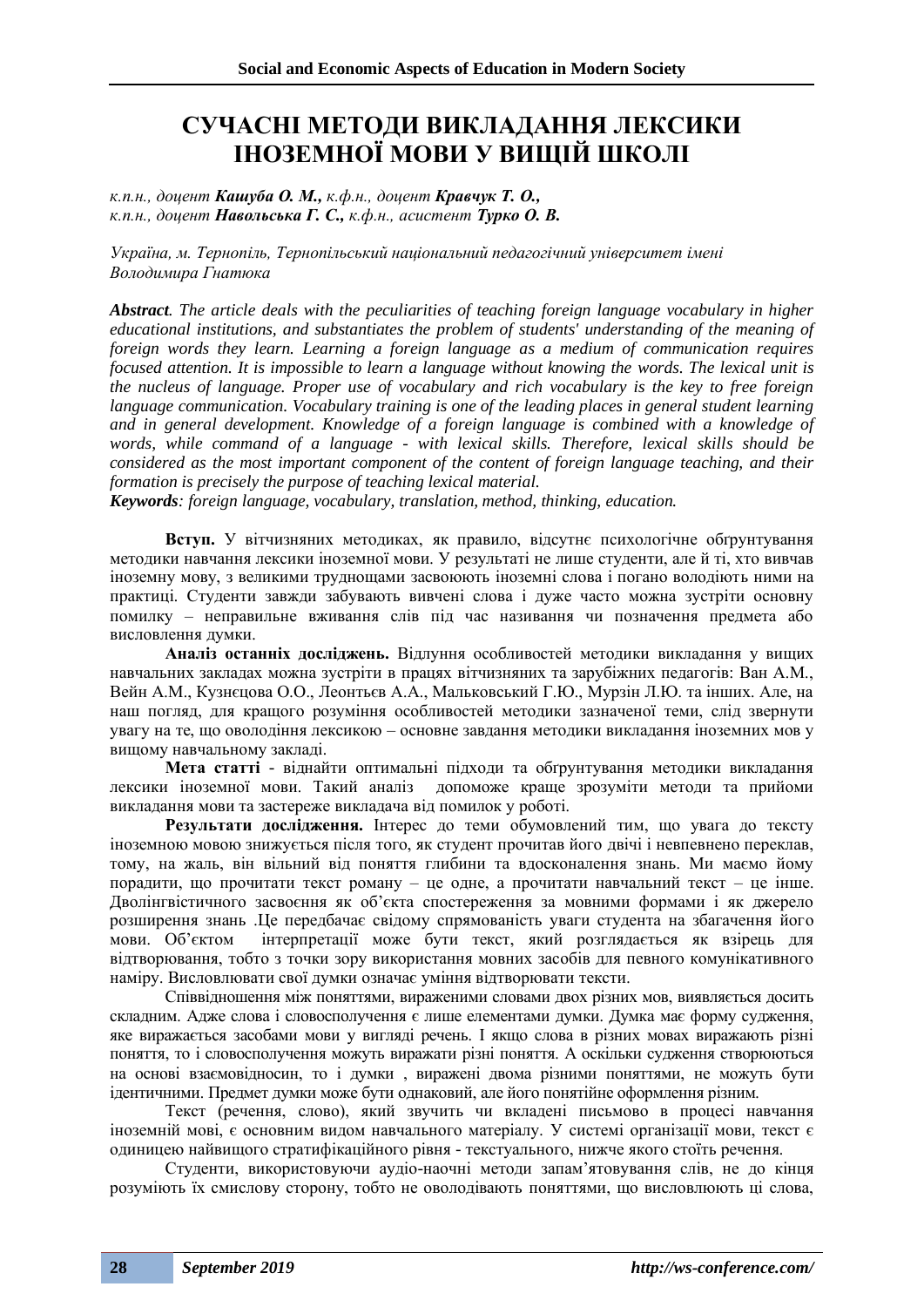адже допускаються словосполучення, не властиві іноземній мові. Тому переклади іноді незрозумілі, беззмістовні. Це означає, що вони не можуть мислити іноземною мовою, і тому поряд з відносно правильною вимовою та знанням граматики студенти не в змозі володіти розмовною системою іноземної мови.

Для того щоб навчання було ефективним та підібрані методи відповідали потребам студентів, процес засвоєння лексичного матеріалу поділяється на етапи. Таким чином виділяють:

1) етап ознайомлення учнів з новими лексичними одиницями;

2) етап автоматизації дій учнів з новими лексичними одиницями.

Ознайомлення з новими лексичними одиницями починається з семантизації - розкриття значення нових слів. Способи семантизації поділяють на перекладні та безперекладні. До безперекладних відносяться: наочна семантизація (демонстрація малюнків, предметів, діапозитивів, картин, жестів, рухів тощо), мовна семантизація, дефініція, тлумачення. Наочність може бути зображальною та предметною. Окремі способи мають свої переваги і недоліки і виділити один найефективніший неможливо. Слова іноземної мови відрізняються за формою, значенням, сполучуваністю, виражають предмети або абстрактні явища. Тому спосіб семантизації доцільно добирати до окремого слова, чи групи слів. Ефективним вважається поєднання декількох способів (Галацин).

У методичній літературі робота над іншомовним текстом здійснюється переважно з метою збагачення лексичного складу, ідіоматизації мовлення. Вона пов'язана з роботою із словником, перефразуванням, тобто визначенням синонімічних засобів з різноманітним, тлумаченням. Увага спрямована на лексичні одиниці з точки зору ситуації спілкування.

Перекладаючи незнайомий текст, студент перш за все дізнається про значення незнайомих для нього слів, однак найчастіше скаржиться, що всі слова відомі, а переклад зробити не можливо. Це відбувається тому, що без твердих граматичних знань, доведених до автоматизму, повноцінно проникнути в зміст неможливо, однак це не береться в рахунок, зокрема в першому наближенні. Читання, в основному спрямоване на поширення мовної бази студента, повинно мати на меті не тільки вичитування фонетичної і лексико-стилістичної інформації, але також інформації граматичної. Складності у розумінні тексту, які викликані лексичними причинами, вивчені краще, ніж ті, які викликані причинами граматичними, а тому їм слід приділяти більше уваги. Увага, яка супроводжує всі психологічні процеси, звичайно ділиться на два основні види: довільна та мимовільна. Довільна увага, найвищим проявом якої є увага інтелектуальна, передбачає наявність свідомої мети. Вона також має прояв у критичному аналізі варіантів будь-якого завдання, у відмові від менш ефективних засобів роботи на користь оптимальних. Мимовільна увага, яка здійснюється без якої-небудь постанови в потоці довільної уваги, супроводжує першу автоматично, тому що вона є її стороннім продуктом. Увазі притаманне переключення, яке утворює можливість довільно спрямовувати її на різні сторони об'єкту, а також переключатися з одного виду уваги на інший. Послідовність вивчення різних сторін предмета внутрішньо обумовлена логікою навчального процесу. Переключення є таким своєрідним моментом, що підтримує увагу і створює різноманітність, яку можна досягти зміною діяльності, самих об'єктів, сторін його розгляду.

Показниками володіння мовним матеріалом на рівні лексичних знань є:

1) правильність розуміння й відтворення лексичних одиниць;

2) швидкість виконання відповідних дій, що має свідчити про процес ще свідомого оперування інформацією про нові пексичні одиниці. Швидкість вимірюється часом виконання завдання, який в репродукції залежить від індивідуального темпу мовлення або письма.

Перевірка знань лексики на рецептивному і репродуктивному рівнях проводиться у певному і чітко визначеному місці навчального процесу, а саме після повідомлення лексичних знань. Відомо, що студенти неоднаково швидко запам'ятовують нові слова. Тому на певному етапі заняття виникає таке: деякі студенти виконують завдання досить швидко, а деякі не можуть впоратися з ними взагалі. Якщо у такій ситуації перейти до наступного етапу роботи, з'являється небезпека утворення прогалин у знаннях слабшого студента, накопичення яких у подальшому приведе до неможливості користуватися англійською мовою як засобом спілкування. Вирішити таку проблему допоможе прийом "активної асистенції": слабким студентам даються додаткові вправи, а сильнішим пропонується допомагати їм у роботі. Далі студент-асистент, виконуючи роль викладача, пропонує слабшому студенту виконати інше контрольне завдання, і лише після отримання результату вся група може просуватися далі ( Коломінова,49).

Важливим завданням є проблема розуміння студентами смислової сторони засвоюваних ними слів іноземної мови. Від цього розуміння залежить утворення їх свідомості тих понять,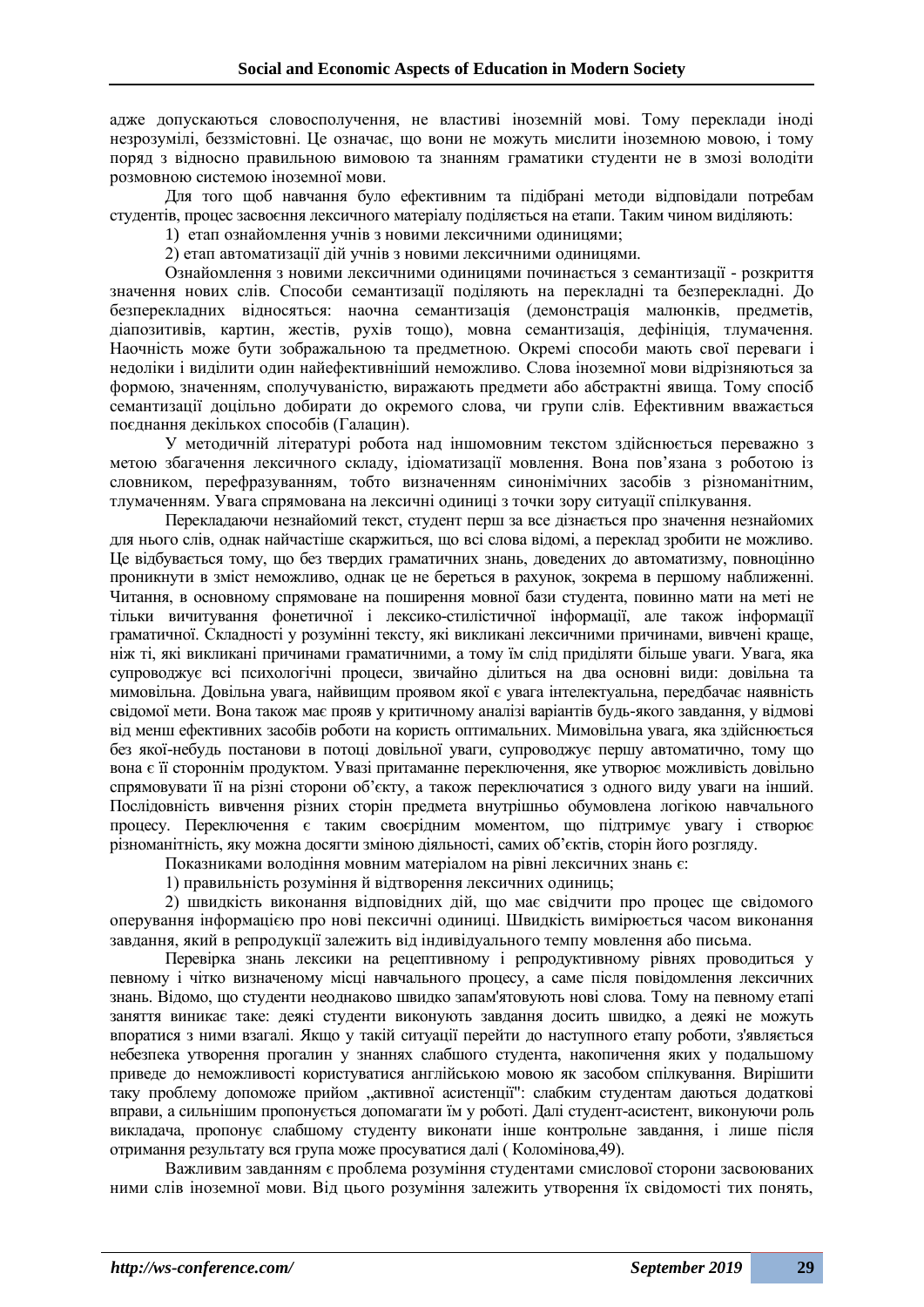які відповідають словам іноземної мови, на основі яких можливе мислення іноземною мовою. Отже, виникає питання про способи семантизації іноземних слів.

Слова рідної та іноземної мов знаходяться одне з одним у складних понятійних чи смислових взаємовідношеннях, у результаті чого і мислення набуває своїх специфічних особливостей. Практичне володіння іноземною мовою передбачає можливість мислення цією мовою. А оскільки мислення – це оперування поняттями, значить під час вивчення іноземної мови студент повинен оволодіти і системою відповідних понять.

Сучасне навчання іноземної мови студентів передбачає їх спілкування на міжкультурному рівні в найбільш типових ситуаціях на основі комунікативного мінімуму, який повинен включати певний обсяг країнознавчих та лінгвокраїнознавчих знань. Джерелом відбору лексичного матеріалу мають бути автентичні матеріали: зразки літератури, словники, відеозаписи фільмів на різну тему. Звичайно, добір лексичного матеріалу має бути обмежений рамками тематики.

Студент вчиться осмислювати нові слова за допомогою звичного йому мислення рідною мовою при перекладі, коли заміна іноземного слова відбувається словом рідної мови. Прихильників такого методу в сучасній методиці достатньо. Оволодіння іноземною лексикою – це перш за все оволодіння системою інших понять. Тому не варто вважати переклад головним у розкритті смислової сторони іноземних слів.

Текст іноземною мовою вивчають з різних сторін залежно від напрямку інтересів. Як єдиний об'єкт він не дозволяє здійснювати довільну увагу на якусь сторону, виключаючи з поля зору інші сторони, які завдяки цьому стають об'єктом мимовільної уваги.

Засвоєння лексики іноземної мови повинне мати не стільки теоретичний, скільки практичний характер, тому викладачі повинні прагнути розвинути в студентів не лише механізм знання, а й механізм володіння, розуміння.

Асоціативний зв'язок відбувається при перекладному методі між словом іноземної мови і рідної, які об'єднуються з поняттям. Читаючи слово чи фразу іноземною мовою, студент не розуміє його значення поки не замінить її рідною мовою.

Перекладаючи рідною мовою дають лише загальну уяву, з якої можна здогадатися про справжній смисл іноземного слова. Коли іноземне слово має три-чотири значення, це не означає, що в нього немає інших значень, їх можна знайти, якщо виходити із поняття вираженого цим словом. Порівнюючи німецько-українські або німецько-російські словники різних авторів, то можна помітити розкриття одного слова за допомогою різних українських чи російських слів, що визначає багатозначність іноземних слів. Перекладний спосіб здійснюється на основі свідомого застосування вивчених лексичних і граматичних знань.

Психологічний аналіз слова та його практичного використання в мові показує, що смислова сторона слова визначається не позначеним словом предмета чи його уявленням, а вираженим понятійним словом. Під час називання будь-якого предмета завжди відбувається осмислене включення цього предмета в обсяг того поняття, з яким об'єднується використане слово. Недоліком наочного методу є те, що студентам демонструється конкретний предмет тоді, коли вимагається утворення узагальненого відображення дійсності.

Чим більше іншомовних слів засвоюють студенти, тим більш ефективним виявляються, наприклад, догадка за контекстом та етимологічний аналіз слова, а також і тлумачення понять іноземною мовою. До того ж, окремі слова можна пояснити двома-трьома способами. Коли поняття, вираженні словами двох мов не співпадають, тоді буде раціональніше звертатись до пояснення тих понять, які виражаються словами іноземної мови (Кузнєцова,211).

Сприймаючи іноземне слово і демонструючий предмет, студенти перекладають, замінюючи словом рідної мови, яким звичайно називають предмет. Тобто, безпосередній асоціативний зв'язок іноземного слова з позначеним ним предметом встановлюється дуже рідко, а на практиці має місце природна тенденція до утворення поняття, але студенти підказують це поняття самостійно (Кузнєцова,30).

З навчального процесу ми не можемо виключити кінофільми, діафільми і т. д. Наочність значно впливає на запам'ятовування іноземних слів, а в аспекті розуміння може заплутати.

Часто використовується студентами прийом семантизації – здогадка за контекстом. При цьому розвивається мовне мислення, але переклад рідною мовою може мати вузьке значення, що було віднесене до недоліків такого методу.

Наслідком описаних прийомів є подолання роздрібності спостережень, розвиток генералізуючого аналізу, який допомагає зрозуміти місце окремих складових у структурі цілого. Досягнута доступність тексту обумовлює автоматизацію механізмів читання, швидкість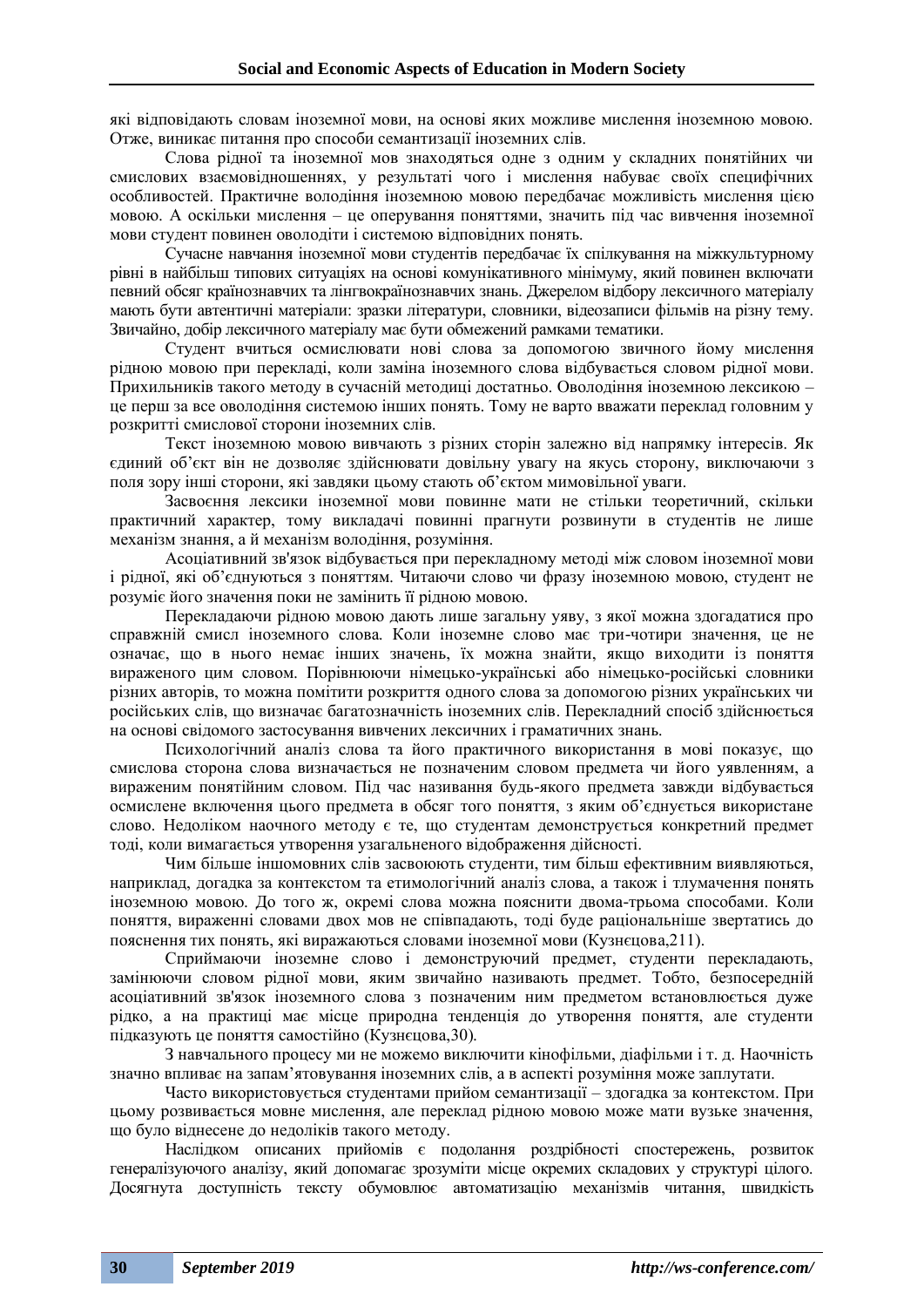впізнавання мовного матеріалу та розширення його поля. Розуміння змісту тексту успішно здійснюється тоді, коли його мовна сторона не викликає утруднення, які виникають не тільки від ступеня присутності незнайомого матеріалу, але також від ступеня володіння знайомим. Багаторазове читання тексту веде до кращого засвоєння і лексики, і граматики, і тексту в цілому, який сприймається ширше, повніше, запам'ятовується та відтворюється краще (Мальковський,84).

Контроль є не лише засобом перевірки результату роботи викладача а й самоперевірки студентів самовдосконалення. Щоб процес контролю був ефективним і не викликав негативної реакції у студентів потрібно заздалегідь передбачити форми контролю де можливо поєднати цікаві завдання із перевіркою засвоєних знань та вмінь. Така перевірка завжди супроводжується позитивними емоціями, зводить нанівець стресовий характер контрольної ситуації, сприяє діалогічному спілкуванню між учасниками процесу навчання, а значить, сприяє формуванню внутрішньої мотивації до контрольних дій. З цього випливає необхідність формування внутрішньої мотивації учіння студентів як однієї з цілей процесу навчання. Мотивація учіння залежить від декількох чинників, серед яких важливе місце займає організація навчального процесу, зокрема – контролю (Скляренко,5).

Підсумовуючи вищесказане можна прийти до **висновку**, що в практиці викладання лексики іноземної мови не треба керуватися якимось одним окремим способом, а треба ними комплексно користуватися. Формуванню внутрішньої мотивації сприяє також формулювання мети контрольованого завдання: воно виконується для того, щоб уміти правильно вимовляти англійською мовою слова, які будуть потрібні для ведення бесіди за темою заняття.

Такий оптимальний підхід до викладання іноземної мови застереже викладача від помилок у роботі, адже один метод буде компенсуватися різними видами роботи. Завдяки цьому студент розвиває своє мислення іноземною мовою, а також набуває навиків із правильного практичного вживання іноземних слів у практиці мови.

### **ЛІТЕРАТУРА**

- 1. Галацин К.О. Використання різних видів наочності у процесі формування лексичної компетентності. **-** http://confesp.fl.kpi.ua/node/1055
- 2. Коломінова О. О, Формування англомовноїї лексичної компетенції. іноземні мови. 2005. №2. С.48-51.
- 3. Кузнєцова О.О. Методичні засоби семантизації іншомовної лексики в умовах бівілінгвізму у вищих навчальних закладах // Проблеми освіти. Випуск 23. – 2011. – С. 27 -32.
- 4. Кузнєцова О.О. Основні прийоми розвитку вмінь щодо оперування понятійною системою іноземної мови // Проблеми освіти. Випуск 27. – 2012. – С. 210 – 214
- 5. Леонтьев А.А. Высказывание как предмет лингвистики, психолингвистики и теории коммуникации // Синтаксис текста. – М., - 1979. – с. 36
- 6. Мальковський Г. Ю. Технологія керування увагою під час викладання англійської мови // Проблеми освіти. Випуск 23. – 2001. – С. 79 – 85.
- 7. Рубинштейн С. Л. Основы общей психологии. М.: Педагогика, 1989. 428 с.
- 8. Скляренко О. В, Сучасні вимоги до вправ для формування лексичної компетенції.-.Іноземні мови. 1999. - №3. - С.3-7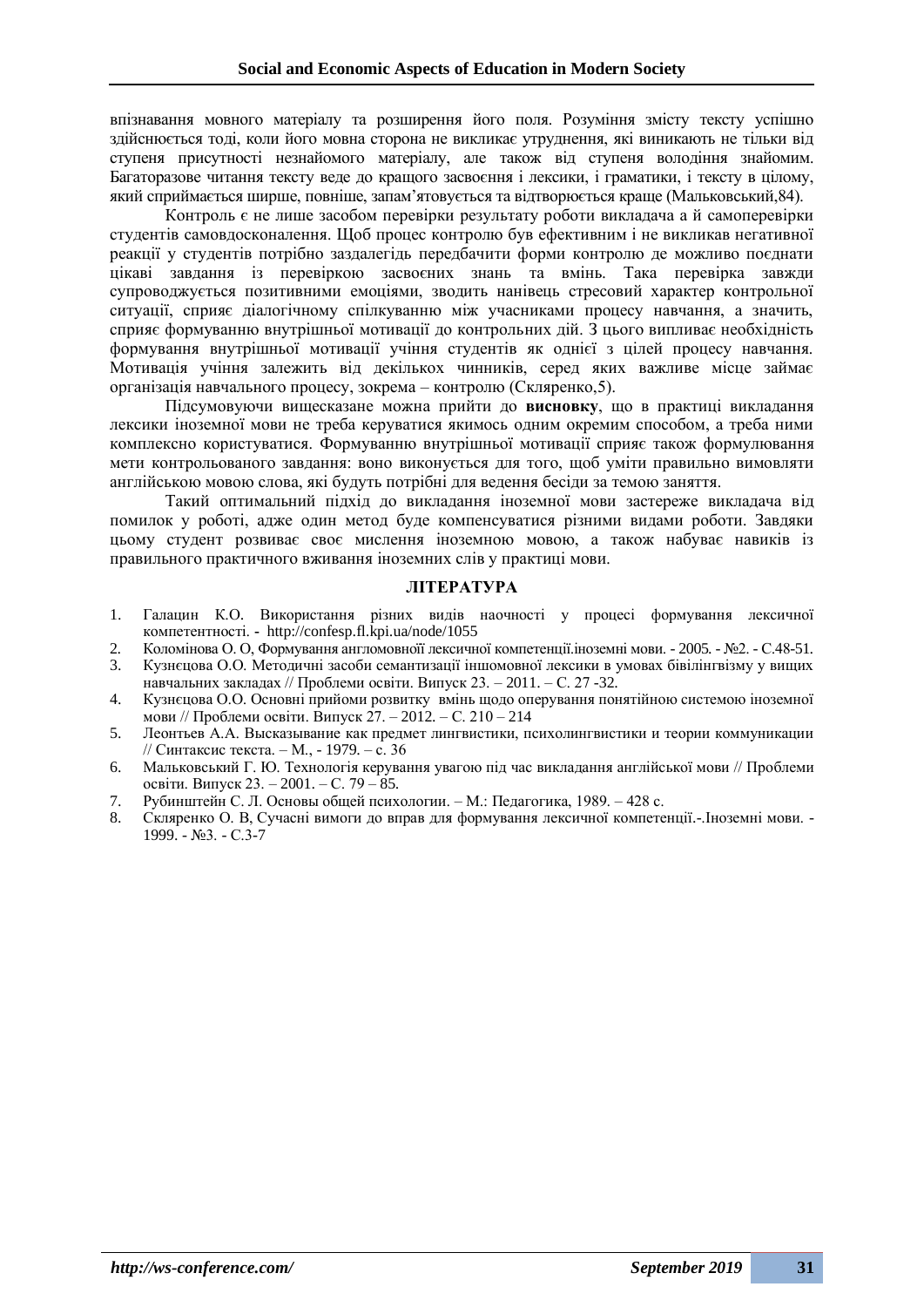### **РОЛЬ АКТИВНЫХ МЕТОДОВ ОБУЧЕНИЯ И ИСПОЛЬЗОВАНИЕ ЭЛЕКТРОННЫХ ОБРАЗОВАТЕЛЬНЫХ РЕСУРСОВ В ОБРАЗОВАТЕЛЬНОМ ПРОЦЕССЕ ПРИ ПОДГОТОВКЕ СТУДЕНТОВ К ДЕМОНСТРАЦИОННОМУ ЭКЗАМЕНУ**

### *Ситовская М. В., Димовидова Н. В.,*

*Санкт-Петербургское ГБПОУ Колледж Пищевых технологий, Россия*

*Abstract. The article describes the most popular methods of development, testing and practical use of electronic educational resources in the process of practice-oriented training of students. A detailed description of the latest innovations in the use of electronic material and virtual environments in the educational process is given. The author substantiates the high efficiency of practice-oriented training courses for students, which suggests the need to shift priorities from the use of traditional educational resources to electronic ones. The main advantages of using electronic educational resources at the final stage of training highly qualified personnel are consistently revealed. There are strong arguments in favor of electronic teaching materials to prepare students for the state final certification in the format of a demonstration exam.*

*Keywords: e-learning resources; training; competence approach; competitiveness; demonstration exam.*

**Введение.** Приоритетные задачи модернизации профессионального образования определяются необходимостью приведения содержания и технологий подготовки специалистов среднего звена в соответствии с современными достижениями науки, техники, производства, потребностями общества и самой личности.

Главная идея компетентностного подхода, нашедшего отражение в «Концепции модернизации российского образования на период до 2020 года» в рекомендациях Совета Европы, в новой редакции Федеральных образовательных стандартов, заключается в том, что результат образования определяется как способность и готовность человека к эффективной и продуктивной деятельности в различных социально значимых ситуациях.

В настоящее время в связи с изменением целей образования, разработкой Федерального государственного образовательного стандарта нового поколения с набором профессий входящих в ТОП-50, построенного на компетентностном подходе, на требованиях WS, меняется и методика обучения. Достижение сбалансированности освоения ФГОС и учебных программ различных дисциплин, методологической основой которых является компетентностный подход, более высокие требования WS - одна из основных задач современного образования в СПО. Все эти обстоятельства требуют новых педагогических исследований в области методики преподавания, поиска инновационных средств, форм и методов обучения и воспитания, внимательного рассмотрения задач, поставленных на мировых чемпионатах WORLD SKILSS, связанных с разработкой и внедрением в образовательный процесс современных образовательных и информационных технологий.

**Основная часть.** Современные требования к выпускникам учебных заведений СПО складываются под влиянием ситуации на рынке труда, а также таких процессов, как ускорение темпов развития общества и повсеместной информатизации среды.

Основываясь на новые требования к выпускникам СПО, можно смело сказать, что основная цель современного профессионального образования- подготовка квалифицированного, конкуретноспособного работника, ориентирующегося в смежных областях деятельности, готового к постоянному росту, социальной и профессиональной мобильности. Именно все эти предъявляемые требования и подтверждает сдаваемый студентами в конце курса обучения демонстрационный экзамен.

В соответствии с требованиями ФГОС и WS современный специалист должен:

• организовывать собственную деятельность, определять методы и способы выполнения профессиональных задач, оценивать их эффективность и качество;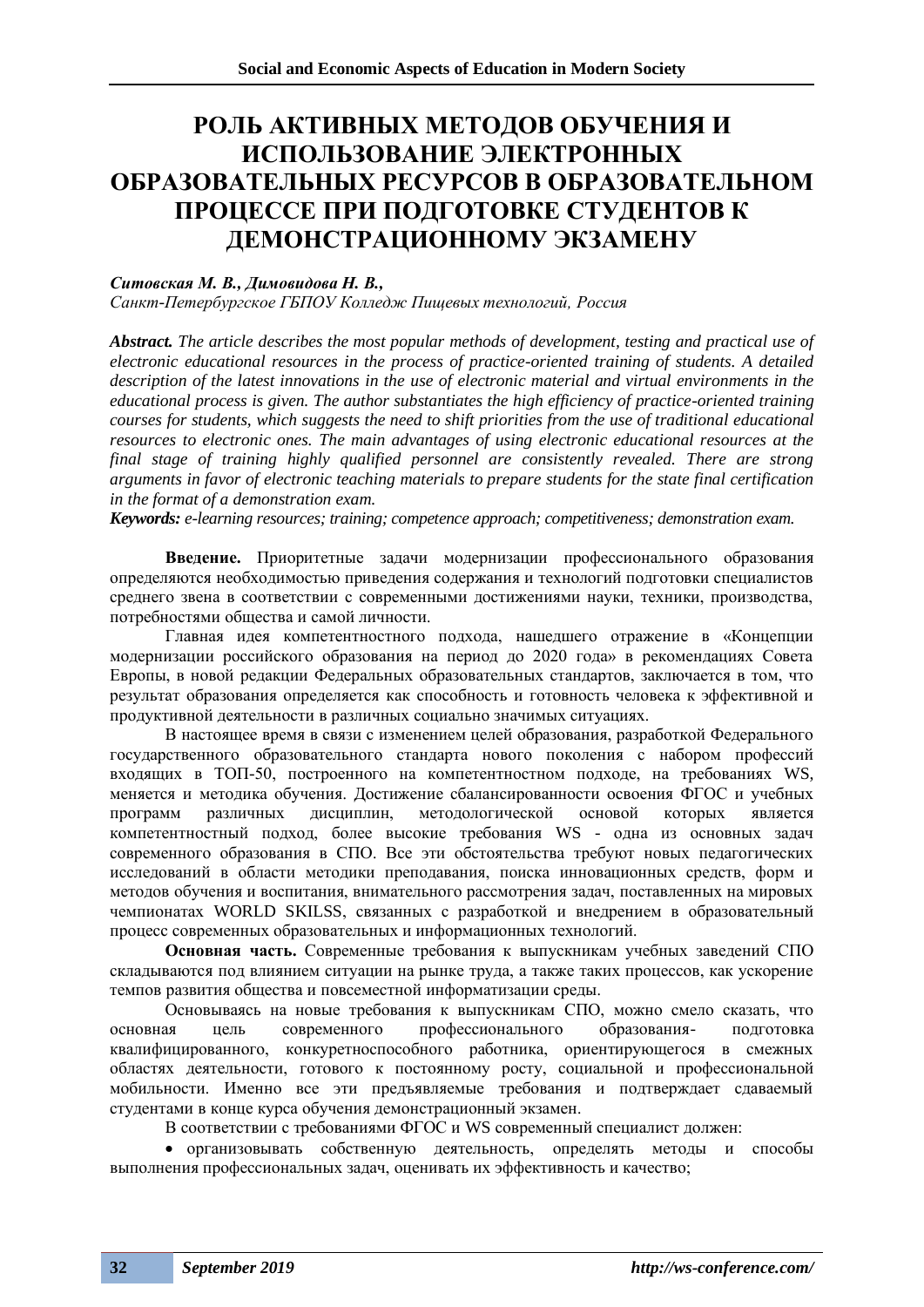• осуществлять поиск, анализ и оценку информации, необходимой для постановки и решения профессиональных задач, профессионального и личностного развития;

• использовать информационно- куманикационные технологии для совершенствования профессиональной деятельности;

• стремиться к самообразованию, владеть новыми технологиями и понимать возможности их использования;

• разрешать проблемы и работать в команде, быть готовым к перегрузкам, стрессовым ситуациям и уметь быстро из них выходить.

Для того чтобы сформировать компетентностного выпускника во всех сферах профессионального образования и собственно жизнедеятельности и довести уровень его подготовки до успешной сдачи демонстрационного экзамена, т.е. повысить качество его подготовки до совершенства, необходимо применять активные методы обучения, инновационные технологии, повышать познавательную, коммуникативную и личностную активность студентов.

Использование активных методов обучения в образовании- идея не новая. Она возникла в результате необходимости реализации практического овладения студентами определенных знаний. Их преимущество состоит в том, что личный интерес студентов в успешном выполнении стоящих перед ним задач повышает уровень познавательной активности.

Этих результатов можно достичь путем повышения роли самостоятельной работы студентов и посредством активного использования в учебном процессе электронных образовательных ресурсов и посредствам активного использования в учебном процессе электронных образовательных ресурсов. Задача преподавателя- содействовать самостоятельному овладению студентами знаний в процессе активной познавательной деятельности.

Электронные образовательные ресурсы в сочетании с правильно отобранными технологиями обучения становятся базой современного образования, гарантирующей необходимый уровень качества, вариативности, дифферентации и индивидуального обучения и воспитания.

Активное использование электронных образовательных ресурсов в деятельности образовательных учреждений СПО становится возможным, если в учебном заведении создается и развивается единая информационная среда этого учреждения, с использованием возможностей сети Интернета в образовании.

Единую информационную среду можно организовать на основе локальной компьютерной сети учебного заведения с отдельными выделенными ресурсами для студентов и преподавателей.

Локальная сеть, объединяющая все компьютеризированные учебные и рабочие места в учебном заведении, даст возможность использовать сетевые версии обучающих и тестирующих программ, что ведет к более успешной сдаче демонстрационного экзамена; демонстрировать работу той или иной программы на мониторах учебных мест, применять мультимедиа проекторы; осуществлять дистанционный контроль работы студента; обеспечивать контроль знаний студентов с использованием сетевых тестирующих программ.

Наряду с лицензионными электронными образовательными ресурсами можно использовать электронные учебно- методические пособия, которые создают самостоятельно преподаватели. Их можно разместить в единой локальной сети учебного заведения, а также на его FTP- сервере, что даст возможность доступа к ним с домашнего компьютера через сеть Интернет.

Помимо учебно-методических пособий, на FTP- сервере размещаются пособия по курсовому проектированию, подготовке к промежуточной аттестации по модулям, к итоговой аттестации, т.е. к демонстрационному экзамену, который можно считать практикоориентированным экзаменом- «лучше один раз выполнить, чем сто раз увидеть».

Это мы говорили о теоретической подготовке к итоговому демонстрационному экзамену. Для системы среднего профессионального образования, практика на рабочем месте позволяет студентам приобретать знания, компетенции и умения, реально необходимые в процессе труда. Формирование профессиональных компетенций студентов можно реализовать через решение профессиональных жизненных ситуаций, в основном при прохождении практики на производстве. На ней они сталкиваются с различными производственными ситуациями, которые требуют от них моментального решения. Это хорошо способствует их моральной подготовке к итоговому экзамену- демонстрационному.

Профессиональной педагогике известны такие основные методы практического обучения, как инструктаж, ротация, ученичество и наставничество. Однако в свете последних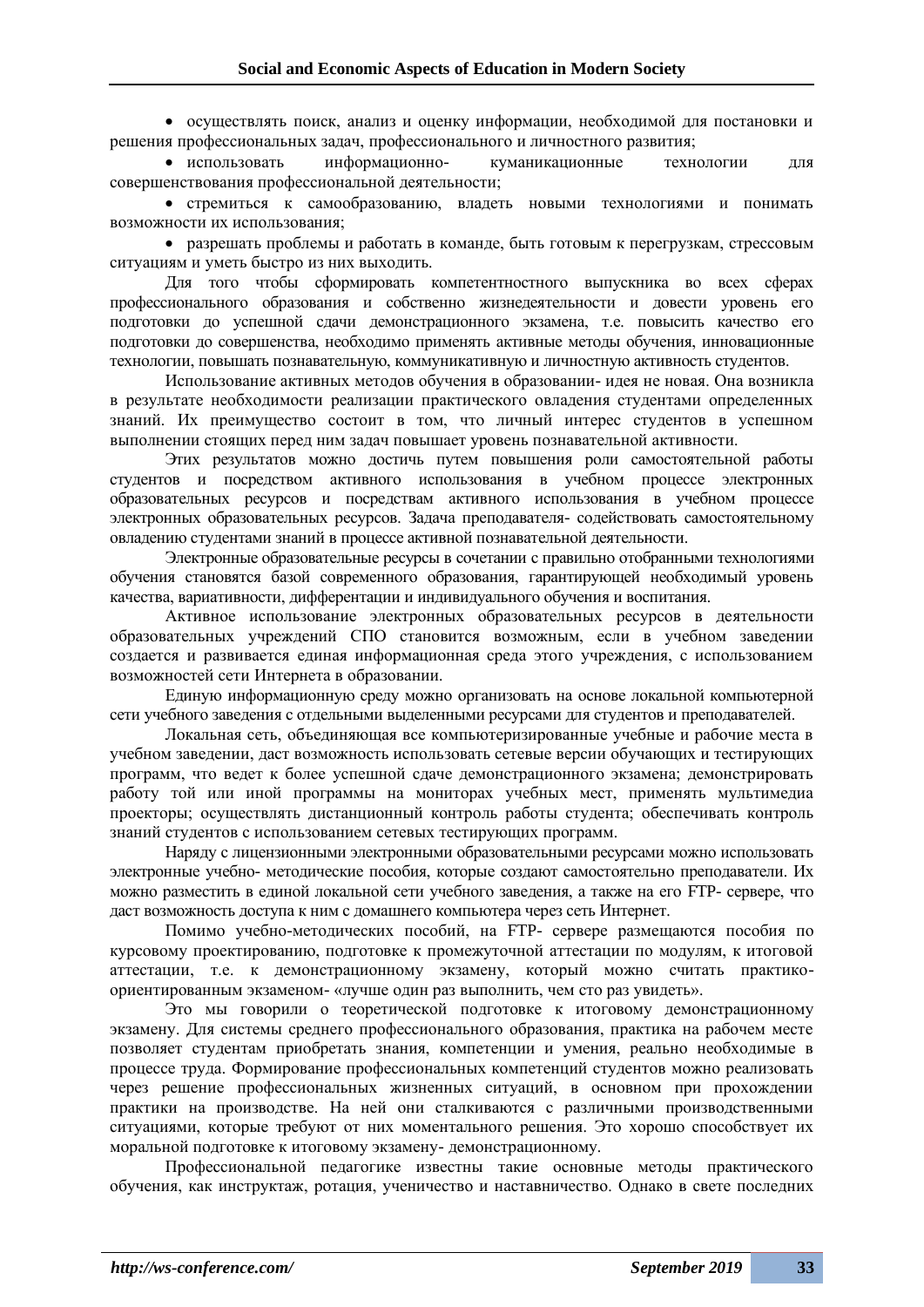направлений в обучении этот список значительно расширился благодаря обогащению педагогического знания методами обучения персонала, характерными для менеджмента. Особого внимания заслуживают методы делегирования ответственности, обучения действием, обучения в рабочих группах, метод shadowing (дословно- «рабочая тень»).

Рассматривая процесс интеграции методов обучения на примере shadowing, можно сказать, что данный метод направлен прежде всего на повышение уровня понимания значимости своей профессиональной деятельности, ее комплексное восприятие, формирование целостной картины деятельности специалиста согласно требованиям WS, понимание согласованности действий между специалистами различных подразделений.

Рассматриваемый метод является наиболее просто реализуемым и не затратным из методов обучения, он предполагает, что студента «тень» прикрепляют к сотруднику сроком на два-три дня. В задачи студента входит фиксация деятельности сотрудника, его профессиональных обязанностей, способов решения профессиональных задач и проблем, знакомство с нормативно- технической документацией. И главное, что это знакомство происходит не визуально, а на конкретных документах. Это тоже дает хорошую возможность подготовиться к выпускному демонстрационному экзамену. Этот метод позволяет осознать специфику профессиональной деятельности. Идеальным представляется вариант, когда по окончании работы со студентом проводят профессиональные пробы в формате мини чемпионата WS, где студент является участником чемпионата, а сотрудник, его обучавший, ком патриотом.

**Выводы.** Внедрение таких методов обучения способствует формированию коммуникативной культуры, социальной ответственности за результаты труда в группе, развитию умения работать в коллективе, желанию постоянно совершенствовать собственные умения, знания и навыки, а также социализации и более полному представлению о характере трудовой деятельности специалиста, что в дальнейшем будет способствовать его адаптации на производстве.

### **ЛИТЕРАТУРА**

- 1. ФГОС СПО по специальности 19.02. 10 Технология продукции общественного питания, утвержденный Министерством образования и науки РФ «22» апреля 2014 г. № 384
- 2. ФГОС СПО по специальности 43.01.09 Повар, кондитер, утвержденный Министерством образования и науки РФ «09» декабря 2016 г. № 1569
- 3. ФГОС СПО по специальности 43.02.15 Поварское и кондитерское дело, утвержденный Министерством образования и науки РФ «09» декабря 2016 г. № 1565
- 4. Концепция модернизации российского образования на период до 2020 года.
- 5. Федеральные государственные образовательные стандарты среднего профессионального образования [электронный ресурс]. – Режим доступа: http://fgosvo.ru.
- 6. Исупова Н. И. Методические особенности применения электронных образовательных ресурсов. Сборник научных трудов Sworld. 2012. Т. 23. № 4. С. 92-95.
- 7. Суворова Т. Н. Дидактические функции, возможности и свойства электронных образовательных ресурсов // Стандарты и мониторинг в образовании. – 2014. – № 2. –С. 27–35.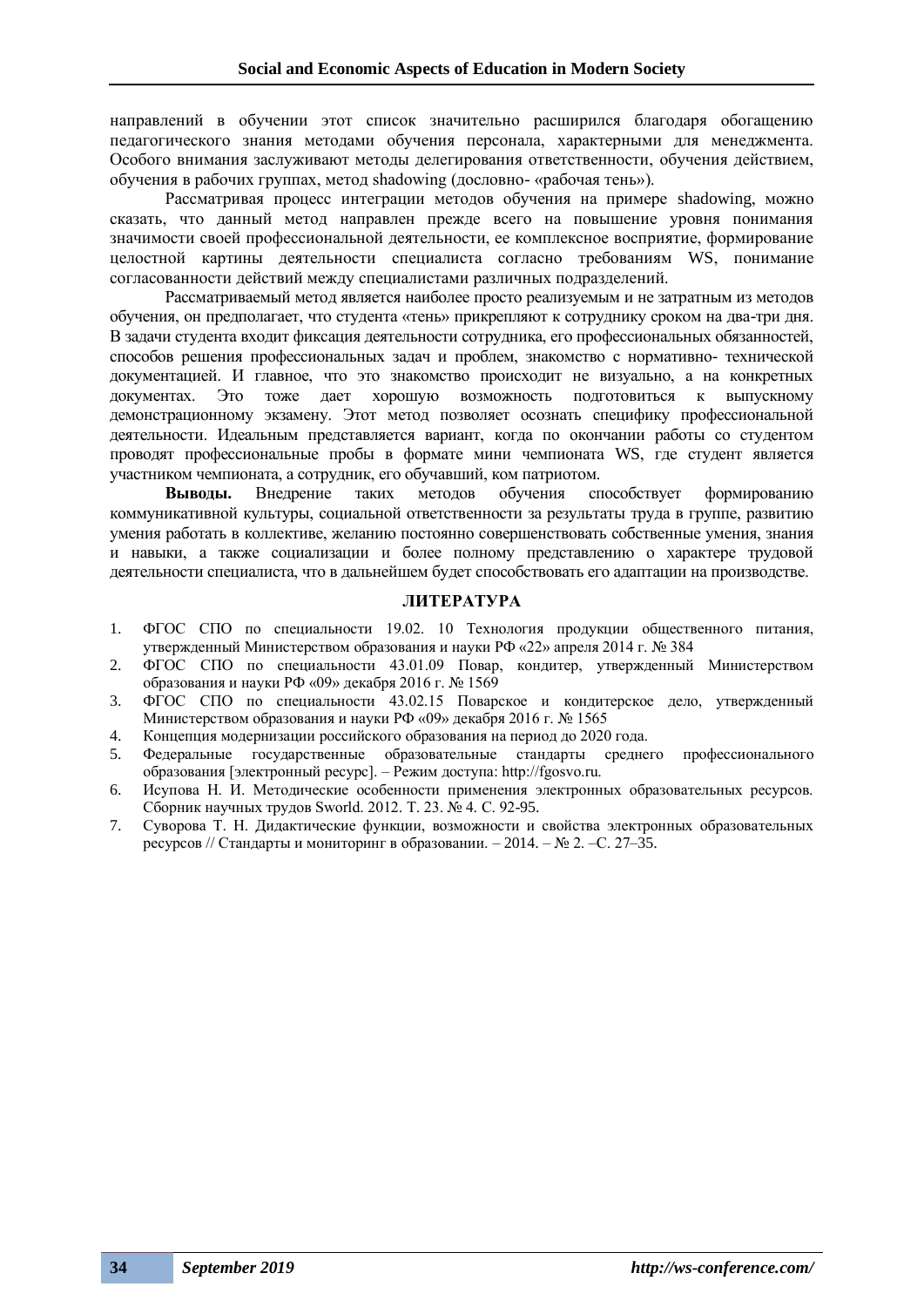### *PSYCHOLOGY*

## **ГЛУБИННЫЕ МОТИВЫ В РАМКАХ КОГНИТИВНОЙ МОДЕЛИ**

*канд. техн. наук Галкин А. В., Украина, Кривой Рог*

*Abstract. Psychological disorders are usually accompanied by intense emotional reactions, the adequacy of which seems doubtful. The patient's suffering is determined by the intensity, duration, and composition of emotional reactions, and treatment mainly comes down to blocking the effects of emotions, reducing their intensity and decreasing duration, but cannot guarantee the absence of similar conditions in the future, although theoretical constructions suggest the opposite. Cognitivebehavioral therapy along with psychoanalysis is recognized as the most effective areas of psychotherapy in the treatment of personality disorders. An extension of the modern model of cognitive therapy is proposed, based on the connection of beliefs with the deep motivations and characteristics of the patient's worldview, and allowing to achieve persistent disposal of negative emotions.*

*Keywords: psychological disorders, cognitive model, cognitive-behavioral therapy, basic beliefs, motives, a shift in worldview.*

Психологические расстройства (psychological disorder) как правило сопровождаются интенсивными эмоциональными реакциями, адекватность которых представляется сомнительной. Страдания пациента определяются интенсивностью, продолжительностью и составом эмоциональных реакций, а лечение в основном сводится к блокированию последствий эмоций, снижению их интенсивности и уменьшению продолжительности, но не может гарантировать отсутствия аналогичных состояний в будущем, хотя теоретические построения предполагают обратное.

Наиболее эффективным направлением психотерапии при лечении личностных расстройств на сегодняшний день остается когнитивная (КТ) и когнитивно-поведенческая терапия (КПТ).

Теоретической основой для когнитивной психотерапии служит когнитивная модель, предложенная Аароном Беком [1].

Концептуальная модель когнитивно-поведенческой терапии представлена в формуле АВС, где:

• A (activating event) – некое происходящее в реальности событие, являющееся для субъекта стимулом;

• В (belief) – система личностных убеждений индивидуума, когнитивная конструкция, отражающая процесс восприятия человеком события в виде возникающих мыслей, формируемых представлениях, образуемых убеждениях;

•  $C$  (emotional consequences) – итоговые результаты, эмоциональные и поведенческие последствия.

Система убеждений человека в свою очередь разделена на три уровня [2]:

- Автоматические мысли.
- Промежуточные убеждения.
- Глубинные убеждения (корневые установки, базовые убеждения).

Несмотря на очевидную нацеленность модели на глубинные убеждения как на первопричину расстройств, современные имплементации когнитивной терапии основное внимание уделяют методам работы с автоматическими мыслями. Так, наиболее распространены следующие методы лечения— структурированное обучение, эксперимент, тренировки в ментальном и поведенческом планах, призванные помочь пациенту овладеть следующими операциями:

- Обнаруживать свои негативные автоматические мысли
- Находить связь между знаниями, аффектами и поведением
- Находить факты «за» и «против» этих автоматических мыслей
- Подыскивать более реалистичные интерпретации для них

• Научить выявлять и изменять дезорганизующие убеждения, ведущие к искажению навыков и опыта.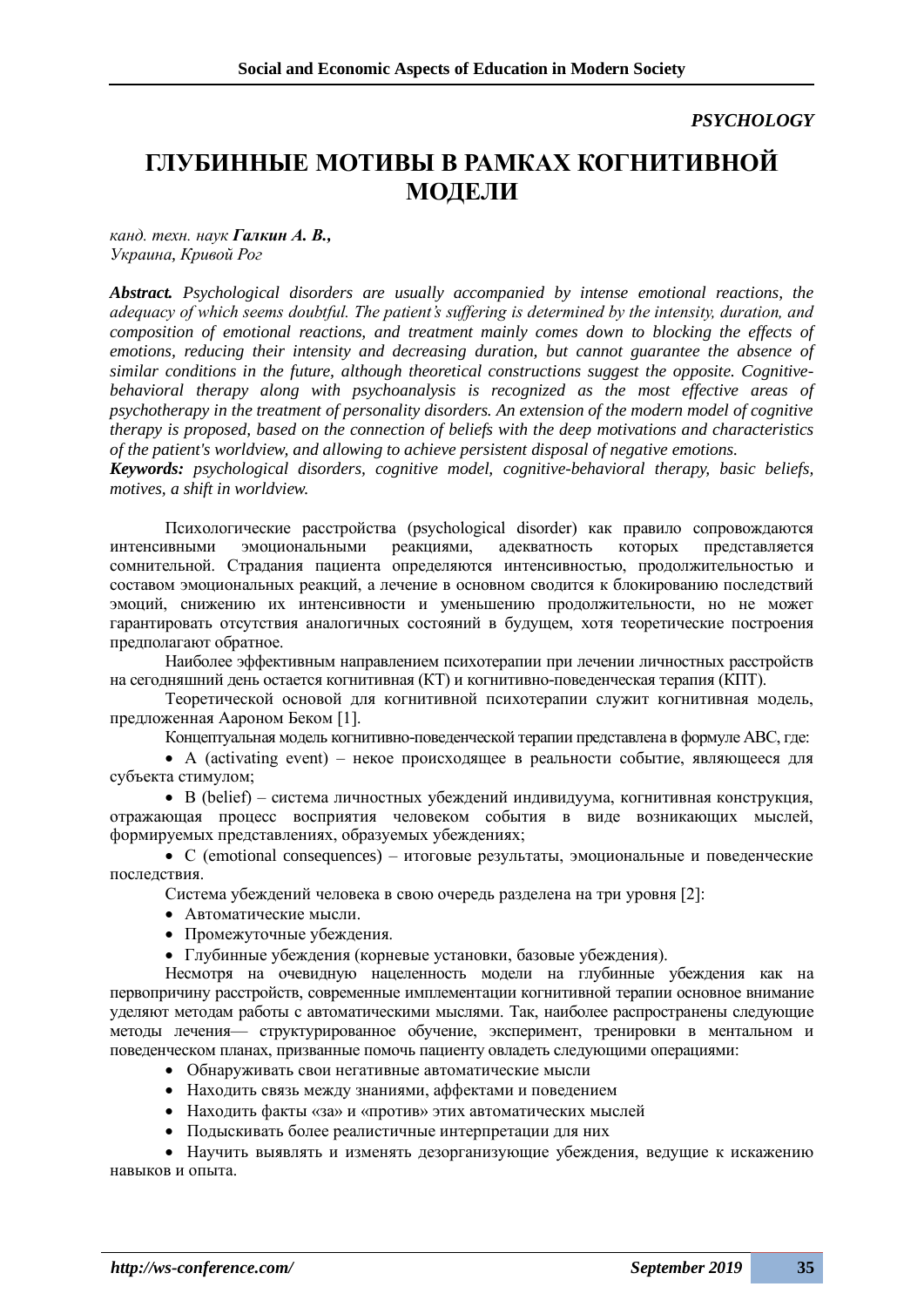Конкретные методы выявления автоматических мыслей:

- Эмпирическая проверка («эксперименты»). Способы:
- Децентрация эмпирическая проверка этих автоматических мыслей.
- Самовыражение. Сознательное самонаблюдение.
- Декатастрофикация.
- Целенаправленное повторение.
- Использование воображения. [2].

Несмотря на то, что заключительным действием когнитивной терапии в представлении Бека есть "выявление и изменение дезорганизующих убеждений, ведущих к искажению навыков и опыта"[1], на практике это применяется редко.

Причины видятся во-первых, в трудностях, связанных с идентификацией убеждений, во-вторых, с недостаточным исследованием принципов формирования базовых убеждений и их связи с глубинными мотивами и мировоззренческими взглядами, и, в-третьих, с отсутствием признанных мировоззренческих концепций, более убедительных, чем распространенные и доминирующие в социуме.

На наш взгляд, появление автоматических мыслей есть результат возбуждения устойчивых нейронных цепей, соответствующих определенным убеждениям. Это можно показать на примере изучения таблицы умножения. Вопрос «сколько будет 5 х 6?» запускает автоматический ответ «30» у тех, кто знает таблицу умножения. «Знает» в данном контексте означает, что у него сформированы устойчивые нейронные цепи, служащие для получения быстрых, «автоматических» ответов на вопросы типа «сколько будет a x b». Устойчивые нейронные цепи формируются многократным повторением (вспомните, как учили таблицу умножения) утверждений, принимаемых без возражений, достоверных, валидных. Тот же механизм лежит в основе появления автоматических мыслей и в случаях, интересующих когнитивного терапевта.

Можно ли изменить привычные, автоматические мысли? Рассмотрим пример с таблицей умножения. Внимательное изучение вопроса приводит к пониманию той его части, что остается «за кадром» - предполагается, что речь идет о десятичной системе счисления.

В других системах счисления ответ будет иным. Например, в восьмеричной системе 5х6=36. Принятие во внимание факта неполноты вопроса без определения системы счисления, понимание наличия систем счисления с различным основанием создает новые нейронные цепи, и вместо автоматического ответа «30» следует вопрос «а в какой системе счисления?». Таким образом новые нейронные цепи замещают старые, что ведет к появлению иных автоматических мыслей, с иным эмоциональным содержанием. При этом следует иметь ввиду, что новые нейронные цепи появятся только тогда, когда когнитивная платформа для них будет более весомой, более убедительной, чем прежняя. В нашем примере это расширение математических представлений, понятие о системе счисления, иллюстрация необходимости использования систем счисления с основанием, отличным от 10, для значительного упрощения конкретных практических задач, и алгоритмы перевода чисел из одной системы счисления в другую. Другими словами, происходит расширение сознания, осмысление, освоение и закрепление новых, более глубоких, знаний.

Рассмотрим пример с умножением глубже. Автоматический ответ «30» базируется на глубинном, неосознаваемом убеждении «существует единственная система счисления с основанием 10». Это убеждение закладывается с первых классов школы, где преподавание арифметики целиком и полностью строится на десятичном основании, а о существовании других систем счисления даже не упоминается. Выявить это убеждение и заменить его на более валидное можно двумя путями — самостоятельно изучая математику либо прибегнув к помощи профессионального математика. Правда, стимулы для таких действий невелики — вопросы на умножение, как правило, не вызывают сколь-нибудь внятной эмоциональной реакции, не говоря уже о дисфункциональной либо иррациональной.

Стимулы же для поиска глубинных убеждений, лежащих в основе непродуктивных, иррациональных или дисфункциональных эмоциональных реакций, значительно весомее избавление от страданий, душевного дискомфорта, душевной боли.

Однако недостаточно идентифицировать убеждение, его нужно трансформировать, заменить более валидным. В рамках существующей модели это удается нечасто, поэтому практикующие психотерапевты редко сообщают о подобных удачах, концентрируясь преимущественно на работе с автоматическими мыслями.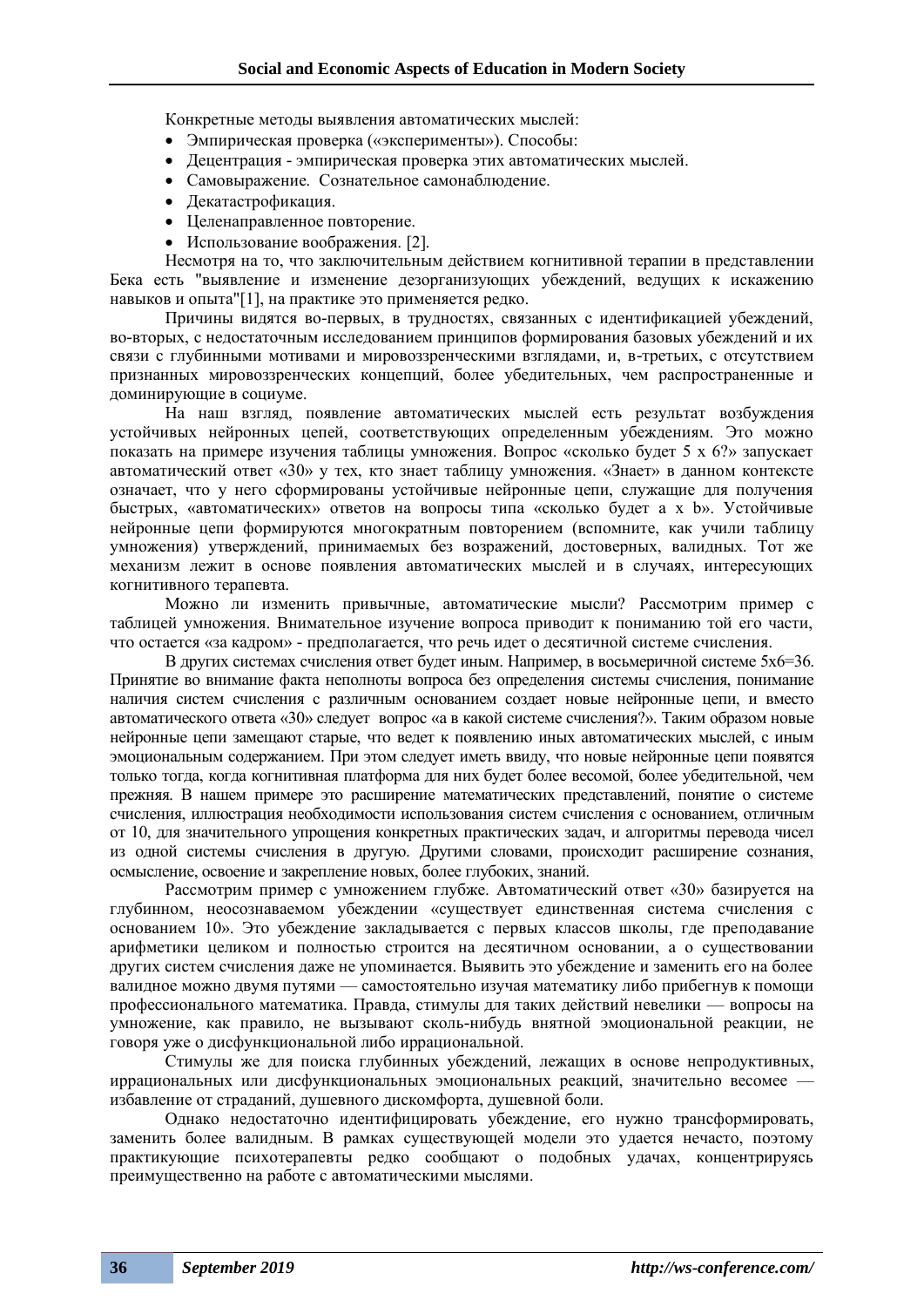Замещение глубинных убеждений становится возможным, когда исследуется их основание, самые глубокие слои психики - мотивы, интенции, ценности, приоритеты.

С этой целью предлагается расширить когнитивную модель, включив исследование глубинных мотивов, лежащих в основе убеждений:

- Автоматические мысли.
- Промежуточные убеждения.
- Глубинные убеждения (корневые установки, базовые убеждения).
- Глубинные мотивы, ценности, приоритеты, интенции

После обнаружения и идентификации базовых убеждений процесс не останавливается: устанавливаются лежащие в их основе глубинные мотивы и ценности. Иными словами, определяется база мировоззрения личности.

В конечном счете процесс сводится к изменению мировоззренческих основ - от распространенной в социуме представления и мире как непредсказуемом, полном опасностей, где главная задача личности - выживание любой ценой, где личность противостоит окружению и борется с ним, к представлению о мире, например, как о поле управляемых (и порождаемых) сознанием квантовых вероятностей.

Рассмотрим этот процесс на примере симптома повышенной тревожности.

Изначальная причина повышенной тревожности — недоверие к миру, привычка жить в ожидании катастрофы и подсознательная уверенность, что опасность подстерегает на каждом шагу. За этим скрывается глубинный мотив — мотив выживания.

Представления о мире как враждебном и опасном месте опираются на мировоззрение материализма, редукционизма [3] и, добавим от себя, физикализма, где человек рассматривается как игрушка в руках слепых сил. В рамках такого мировоззрения различные психотерапевтические методы, возможно, и сгладят негативные проявления синдрома, минимизируют последствия, но не приведут к полному избавлению от повышенной тревожности, поскольку остается нетронутой главная причина — страх перед враждебной реальностью, и это — проблема мировоззрения.

Кризис мировоззрения отмечен авторами доклада Римского клуба [3]. По их мнению, патологические черты современного мировоззрения связаны с доминированием редукционистского мышления. Редукционистская философия неадекватна для понимания живых систем. Наивный реализм и материализм несостоятельны в философском плане и попросту неверны в научном.

В докладе декларируется идея «нового Просвещения», фундаментальной трансформации мышления, результатом которой должно стать целостное мировоззрение. Гуманистическое, но свободное от антропоцентризма, открытое развитию, но ценящее устойчивость и заботящееся о будущем. Авторы доклада находят возможным и «достижение согласия между религиозными и научными поисками».[3]

Эта альтернативная точка зрения, присущая как традиционным религиям, так и метафизическим концепциям, находит отражение даже в традиционной науке, в первую очередь в квантовой физике и философии [4,5]. С этой точки зрения сознание рассматривается как независимый атрибут вселенной, обладающий свойствами всеобщности и нелокальности, и непосредственно участвует в формировании окружающего материального мира. Иными словами, сознание — это всё, что есть. Вселенная — это целостный организм. Все едино.

Такой сдвиг мировоззрения означает смену парадигм: парадигма выживания заменяется парадигмой единства, мотив выживания — мотивом служения целому.

Мотив единства закреплен в традиционных нравственных максимах: «Поступай с другими, как хочешь, чтобы поступали с тобой», «Я — это другой ты» и «Возлюби ближнего, как самого себя».

Замещение мотива выживания мотивом единства ликвидирует реакции беспокойства и тревоги в принципе — о чем беспокоиться клетке, когда она находится под защитой гигантского (по сравнению с ней) организма? Остается создать новое убеждение, опирающееся на новый мотив. Например, в православной традиции новое убеждение может звучать так: «Все, что ни делается к лучшему», или «Непосильных испытаний господь не дает», или «Да будет воля Твоя».

Имплементация этой модели с дальнейшей фиксацией приведенных утверждений путем повторов каждый раз, когда чувство беспокойства пробивается по каналам привычных мыслей, позволит полностью избавиться от синдрома повышенной тревожности. Формирование новых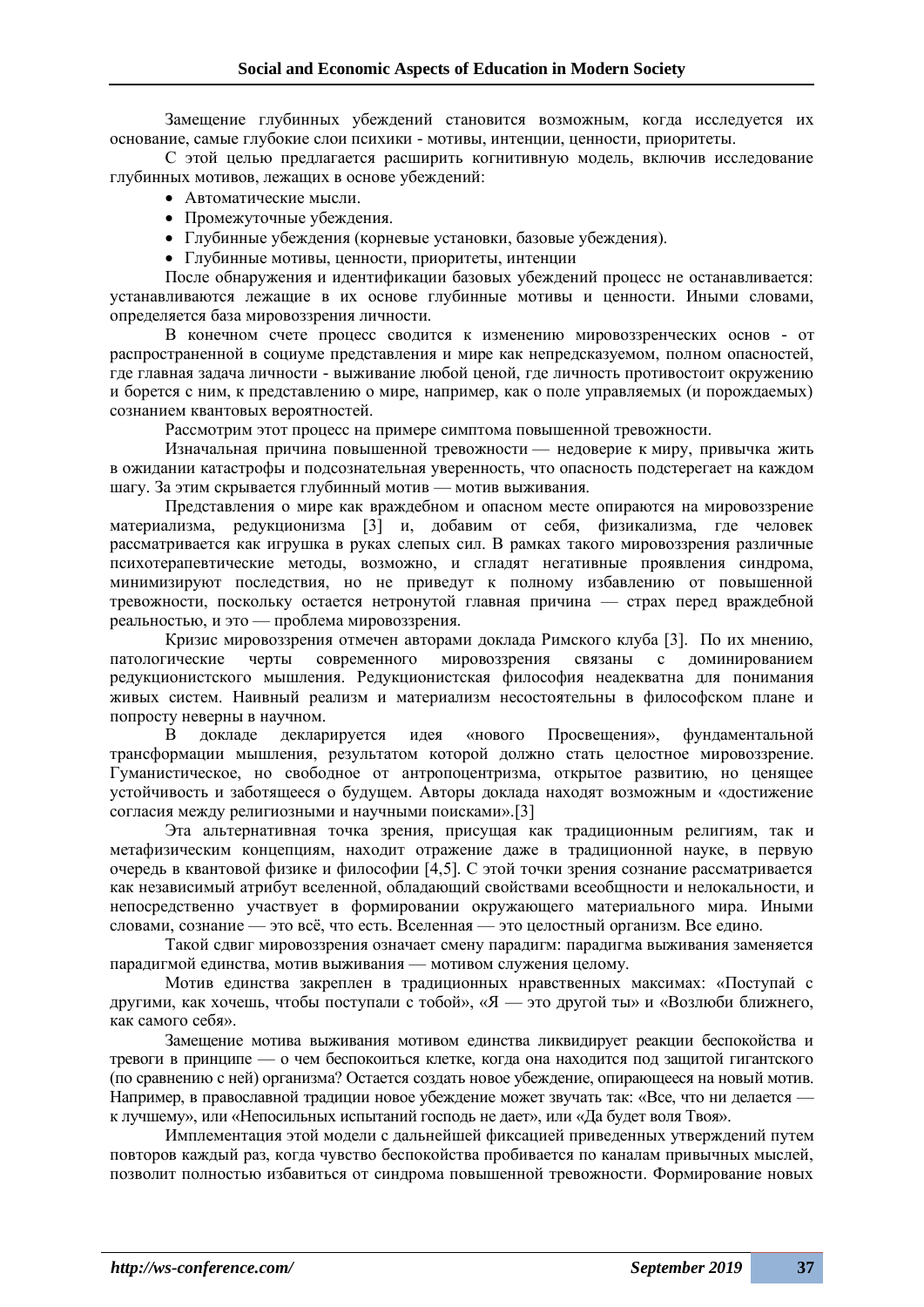устойчивых нейронных связей, по мнению нейрофизиологов, занимает не менее трех-четырех недель. После этого интерпретация опирается на адекватные убеждения и не вызывает иррациональных реакций. Эмоциональный статус пациента восстанавливается.

### **ЛИТЕРАТУРА**

- 1. Cognitive therapy: foundations, conceptual models, applications and research. Knapp P1, Beck AT. Braz J Psychiatry. 2008 Oct;30 Suppl 2: s54-64.
- 2. Бек А., Джудит С. Когнитивная терапия: полное руководство = Cognitive Therapy: Basics and Beyond. М.: «Вильямс», 2006. 400 с.
- 3. von Weizsaecker, E., Wijkman, A. Come On! Capitalism, Short-termism, Population and the Destruction of the Planet. Springer, 2018. 220 p.
- 4. Кукса Л.П. Проблемы современного мировоззрения: системный анализ и прогноз // Уровень жизни населения регионов России. 2017. №3 (205). URL: https://cyberleninka.ru/article/n/problemysovremennogo-mirovozzreniya-sistemnyy-analiz-i-prognoz.
- 5. Севастьянов С. В. Человек в эзотерической философии: проблема смыслового единства и многообразия концепций человека и «человеческого» // Известия РГПУ им. А.И. Герцена. 2008. №73-1. URL: https://cyberleninka.ru/article/n/chelovek-v-ezotericheskoy-filosofii-problema-smyslovogoedinstva-i-mnogoobraziya-kontseptsiy-cheloveka-i-chelovecheskogo.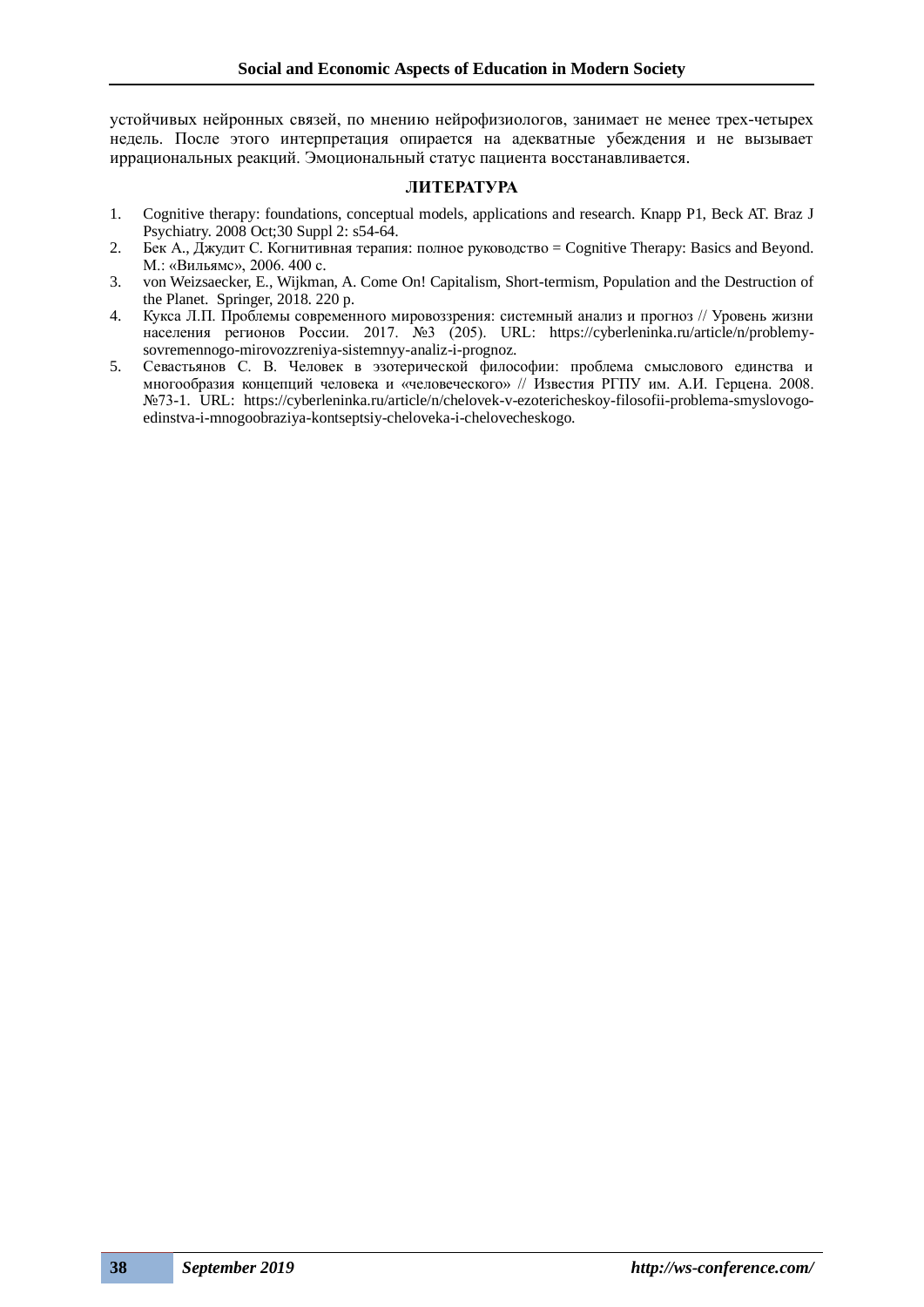*SOCIOLOGY*

## **ОСНОВНЫЕ ПОДХОДЫ АДАПТАЦИИ МУЗЕЙНОГО МАТЕРИАЛА К ПОТРЕБНОСТЯМ НЕВИДЯЩИХ ЛИЦ**

*Давтян С. Р., преподаватель, кандидат педагогических наук, доцент Лачинян Д. К., магистр,* 

*Армянский государственный педагогический университет имени Хачатура Абовяна, г. Ереван*

*Abstract. In the article the main directions, theoretical-practical ways of development of spatial orientation of children with visual development, and its necessity in family education conditions are presented. The aim of the research is to elaborate means, methods and conditions of their application for development of the ability of the spatial orientation of children with visual impairments. To provide parents with visual knowledge is the result of implemented works.*

*Keywords: children with special needs, development, visual impairment, orientation, mobility, skills, education, family.*

Известно, что осуществление музейной деятельности, применение новейшего международного музейного опыта и, в частности, развитие образовательных программ, в последние годы сформировали современную панораму данной области.

Была подтверждена роль музея как богатого образовательного центра, и подчеркнута необходимость организации ряда работ для содействия более скоординированному и институциональному развитию музейного образования.

В этом контексте музейное образование представляется как самостоятельная и основная сфера деятельности музея, кратко описываются предпосылки музейного образования, ход и особенности развития. Музейное образование – это интеллектуально-чувственное общение научного потенциала музея и посетителей как образовательный опыт, который становится возможным благодаря применению ряда взаимосвязанных теоретических и практических методов и видов работ.

Это комплексный и продолжительный процесс, в основе которого лежит разработка образовательной концепции музея и организация вытекающих из этого мероприятий, выявление и внедрение новых форм. Это имеет наиболее важное значение для лиц с нарушениями зрения. Предлагаемые трюки – разговор, коллективная дискуссия, комментарий, игра и т.д. Средства – основные и вспомогательные музейные предметы, аудиовизуальное оборудование, технические средства, дидактические материалы, рабочие тетради, фотографии, информационные щиты, путеводители. Продолжительность работы – краткое обоснование необходимого времени, деление рабочего времени по: рабочим формам, маршруту, ознакомление с задачами, сама программа, творческий сегмент, обсуждение, обобщение.

При подготовке сценария для каждой встречи со слепыми специалист по музейному образованию предусматривает те принципы коммуникации, которые позволят максимально повысить эффективность работы с данной группой и максимально раскроют образовательный потенциал проекта.

Представим некоторые принципы работы со слепыми в музее, отметив, что их количество не ограничивается нижеперечисленными:

*Диалог*: это основной инструмент в общении со слепыми и в музейной педагогике. Правильное и своевременное использование этого принципа обеспечивает равное и гармоничное сотрудничество музейного преподавателями и слабовидящих и способствует переживанию представленного материала невидящим посетителем. В музее помимо невидящего посетителя и преподавателя музея, в диалоге участвуют также музейный экспонат, музейное пространство и даже прошлое и настоящее (Е.Г. Артемов).

*Целевая позиция*: позволяет выбирать комплекс инструментов, методов и приемов, исходя из цели работы с группой. Адресность, ориентация на личность. Требует от работника музея учитывать индивидуальные, возрастные, психологические, интеллектуальные, образовательные, физические и другие особенности невидящего посетителя на протяжении всей его работы.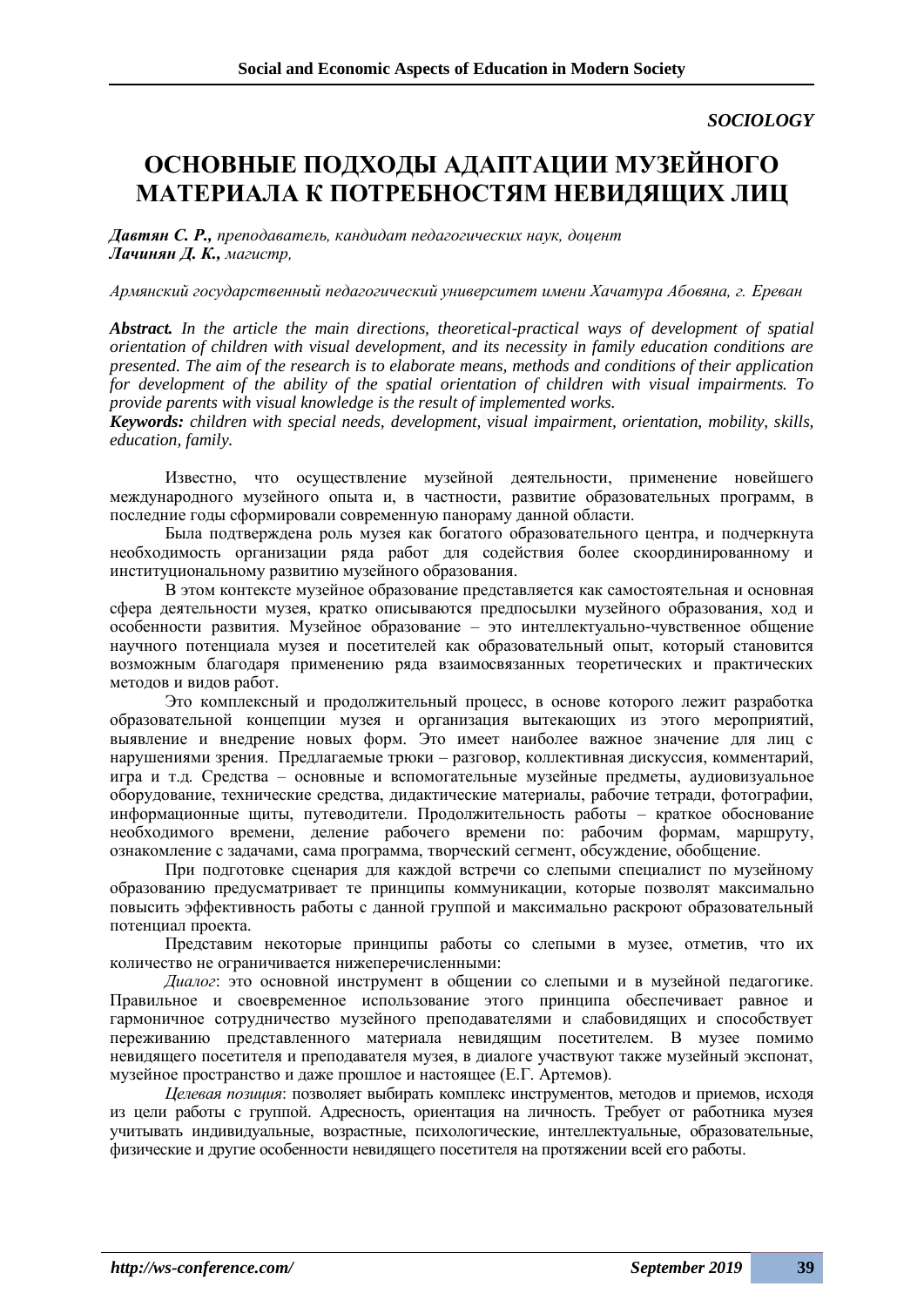*Последовательность*. Руководствоваться принципом постепенного усвоения музейного пространства, предоставленного материала и учитывая предыдущий опыт и знания невидящего посетителя, постепенно «подниматься» по «лестнице» исторических, культурных и других знаний.

*Комплекс*. Планируется совмещение знаний, относящихся к различным областям, и различных методов, приемов и навыков для работы с невидящей аудиторией.

*Эффективность*. Дается возможность при использовании новейших технологий музейной педагогики, предназначенных для невидящих, проводить также проверку их эффективности.

*Интерактивность* обеспечивает взаимодействие невидящего посетителя с музейной средой, другими членами группы и музейным работником.

*Уникальность.* каждый невидящий посетитель предполагает получить в музее и по форме и по смыслу какую-либо редкую, символическую, новую и необычную информацию. Этот принцип требует от музейного эксперта оправдать ожидания невидящего посетителя.

*Взаимосвязь*. Планируя работу, надо также предусмотреть методы и приемы для проверки усвоения темы невидящим посетителем. Как мы уже упоминали, принципы, используемые для реализации образовательного процесса, не ограничиваются представленными.

Планируя работу с невидящей аудиторией, музейный специалист должен прежде всего выбрать принципы, которые будут наиболее подходящими для решения задач данной группы. Успех зависит и от методов работы с аудиторией, то есть от выбора образовательных, творческих методов общения сотрудника музея и посетителя.

Музеи являются важными неформальными учебными заведениями не только для детей, школьников и студентов, но и для центров непрерывного образования – для невидящих посетителей. Обладая огромным образовательным потенциалом, музей может предложить множество различных образовательных возможностей для разных групп невидящих.

Целевыми посетителями могут быть семьи, молодежь, пожилые люди, а также корпоративные группы с проблемами зрения.

Вот почему так важно для работы с этой многоуровневой группой: изучать аудиторию, оценить потребности и выбрать подходящую коммуникацию и рабочий процесс.

Эти группы являются одними из основных бенефициаров музейной аудитории, поэтому важно уделять пристальное внимание организации программ, направленных на привлечение невидящих людей в музеи.

В европейском справочнике «Непрерывное образование в музеях» невидящие посетители определяются как группа людей разных поколений, посетивших музей по крайней мере с одним ребенком.

При работе с этими группами выделяются коммуникативные навыки специалиста по музейному образованию, в частности, теплый прием, уважительное и эффективное общение с ними.

Также важна оценка их предпочтений как представителей разных культур или социальных групп, правильная оценка возможностей развития детей разных возрастов и четкое планирование роли невидящих людей в программе.

Важное значение имеют интерактивная среда и характер программ, которые делают визит более целенаправленным и эффективным, способствуя укреплению социальных связей, обмену знаниями. Также необходимо обратить внимание на своевременную реализацию программ, например, организацию их в праздничные или выходные дни [3, 72].

И так, социальная адаптация рассматривается как процесс психологического и поведенческого освоения индивидами в нашем исследовании инвалидов по зрению того социального пространства, которое формируется сегодня во всей его полноте.

Состояние адаптированности возникает при таком типе взаимоотношений инвалидов по зрению и общества, когда они без длительных внешних и внутренних конфликтов, начинают продуктивно выполнять свою роль, ведущую деятельность, удовлетворять свои смысложизненные потребности и выполняют те социальные роли, которые к ним предъявляет эталонная группа, свободно творчески самоутверждаются в современном обществе, избегая социальной дезадаптированности.

Общим для всех вариаций социальной модели является следующее: главные проблемы для людей с инвалидностью проистекают из негативных социальных установок, непродуманной и дискриминационной политики, властных отношений и культурных практик; инвалидность понимается как вид социального угнетения, продукт мышления, принятого культурой различения «нормального» и «ненормального». Социальная модель предлагает переход от переживания инвалидности как личной медицинской проблемы к участию в сообществе, доступу к обычным видам социальной активности — занятости, образованию, отдыху, а также отстаиванию своих прав.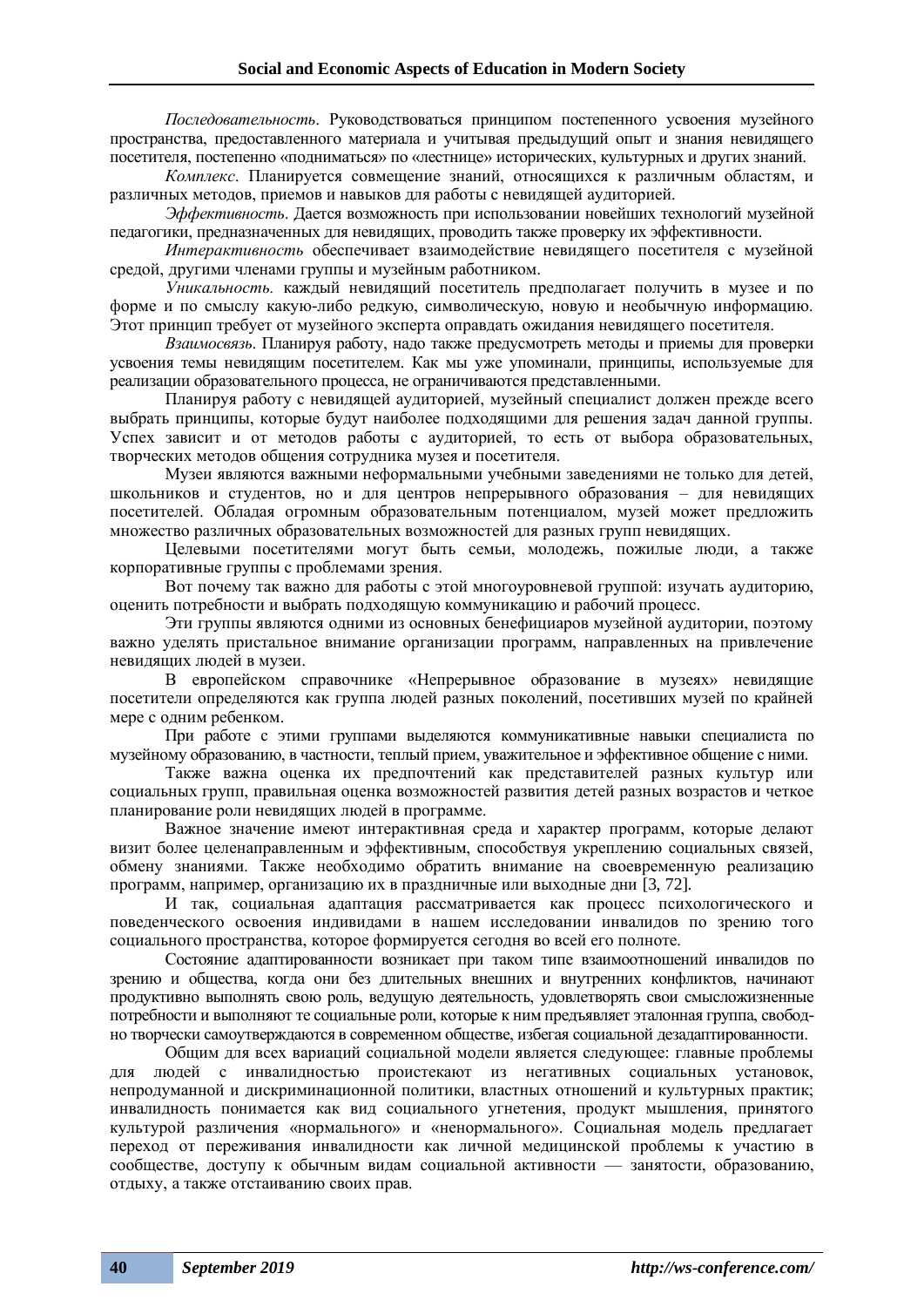Важную роль в развитии социальной концепции с учетом многообразных аспектов телесности сыграли постструктуралистские, феминистские и постмодернистские исследования.

### **ЛИТЕРАТУРА**

- 1. Դավթյան, Ս.Ռ. Տեսողության խանգարում ունեցող նախադպրոցականների տարածական կողմնորոշման կարողություների ձևավորման և զարգացման միջոցներն ընտանիքում: Ուսումնամեթոդական ձեռնարկ: «Նահապետ» հրատարակչություն, Երևան, (2018)․ էջ-47
- 2. Давтян, С.Р. Пространственная ориентировка у дошколъников с нарушением зрения в условиях семъи. Проблемы и перспективы развития образования, II Всероссийская научно-практическая конференция (с международным участием), г.о. Орехово-Зуево, (2018)․ с. 21-23
- 3. Sapp, W., & Hatlen, P. (2010) The expanded core curriculum: Where we have been, where we are going, and how we can get there. Journal of Visual Impairment & Blindness, 104, 338-348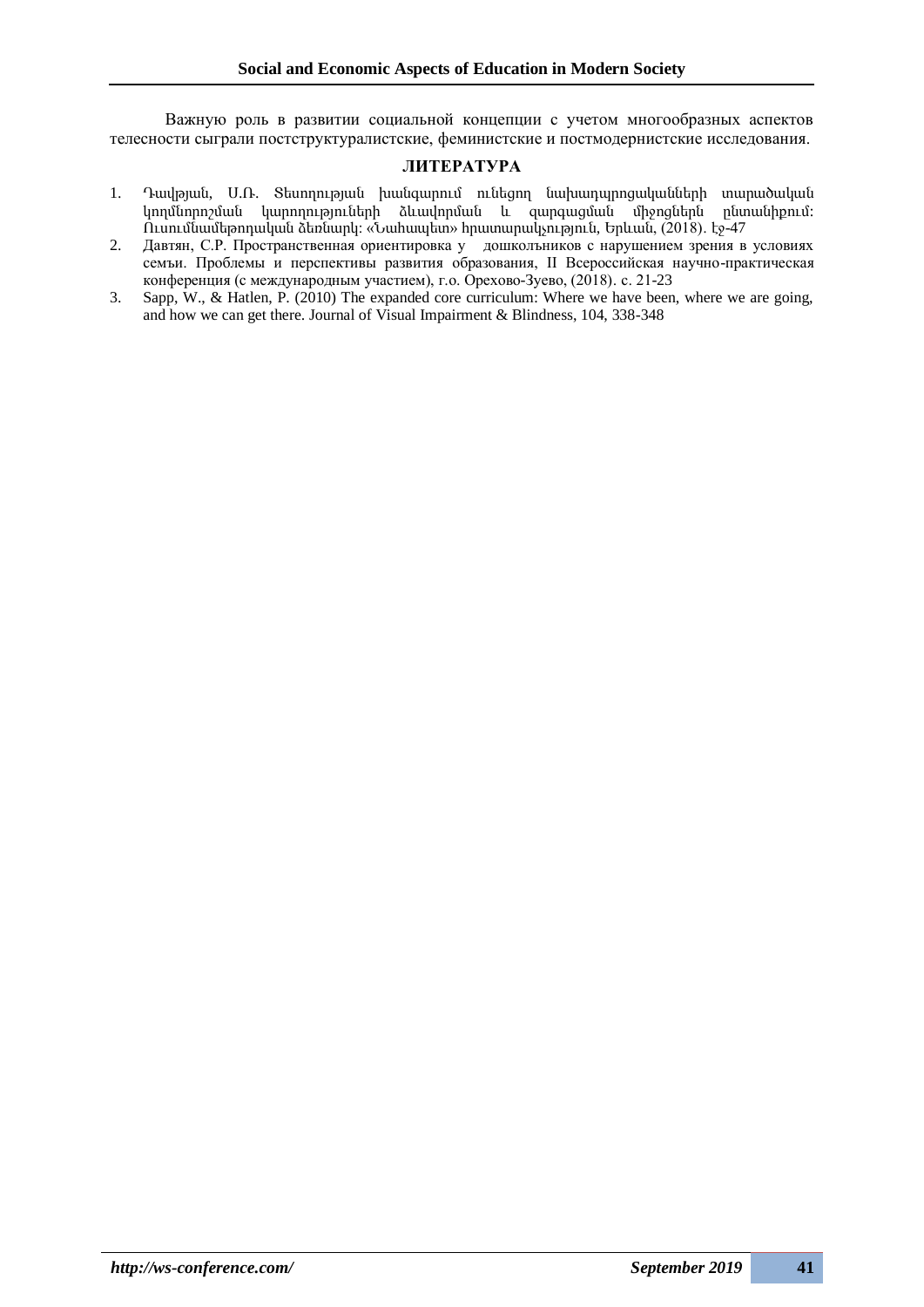*PHILOSOPHY*

## **МІСЦЕ ОЙКОНІМІВ В ЛЕКСИЦІ АНГЛІЙСЬКОЇ МОВИ ТА ОСОБЛИВОСТІ ЇХ ІНТЕРПРЕТАЦІЇ**

*Верховцова О. М., старший викладач кафедри іноземних мов, Україна, м. Київ, Національний авіаційний університет;*

*Іщенко О. В., старший викладач кафедри теорії, практики та перекладу англійської мови, Україна, м. Київ, Національний технічний університет України «КПІ» ім. Ігоря Сікорського;*

*Куценко О. В., старший викладач кафедри іноземних мов, Україна, м. Київ, Національний авіаційний університет*

*Abstract. The article is devoted to some questions of the etymological aspect of the set expressions, which have oykonyms in their composition; the variety of their origin, as well as their connection with the culture and life of the British. Oykonym is a subclass of toponyms used to name settlements. It is noted that this group is smaller in comparison with the units where components are anthroponyms, zoons, phytonyms, somatonyms, names of dishes, drinks, etc. The presence of some oykonyms is explained by objective historical, political, and economic factors. Due to the differences between the two linguistic systems, the translation of English oyconyms into the Ukrainian language causes some difficulties. As part of set expressions, they require special interpretation, which is important when working with texts.*

*Keywords: interpretation, set expressions, oykonyms, proverbs, sayings, idioms, peculiarities of interpretation.*

**Постановка проблеми.** Відомо, що основною функцією мови як системи є комунікативна функція. Модифікацією комунікативної функції на рівні лексики є функція номінативна, що дає нам підстави розглядати лексику як підсистему мови. Лексика будь-якої мови поділяється на загальну та спеціальну. Розглядаючи відношення слів, ми можемо констатувати, що загальні назви об'єднують, узагальнюють однорідні об'єкти, а власні назви, навпаки, їх розрізняють, диференціюють. Тобто загальні назви виконують генералізуючу функцію, а власні назви -диференційну. Власні назви з'являються тоді, коли індивідуальне розрізнення набуває суспільної значущості. За денотатами розрізняють різні класи власних назв, наприклад особові імена людей, назви географічних, космічних об'єктів, найменування божеств, міфічних істот, клички тварин, назви організацій, тощо. Власних назв дуже багато. Вони належать до мовних універсалій, що існують в усіх мовах світу. Особливе місце серед них займають топоніми, тобто географічні назви іменників, що відносяться до певних місць та географічних ознак. Топоніми можуть бути як назвами певних місцевостей реальними або уявними, так і іменами, отриманими з міст або регіонів. В свою чергу топоніми поділяються на підкласи, один з яких, ойконіми, є предметом нашого дослідження.

Ойко́нім — (грец. дім + ім'я) — вид топоніма, власна назва, а саме назва будь-якого населеного пункту, від міста до окремого будинку, використовується для іменування населених пунктів: міст, селищ, сіл тощо.

**Матеріалом дослідження** слугують англомовні словники, літературні твори та засоби масової інформації.

**Актуальність** дослідження полягає в тому, що вивчення англійських виразів, що містять ойконіми, сприяє не лише розвитку культури мовлення тих, хто вивчає англійську мову, а й дозволяє нам дізнатися про те, які значні події знайшли відображення в даних виразах. Ойконіми мають велике пізнавальне значення. Ці географічні назви з'явилися на карті не водночас, їх поява і розвиток тісно пов'язані із загальною історією народу, його культурою, релігією, рівнем суспільних відносин. Потреба в географічних назвах спочатку, очевидно, як своєрідних первинних орієнтирах виникла досить давно і губиться в нетрях історії. Проте ойконіми ніколи не були раз і назавжди даними, застиглими номінативними знаками географічних об'єктів. Зміни історичних умов, війни, великі переселення племен і народів обов'язково позначаються у топонімії. Забуваються і зникають старі назви, деякі з них частково або й повністю перекриваються новими відповідно до потреб етнічної спільності. Міграційні рухи сприяють перенесенню ойконімів на нові ареали, формуванню географічних назв відповідно до характерних особливостей географічного середовища.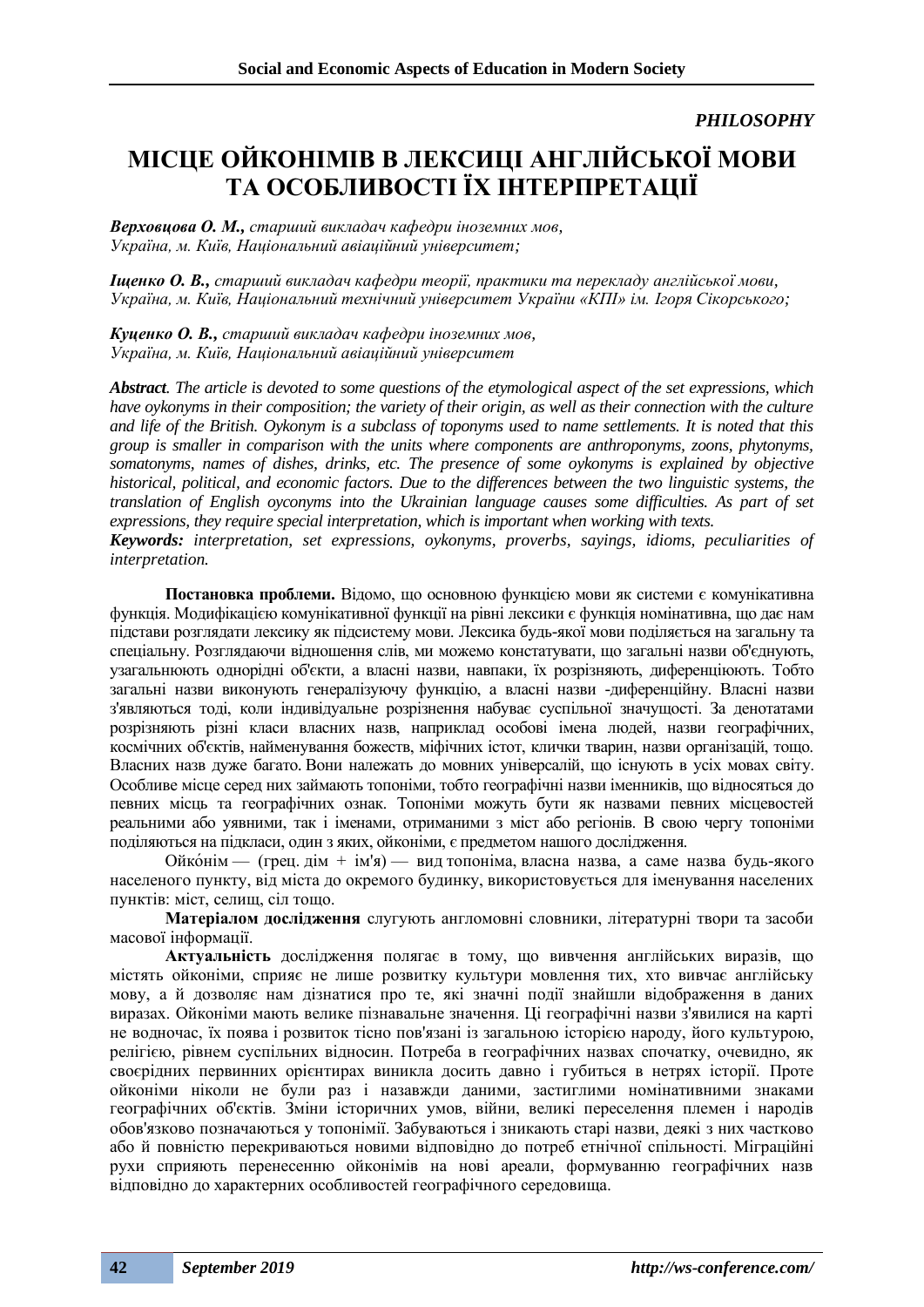**Метою** статті є виявлення специфіки функціонування ойконімів та їх можливий перехід до загальних іменників, дослідження деяких властивостей, особливостей значень у сталих виразах та фразеологічних зворотах, які зустрічаються при роботі з країнознавчими текстами.

Існує багато робіт, присвячених вивченню топонімів. Праці фундаментального характеру належать В.І. Далю, А.В. Суперанській, Л.В. Успенському. Великий вклад у вивчення англійських топонімів внесли англійський лінгвіст Р. Коатс та англійський топоніміст Маргарет Геллінг. У своїх дослідженнях М. Геллінг (1993) представляє як численні топоніми сильно пов'язані з фізичними особливостями місцевості. Використовуючи тематичний підхід, вона описує, як різноманітні фізичні характеристики, такі як пагорби та долини, дерева та ліси, болота, джерела та озера, формують топоніми та впливають на формування топографічного словника людей. Важливість вивчення топонімічної системи пояснює великий інтерес лінгвістів, які розглядають її з різних точок зору, історичної, територіальної, культурологічної та з позиції місцевих традицій (Комар, 2011; Корунець, 2003; Онкович,1994).

У світі є багато міст, що починаються зі слова new, тобто ойконіми, що нагадують або прославляють якісь інші місця. У Північній Америці - Нью-Гемпшир названо на честь графства Гемпшир, Англія; Нью-Джерсі названий на честь острова Джерсі в Ла-Манші; Нью-Мексико спогад про країну на півдні; Нью-Йорк на честь Йорка, Англія. Ойконіми можна знайти практично в кожній сфері нашого життя. Деякі сучасні музичні групи мають ойконіми як свою назву. «Чикаго» (американська рок-група) бере свою назву з міста Чикаго. «The Manhattan Transfer» (американська вокальна група) має назву на честь роману "Манхеттен-Трансфер" Джона Доса Пассоса. Манхеттен-Трансфер - це залізнична станція в Харрісоні, штат Нью-Джерсі.

Існує практика перенесення назви міста на продукт, який там з'явився. Прикладами можуть бути назви тканин "Оксфорд", "Денім"; їжа – гамбургери, кава Ява і Мокка (міста в Індонезії та Ємені відповідно); сири-- едам, пармезан, рокфор; напої – коньяк, шампанське, бордо, мадейра, тощо. В цих випадках слово втрачає своє початкове значення і перестає бути ойконімом. Порівняймо:

*Bordeaux is the world's major wine industry capital.*

*There are 54 appellations of Bordeaux wine.*

Аналізуючи ідіоми з назвами міст, ми виявили, що всі назви, вжиті в ідіомах, є справжніми. Незважаючи на це, деякі з них згадуються в Біблії, наприклад, "**Road to Damascus**" (Дорога в Дамаск) означає, що хтось має великі та раптові зміни у своїх ідеях або віруваннях. Саме прямуючи до Дамаску, Святий Павло перейшов в Християнство. Місто Дамаск є реальним. Мекка − святе місто, місце народження пророка Мухамеда, сюди мусульмани здійснюють паломництво. В переносному значенні – особливе місто для людей з певними захопленнями.

*Suki's trip to Vietnam was a road to Damascus. She came back and signed up as a volunteer for a homelessness charity. (Після подорожі до В'єтнаму, Сукі дуже змінилася. Вона стала волонтером у благодійній спілці, що допомагає бездомним)* (The Wordsworth Dictionary of Phrase and Fable, 1993) *Holland is a Mecca for jazz enthusiasts' (Голандія – це Мекка для любителів джазу)*

*Once regarded as a Mecca of tourism, the number of visitors coming to Ireland is falling steadily. (Колись Ірландія була туристичною Меккою, сьогодні кількість туристів постійно знижується)* (Vidal, 1968)

**Содом і Гоморра** — два з п'яти стародавніх біблійних міст, які, згідно з Біблією, були знищені Богом за гріх хтивості. Сьогодні вони вживаються для позначення дикого хаосу. Вжиті в сталих виразах, ці назви міст не потребують додаткового пояснення, бо є зрозумілими для носіїв будь-якої мови. Їх перекладають за правилами передачі власних назв.

*Some may call Gotham City a Sodom and Gomorra of the modern era, but even with its faults and abundance of vice, there are still good people there trying to survive. (Дехто називає місто Готам сучасним Содомом і Гоморрою, але все ж серед численних вад і гріхів є добрі люди, які намагаються там вижити)* (Vidal, 1968)

Найпоширенішим реальним містом, що використовується в сталих виразах, є Рим. Наприклад: **All roads lead to Rome** (всі дороги ведуть до Риму) - це означає, що може бути багато різних способів зробити щось. **Fiddle while Rome burns** (грати на скрипці, коли Рим горить) використовується, коли хтось витрачає занадто багато часу або уваги на несуттєві питання, а не намагається вирішувати більші й більш важливі проблеми. **Rome was not built in a day** (Рим не був побудований за один день) - ця ідіома означає, що багато чого не можна зробити миттєво, потрібно мати час і терпіння. **When in Rome, do as the Romans do** (коли потрапляєш до Риму, поводься як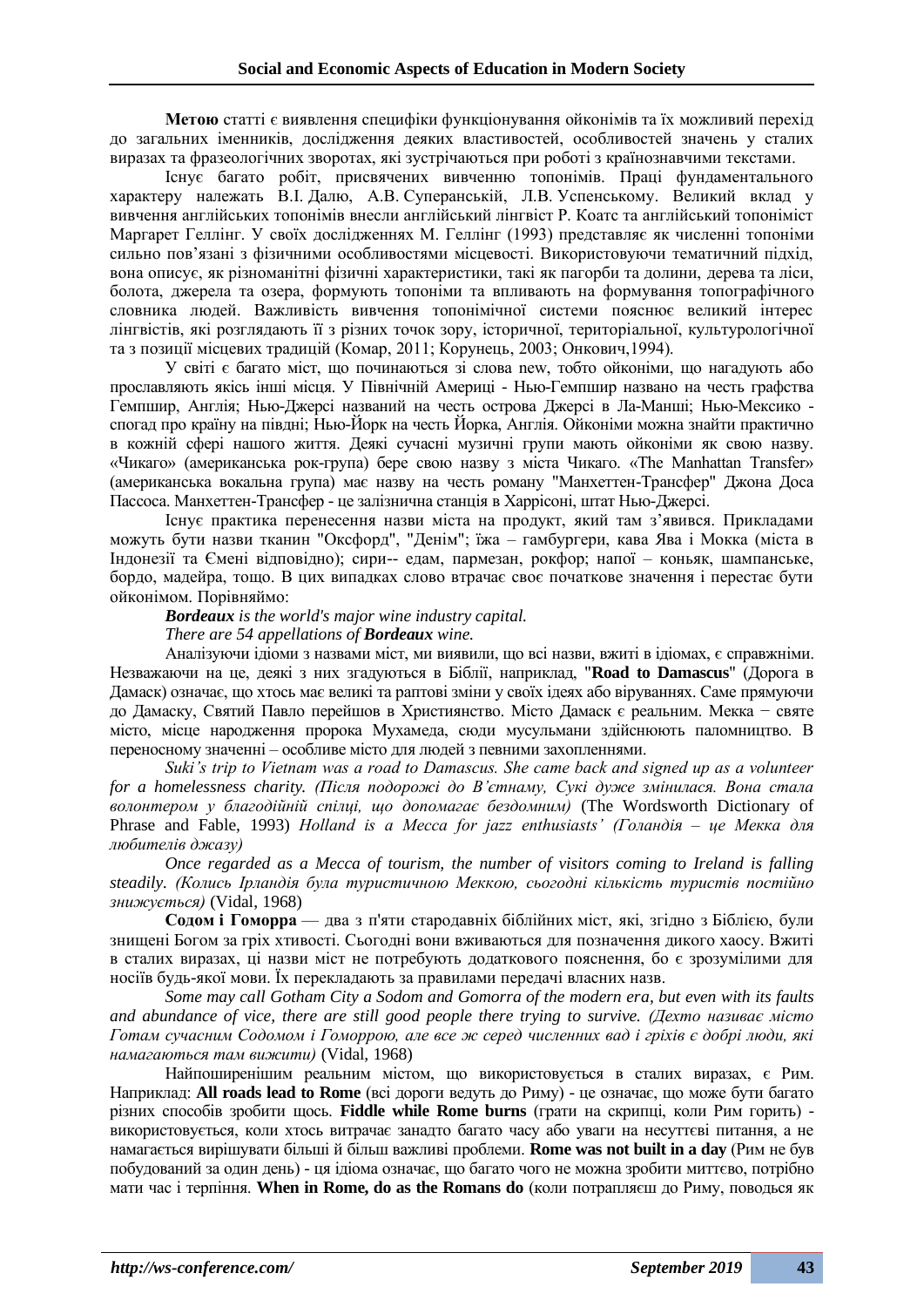римляни)- потрібно приймати закони і звичаї спільноти, в якій живеш. При перекладі таких ідіом перекладач орієнтується на мову перекладу і знаходить в ній відповідники.

*However, the discussion above clearly shows that "all roads lead to Rome" and that IP, just like tolerance generally, is subject to many checkpoints.(Проте, обговорення вище чітко показує, що "всі дороги ведуть до Риму", і що ІП, як і загальна толерантність, підпорядкована багатьом перевіркам).* (Show, 2016)

*Jon wants to take his Grade 6 trumpet exam next year, but he only started playing six months ago. Rome wasn't built in a day. He should take his time. (Джон хоче скласти іспит з гри на трубі за шостий клас, але ж він лише розпочав навчання півроку тому. Рим не за один день збудувався. Потрібен час).* (Show, 2016)

В наступних прикладах ми бачимо, що культурний характер ономастичних елементів впливає на можливість перекладу фразеологізмів. У багатьох випадках можуть спостерігатися відхилення в значеннях, якщо фразеологізм перекладається рідною мовою без ономастичного компоненту. Це стає великою проблемою, оскільки більшість фразеологізмів в англійській мові надзвичайно специфічні для культури. Багато ойконімів при перекладі ідіоми, частиною якої вони є, перекладаються описово:

*The Government, rather than address environmental issues, is content to fiddle while Rome burns. (Замість того, щоб вирішувати проблеми довкілля, уряд займається дрібницями).*

*As one analyst concluded, 'We should recall that Rome was not built in a day, and note in the context of the Gulf monarchies that reform from above is still a far preferable route to change than revolution from below. (Як сказав один аналітик: «Нам слід пам'ятати, що велику справу враз не зробиш, що реформи в країнах Перської затоки набагато бажаніший шлях до змін, ніж революція»).*

*'Where we come from, Jonathon, you have to be 21 to drink alcohol-but I say, when in Rome do as the Romans do!'(У нас, Джонатан, алкоголь дозволяється з 21 року- але я кажу, що тут свої правила і потрібно їх дотримуватись).* (Williams, 1961)

**Man on the Clapham omnibus –** звичайна людина з вулиці. За однією з версій вираз з'явився в 19-му столітті з висловлювання журналіста Вальтера Баххота "Громадська думка ... це думка лисого чоловіка в задній частині омнібуса", тобто, звичайного лондонського чоловіка.

*If you ask the man on the Clapham omnibus, he will typically think that things are getting better. (Запитай думку пересічної людини і отримаєш типову відповідь, що все покращується*). (McArthur, 2018)

**Meet one's Waterloo –** зазнати поразки. Біля Ватерлоо, в сучасній Бельгії, 18 червня 1815 року, відбувся битва, в якій Наполеон зазнав поразки.

*He met his Waterloo when he was challenged by the young contestant. (Він зазнав поразки, коли спробував змагатись з молодим конкурентом).* (Cox, 2016)

**To carry coals to Newcastle –** робити не потрібні речі. Ньюкасл довгий час був епіцентром видобутку вугілля в Англії.

*Although it might sound a bit like selling coals to Newcastle, exporting daffodils to Holland is exactly what bulb growers in Britain are now doing.*

*(Хоча експортувати нарциси до Голландії виглядає, як возити воду до моря, це саме те, чим займаються квіткарі, вирощуючи цибулини цих квітів ).* (Gelling, 1993)

**To send to Coventry** – покарати когось за недобросовісність або ігнорувати

Походження цієї фрази невідоме, хоча цілком ймовірно, що вона взята з "Історії повстання" та "Громадянських воєн", Едварда Гайда, який розповідає, що військо, яке охороняло Ковентрі, парламентську фортецю, було недружньо зустрінуте місцевими жителями.

*I'm not sure why Annie is angry at Sally, but she sent her to Coventry last night, and won't even look at her. (Не знаю, чому Енні сердиться на Салі, але вчора вона з нею не розмовляла і навіть не дивилась в її сторону).* (McArthur, 2018)

**Bristol-fashion and ship-shape** – все в повному порядку. A В 14 - 15 століттях місто Брістоль став другим (після Лондона) портом країни. На його верфях будували відмінні кораблі, які здійснювали багатомісячні плавання. Заслужена слава кораблів, побудованих в Брістолі, знайшла відображення в даному фразеологізмі.

*We were responsible for constantly keeping the vessel "ship-shape and Bristol fashion".* 

*(Нашим обов'язком було стежити за тим, щоб на кораблі все блищало).*

**Birmingham button** – фальшива монета. У 17 столітті в Бірмінгемі набуває широкого розмаху карбування фальшивих монет, а також виробництво дешевих, позбавлених смаку прикрас, що імітують справжні коштовності .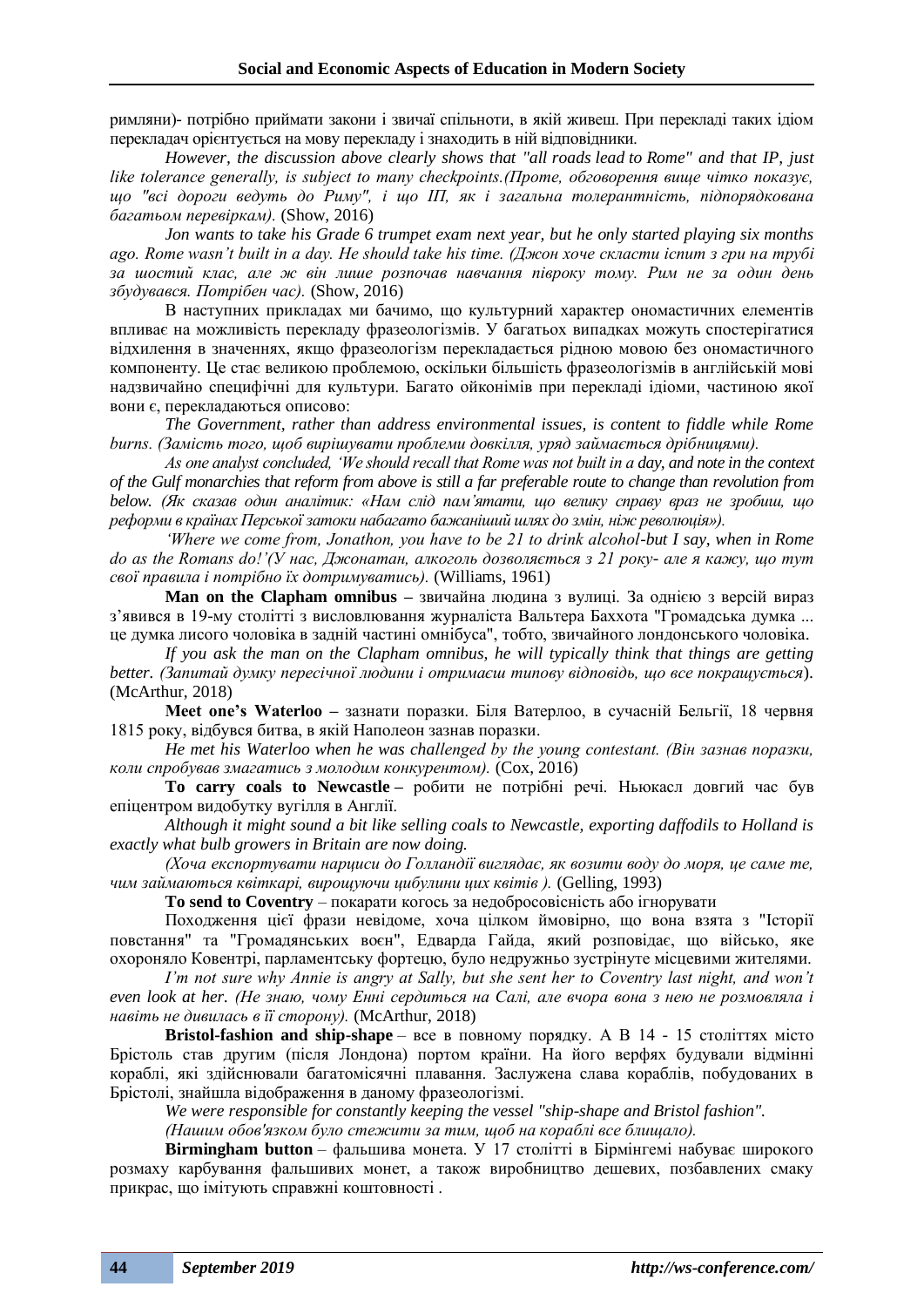*Most people...cared nothing about Birmingham, which they had heard of only as a dirty place where most of the Brummagem buttons came from. (Більшості людей ... не було ніякого діла до Бірмінгема, про який вони чули тільки, що це брудне місце, де роблять фальшиві гроші, так звані Бірмінгемські пенні).* (Show, 2016)

**See Naples and die** – Неаполь є найкрасивішим містом у світі, і коли ви бачили Неаполь, ви можете померти щасливими. Є біля Неаполя невелике містечко під назвою Морі, італійською перекладається як "померти", де тисячі жителів колись померли від черевного тифу та холери, так що цей вираз звучить як каламбур. Ця крилата фраза означає, що потрібно обов'язково побачити всі красоти Неаполя. Фраза є способом опису будь-якого чуда світу, яке варто відвідати. За її зразком з'явились "Побачити Париж (Рим / Лондон) і померти".

**New York minute –** обмаль часу**.** Вираз, схоже, зародився в Техасі в 1967 році. Це посилання на жахливі темпи життя жителів Нью-Йорка. Нью-Йоркер в одну мить робить те, на що техасець витратить хвилину.

*It only took a New York minute for the girl to decide to accept the part in the play. (Дівчині знадобилась лише секунда, щоб вирішити, чи грати цю роль).* (McArthur, 2018)

**To be full of Blarney / to talk Blarney** – лестити, вигадувати.

*This is all Blarney, what he says he never means. (Те, що він каже, все вигадки)*

**The Venice of the North** – В Європі існує три міста, які можуть зрівнятись красою з Венецією: Брюгге, Амстердам та Стокгольм.

*It is impossible to imagine St. Petersburg without watery waste of Neva River, numerous rivers, channels, canals piercing the North Venice forming the necklace of isles.* (Manser, 2019) *(Неможливо уявити Санкт Петербург без Неви-ріки, численних річок, каналів, що утворюють намисто з островів Північної Венеції).*

**The gnomes of Zurich** – Швейцарських банкірів називали так тому, що вони зберігали величезні скарби під землею, тобто в сховищах своїх банків. Назва має гумористичний характер.

*Customers used to be able to rely on the legendary discretion of the "gnomes of Zurich" but Swiss bank accounts are no longer as secret as many clients once assumed*. (Williams, 1961) *(Раніше клієнти могли покластися на легендарну банківську таємницю, проте сьогодні рахунки багатьох вкладників швейцарських банків не є секретом, як багато хто думає.*

'**Dunkirk spirit –** єдність, мужність. Цей вираз зявився після евакуації союзних військ через Ла-Манш на човнах, робочих баржах та цивільних кораблях при битві за Дюнкерк в 1940 році.

*Yorkshire flood victims showed the Dunkirk spirit as they battled the rising water.* (Manser, 2019) *(Постраждалі від повені у Йоркширі проявили мужність у боротьбі з водою, що прибувала).*

**A (wise) man of Gothman –** людина, робить дурниці.

Готам - населений пункт, що знаходиться недалеко від міста Ноттингем. Згідно з наявною версією, його жителі вирішили схитрувати і прикинутися божевільними , щоб уникнути сусідства короля Джона, який збирався побудувати недалеко від Готама замокфортецю. В результаті королівські посланці переконали короля залишити місто.

I have concluded that he is but a wise man of Gotham, and so I can't in good faith trust him to *run anypart of my business.*(Manser, 2019) *(Я зрозумів, що він може наробити дурниць, тому не можу довірити йому навіть частини бізнесу).*

**Go to Halifax, Go to Bath –** йди до дідька.

В місті Галіфакс діяв закон про смертну кару кожному, хто був викритий в крадіжці. Рішення суду виконувалось за допомогою механічного пристосування (Halifax Gibbet). Таким чином, вираз набув значення «вирушати на смерть, в пекло»

*Well, you and your case can go to Halifax .*(Manser, 2019) *(Йди до дідька зі своїми проблемами)*

**Paris is worth a mass** - Париж вартий меси, варто піти на компроміс заради очевидної вигоди; вираз приписується Генріху IV Бурбону, який нібито вжив його, коли відрікся від протестантской релігії і прийняв католицтво, щоб вступити на французький престол.

*If Paris was worth a mass, Laurel House was worth a dinner jacket. (Якщо Париж був вартий меси, то Лорел-Хаус, безумовно, був вартий смокінга.)* (Chambers dictionary of idioms: English-Ukrainian semibilingual, 2002)

**From here to Timbuktu** Фраза часто використовується для опису деяких віддалених, важкодоступних міфічних місць, які не є справжніми.

*They say that if you don't shut-up and listen they'll send you to Timbuktu.* (Manser, 2019) *(Якщо ти не замовкнеш і не почнеш слухати, то вони пошлють тебе до дідька).*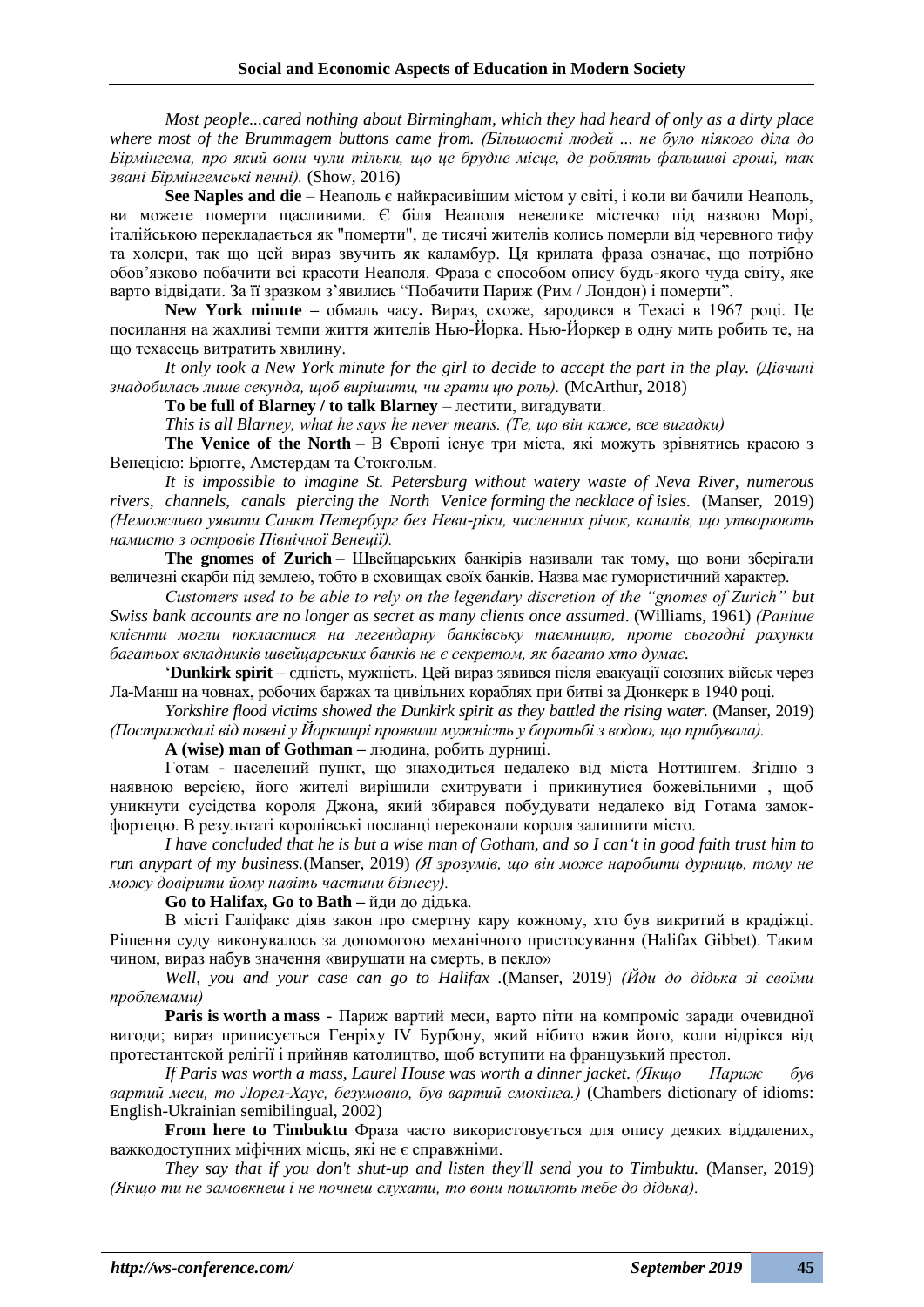**Висновки.** Специфіка ойконімів полягає в тому, що вони несуть інформацію значно ширшу за лінгвістичну, дозволяють заповнювати прогалини в дослідженнях. За результатами ми зробили висновки про те, що релігія, міфологія та засоби масової інформації найбільше впливають на мову. Ойконіми як підклас не лише займають вагому частку топонімів, називаючи місця поселення людей. Вони широко вживаються як загальні іменники, а також як частина сталих виразів, несучи в собі історичний, географічний, етнографічний та інші аспекти.

Ми вважаємо, що фразеологізми та ідіоми, що включають ойконіми є корисними для тих, хто вивчає англійську мову, так як вони збагачують мову і служать для точного вираження думок, а вивчення їх етимології є багатим матеріалом, оскільки генетично вільні словосполучення описують певні звичаї, традиції, особливості побуту і культури, історичні події та багато іншого для пізнання країни, мова якої вивчається.

#### **REFERENCES**

- 1. *Chambers dictionary of idioms: English-Ukrainian semibilingual* (2002) Kiev: Vseuvyto (475 p).
- 2. Cox, K. (2016) *Twenty English idioms*.Retrieved from https://yp.scmp.com/education/examtips/article/104491/20-english-idioms-about-people-and-places-help-you-write-better
- 3. Gelling, M. (1993) *Place-names in the Landscape*. Weidenfeld & Nicolson History.New edition (320 p.)
- 4. Komar, L. (2011). *Svitospriyniattia fraseologichnoyi odynytsi* [The Perception of the Phraseological Unit]. Issue 1(72). Drogobych: Molod i rynok. (pp.128-132) [in Ukrainian].
- 5. Korunets, I. (2003). *Teoriya i praktyka perekladu. Aspektniy pereklad.* [The Theory and Practice of Translation. Aspect Translation].Vinnytsia: Nova Knyga. 448 p.[in Ukrainian].
- 6. MacArthur,T., Lam McArthur, J., Fontaine, L (Comps.) (2018) *The Oxford Companion to the English Language* (2 ed.). OUP (520p)
- 7. Mansor, M. (2009) *The Facts on File Dictionary of Allusions.* NY: Facts on File. Retrieved from
- 8. https://epdf.pub/the-facts-on-file-dictionary-of-allusions-writers-library.html
- 9. Onkovytch, G. (1994). *Fraseologizmy yak natsyonalno-kulturniy component ukrayinoznavstva* [Phraseological Units as a National and Cultural Component of Ukrainian Studies].Dyvoslovo.(pp.12-16) [in Ukrainian].
- 10. Shaw, B. (2016) *The Intelligent Woman's Guide to Socialism and Capitalism*.Yorkshire Post. Retrieved from https://www.yorkshirepost.co.uk/news/latest-news/daffodils-take-root-as-british-growth-industry-1-2540149
- 11. Williams, G. (1961) *The law of negligence* (from an article in *The Listener,* February 2nd, 1961). EAP Reading. Retrieved from www.uefap.com/reading/exercise/ess1/williams.htm
- 12. The Wordsworth Dictionary of Phrase and Fable (1993). London: Wordsworth Edition
- 13. Vidal, G. (1968) Washington, D. C, part I, ch. 1. Retrieved from https://www.amazon.com/Washington-DC-G-Vidal/dp/B001QCJSWW 1968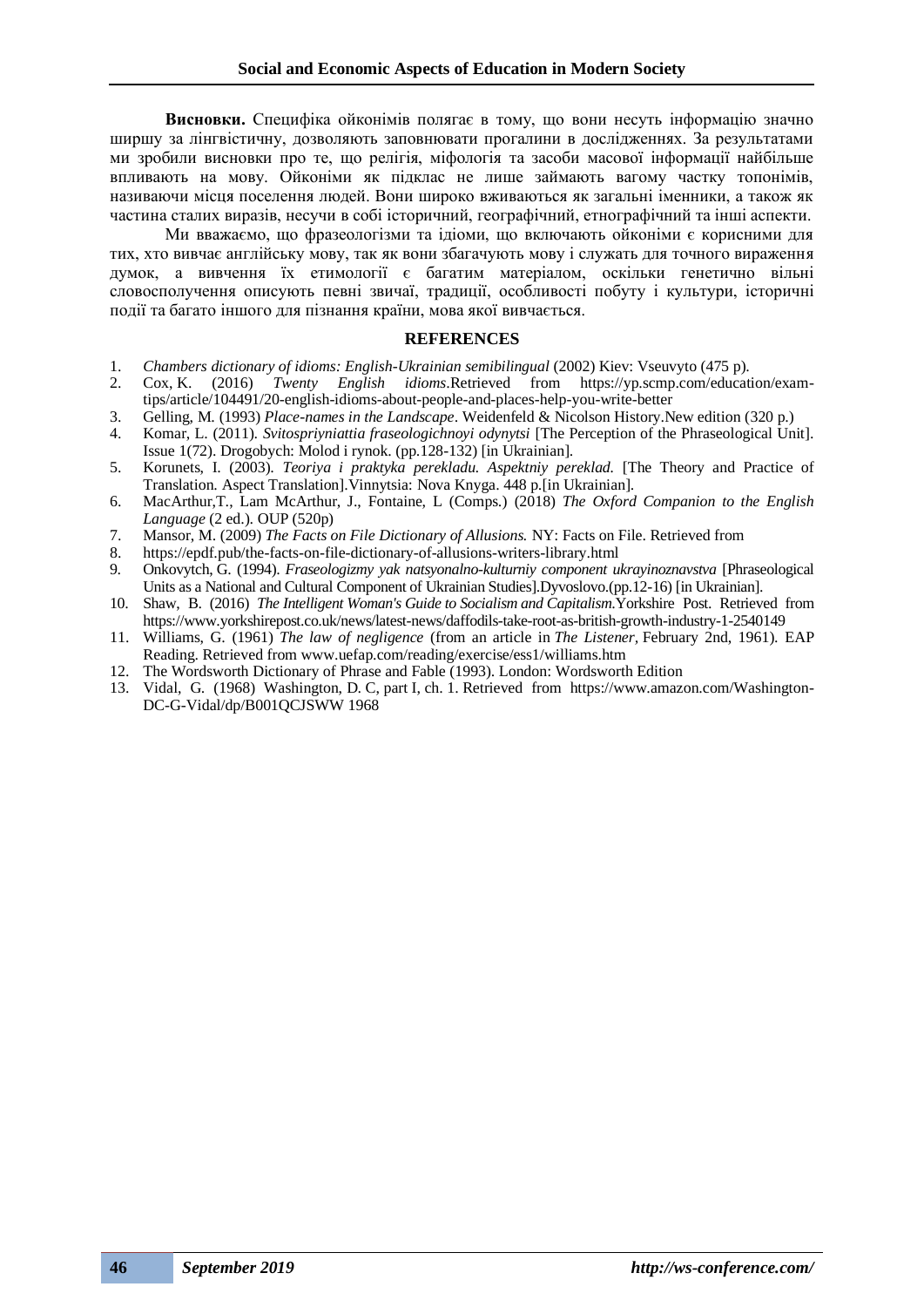### *PHILOLOGY*

### **МЕХАНИЗМЫ ТРАНСФОРМАЦИИ ЯЗЫКОВЫХ ЕДИНИЦ В ОНОМАСТИЧЕСКИЕ ЗНАКИ (на материале узбекского языка)**

*Шохжахон Каримов, докторант кафедры узбекского языкознания Самаркандский государственный университет, Узбекистан*

*Abstract. The essence of language is that it is the most effective means of communication in human society. Such a special "severity" of the language function requires that the elements of the language system must also have universal properties that are able to express and convey information. Therefore, the structure and orderliness of the language system is the basis for the transmission of information through semiotic characters. The transition of common nouns into the number of proper names and, in connection with this transfer, the loss and acquisition of old and new linguistic (semiotic) features is a clear example of the permanence of changes in a linguistic sign.*

*With the transition of proper nouns into common nouns, common nouns into proper, a violation of the usual subject-word associations occurs: the proper name takes on a broader meaning, losing its specificity, the common name, on the contrary, narrows the meaning, losing the fuzziness of conceptual connections. The origin of toponyms and anthroponyms from among ordinary language signs is associated with the transition of common nouns into the category of proper names. When converting proper nouns into common nouns, there is a saving in linguistic means - one word denotes a class of homogeneous objects.*

*Keywords: language system, transformation, language sign, toponyms, anthroponyms, common nouns, proper nouns.*

**Введение.** Сущность языка состоит в том, что он является самым эффективным средством общения людского общества. Такая особая «тяжесть» функции языка требует, что элементы языковой системы должен также обладать универсальными свойствами, которые способны выражать и передать информацию. Следовательно, устройство и упорядоченность языковой системы есть основой для передачи информации через семиотические знаки. А существования языковой системы обусловливаются тем, что ее элементы образуют своими отношениями друг с другом новые структуры с соответствующими значениями. Структура без элементов не существует, она не возникает из ничего, но в целях изучения структуру можно абстрагировать от элементов.

Существование внутренних взаимосвязей между элементами языка осознавалось лингвистами с давних времен. Об «организме» языка и взаимосвязи, и взаимозависимости языковых единиц и уровней писал основоположник теоретического языкознания В. Гумбольдт. Гетерогенность языковых единиц и описание «организма» языка с свойственному ему парадигмами хорошо были определены компаративистами, а также структуралистами 19-го и начало 20-века. Но утверждение, что язык – система знаков, и мысль о необходимости изучать внутреннее устройство этой системы принадлежат Ф. де Соссюру. «...Язык есть система, все элементы которой образуют целое, а значимость одного элемента проистекает только от одновременного наличия прочих...», - писал Ф. де Соссюр<sup>1</sup>.

Важным вопросом для языкознания в течении длительного времени являлось изучение механизма трансформации разных языковых элементов в ономастические знаки, в том числе в топонимы и антропонимы. В свою очередь, проблема тесно связана с трансформацией имен нарицательных (ИН) в именах собственных (ИС). Переход ИН в числа ИС и в связи с этим трансфертом потеря и приобретения старых и новых языковых (семиотических) особенностей явный пример перманентности изменений языкового знака.

### **Статус ИН и ИС в лексической системе языка и их взаимоотношения**

Современное языкознание установило следующие моменты трансформации ИН на ИС:

1. ИС возникают на основе ИН, т.е. имя собственное - это вторичное название данного предмета, дополняющее и уточняющее первичное, нарицательное, и служащее для различения

<sup>1</sup> Соссюр Ф. де. Труды по языкознанию.- М., 1977, с. 147.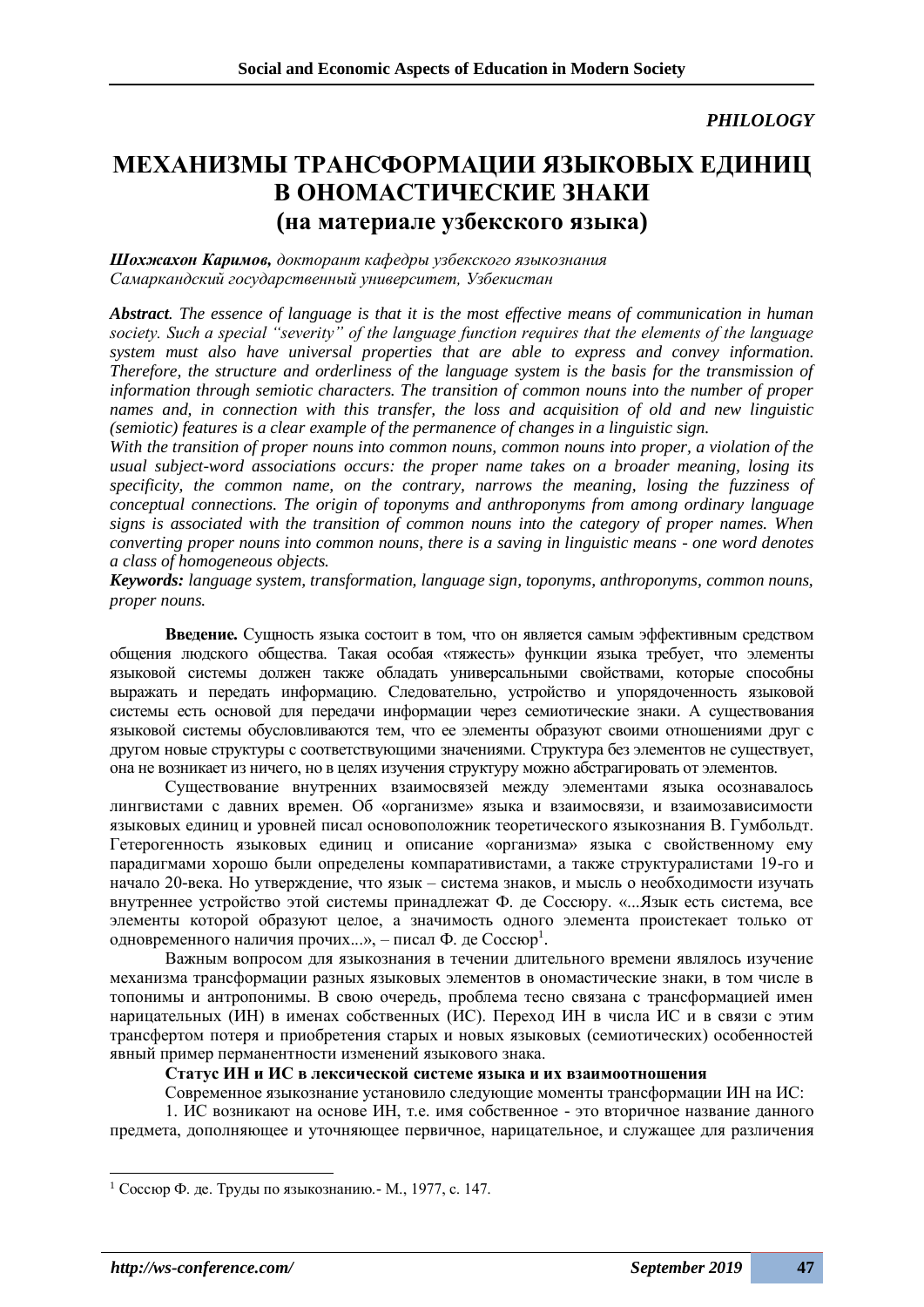известных подобных предметов друг от друга<sup>2</sup> Если тот или иной предмет имеет ИН, он отнюдь не обязательно имеет еще и ИС. Если же известно, что у данного предмета есть ИС, у него обязательно есть и нарицательное. ИС призвано служить именам нарицательным в качестве дополнителя и уточнителя, например шоир/ таржимон/ ношир Эркин Вохидов *'поэт, переводчик и издатель Эркин Вахидов'.*

2. ИС будучи нейтральными знаками (элементами) в смысловом отношении, не раскрывают никаких признаков, свойств предмета, которые обозначают: «Они (ИС) называют предмет, не приписывая ему никаких свойств»<sup>3</sup> A также: «...современные нам географические названия, как и другие имена собственные, не отражают никаких или почти никаких свойств именуемых объектов»<sup>4</sup> . Соответственно, цель ИС - называть, идентифицировать, а не давать характеристику.

3. По-разному у апеллятивов и онимов решается проблема выбора названия. ИН выбирается из синонимического ряда, главным образом, в стилистических целях (для передачи авторского замысла или во избежание повторов). Имя собственное выбирается из числа известных или создается вновь. Процессы апеллятивации имен собственных (топонимов и антропонимов) и онимизации имен нарицательных показывают, что в языке происходит постоянное взаимодействие между именами нарицательными и собственными. Если индивидуальность именуемого объекта становится неочевидной, наблюдается тенденция перехода собственного имени в нарицательное (в языке вообще или в данной речевой ситуации). В таком случае можно говорить об апеллятивации собственного имени, его деонимизации.

4. В языке также имеет место прямо противоположный процесс. Если именуемый нарицательным именем объект становится определенным и конкретным, возрастает вероятность его перехода в имя собственное. Такой переход называется онимизацией. В большинстве случаев в основе онимизации и апеллятивации лежит семантическая деривация. Апеллятивация наблюдается в случае, если: а) денотат имени собственного приобретает достаточную известность у всех членов определенного языкового коллектива; б) нарушается связь имени с одним определенным денотатом и делается типичным для многих чем-либо похожих друг на друга объектов, поселений и т.п. При этом, порывая с одним понятием, слова связываются прочной логической связью с другими понятиями. Чтобы установить такую связь, имя собственное должно обрести определенную долю интеллектуальной информации. Насыщение имени собственного такой информацией и приводит к его постепенной апеллятивации<sup>5</sup>. Этот процесс может проходить естественным (довольно длительным) и искусственным путем.

5. При переходе имен собственных в нарицательные, имен нарицательных в собственные, происходит нарушение обычных предметно-словесных ассоциаций: имя собственное приобретает более широкое значение, утрачивая конкретику, имя нарицательное, напротив, сужает значение, теряя нечеткость понятийных связей. Происхождение прозвищ связано с переходом имен нарицательных в разряд имен собственных. При переходе имен собственных в нарицательные наблюдается экономия языковых средств - одно слово обозначает класс однородных предметов<sup>6</sup>.

Как видно, обобщение и индивидуализация составляют основное различие, предопределяющее специфику нарицательных и собственных имен. Оно находится в области семантики и касается сущности, характера значения тех и других, определяет собой различие в объеме и структуре их лексического значения. С помощью апеллятивов осуществляется реализация основной семантической функции - функции обобщения, то есть подведения под общий класс единиц.

Это относится ко всем разрядам ономастикона и, прежде всего, к главной, наиболее представленной в языке подсистеме — антропонимической. Она органично входит в систему

https://core.ac.uk › download › pdf (August, 2019)

<sup>&</sup>lt;sup>2</sup> Суперанская А.В. Общая теория имени собственного. - Москва: Наука, 1973, с.25.

<sup>3</sup> См.: Мельникова Ю.Н., Шигорева Е.С.Статус имен собственных в лексической системе (в сопоставлении с именами нарицательными) //Апеллятивы (имена нарицательные, ИН) и онимы.

<sup>&</sup>lt;sup>4</sup> См.: Суперанская А.В. Общая теория имени собственного. -Москва: Наука, 1973, с.23.

 $5$  Хвесько Т.В. Семантические и функциональные особенности топонимов.

https://cyberleninka.ru/article/v/semanticheskie-i-funktsionalnye-osobennosti-toponimov (August, 2019) <sup>6</sup> Переходные явления в лексико-грамматических разрядах имен существительных.

https://studbooks.net/1193819/literatura/perehodnye\_yavleniya\_v\_leksiko-

grammaticheskih\_razryadah\_imen\_suschestvitelnyh (August, 2019).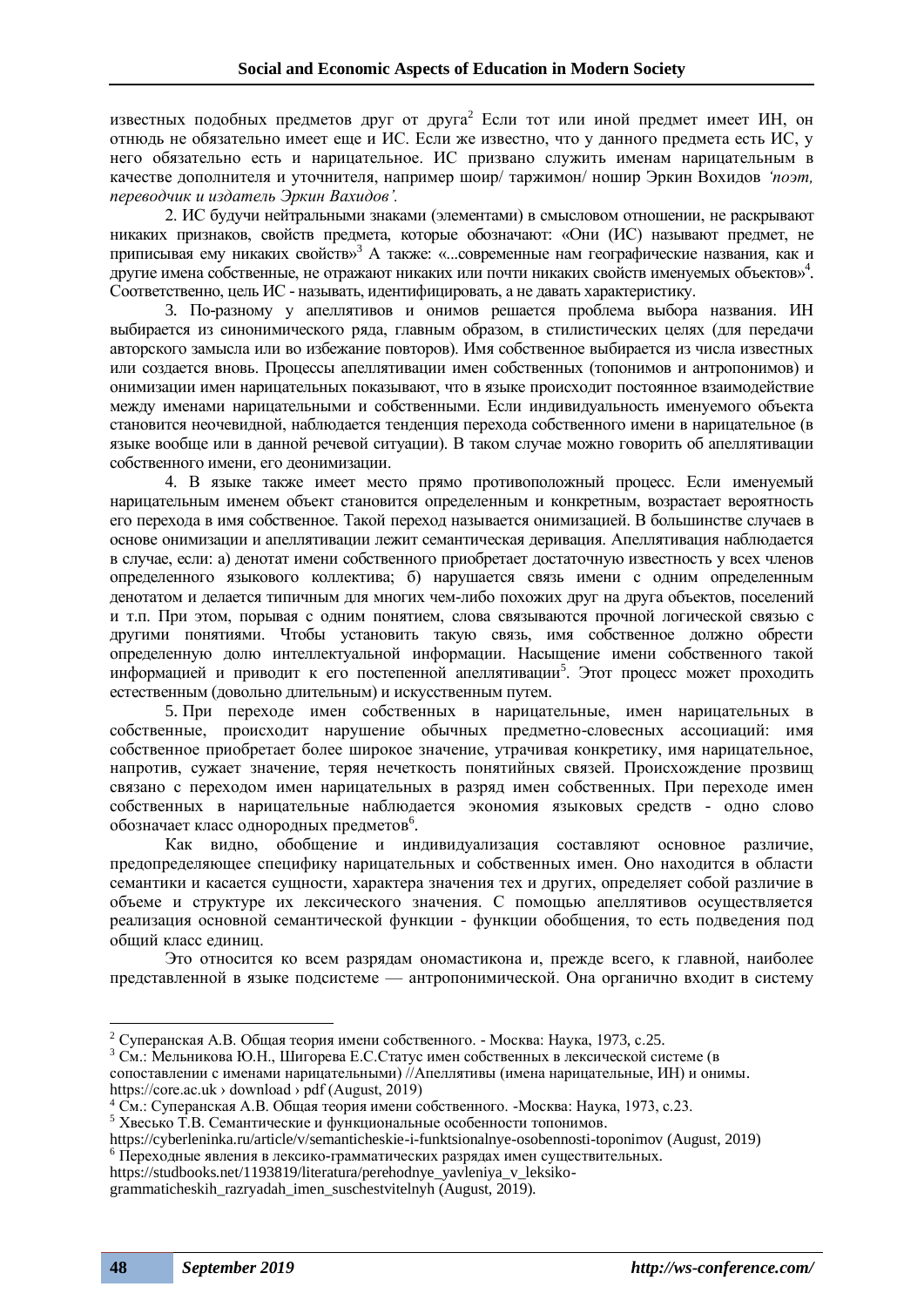языка и подчиняется его законам. В то же время ономастическая подсистема имеет свои специфические особенности<sup>7</sup>.

Исходя из того, что ИН и ИС в языке выполняют общие функции: коммуникативную и гносеологическую, часто ИН, используемые в функции индивидуализации, переходят в разряд ИС, и наоборот: ИС, выполняющие функции классификации, или обобщения, переходят в разряд ИН.

Миграции имен из одной лексической категории в другую вызывает изменение сигнификативного значения, что создает возможность употреблять их в другом контексте. Национальная специфика ИС определяет безэквивалентность, то есть в большинстве случаев непереводимость на другие языки, высокую устойчивость онима при лингвистических преобразованиях текста. Иным является и распределение ИС по функциональным стилям: не существует текстов, состоящих из одних ИС, и наоборот, многочисленны типы текстов, составленных из одних апеллятивных единиц<sup>7</sup>.

### **Механизмы и случаи трансформации ИН в ИС**

Имя нарицательное переходит в имя собственное, когда оно становится наименованием единичного явления, что позволяет выделить его из других, однородных с ним: *«Миллий тикланиш»* - название политической партии, *Момиқ* (Пушистый) - кличка кота, *Искандаркўл*название озера. В этом случае имена собственные часто сохраняют часть значений имени нарицательного. Например, не видя кота по кличке Момиқ, уже по одному его прозвищу мы можем предположить, что он имеет пушистого шерста. Отсюда особая выразительность таких имен собственных, которые не полностью потеряли связь с именами нарицательными. По отношению к ним они являются омонимами.

Имя собственное становится нарицательным, если им обозначается целый класс однородных явлений (например, именами своих изобретателей названо оружие: *Бешотар* (Пятизарядный), *Думбула* (Двухзарядный), Наган. Если с именем собственным (обычно с именем литературного героя, иногда с именем исторического деятеля) связываются какие-то типические черты, свойственные целому кругу лиц, такое имя собственное употребляется как экспрессивное название носителя этих характерных черт: *Афанди* – умник и хитрец; *Мажидиддин* – интриган, беспринципный бюрократ. Некоторые из таких имен окончательно перешли в разряд нарицательных: саховатпеша (меценат) - богатый покровитель искусства, устоз (ментор) - наставник и т.п.

Особую группу собственных имен представляют слова, являющиеся названиями сортов, марок, типов изделий: *«Равон»* (беглый), *«Нексия»* (марки автомобилей); *«Кара-Кум», «Урток»* (сорта конфет) и т.п. Эти слова тоже служат для выделения, но не единичных предметов (как прочие имена собственные), а группы предметов, имеющих свои отличительные признаки.

Своеобразие значения собственных существительных отражается в их морфологических особенностях; эти существительные не имеют соотносительных форм числа: они употребляются либо только в ед. (*Ташкент, Нурата, Амударья*), либо только во мн. числе *(Беклар, Еттиўгил, Найманлар).*

Иногда имена собственные употребляются в форме мн. числа. Это происходит при обозначении группы лиц или предметов, имеющих одинаковые имена, фамилии, названия (*Синфимизда учта Каримовлар бор* - в нашем классе три Каримовы; *Марҳаматлар -Марҳамат тумани ва шаҳри* — район и город Мархамат), или при наименовании лиц, находящихся в родственных отношениях (*ака-ука Воҳидовлар, эр-хотин Саломовлар, Толиповлар оиласи*). Также форма мн. числа собственных существительных может использоваться как название лиц, имеющих общую черту (Отабеклар, Кумушлар, Тамарахонимлар). В этом случае имена собственные сближаются по значению с нарицательными.

Собственные существительные могут переходить в разряд нарицательных, при этом они приобретают обобщенное значение, свойственное нарицательным существительным. Такой переход осуществляется в результате переноса признаков одного предмета на другой на основе их сходства или смежности (метонимический перенос). Напр., Полвон (человек отличавшегося необыкновенной физической силой) — полвон (человек, обладающий громадной физической

<sup>&</sup>lt;sup>7</sup> Хвесько Т.В. Семантические и функциональные особенности топонимов.

https://cyberleninka.ru/article/v/semanticheskie-i-funktsionalnye-osobennosti-toponimov (August, 2109)  $7$  Бондалетов В.Д. Русская ономастика. — М.: Наука, 1983.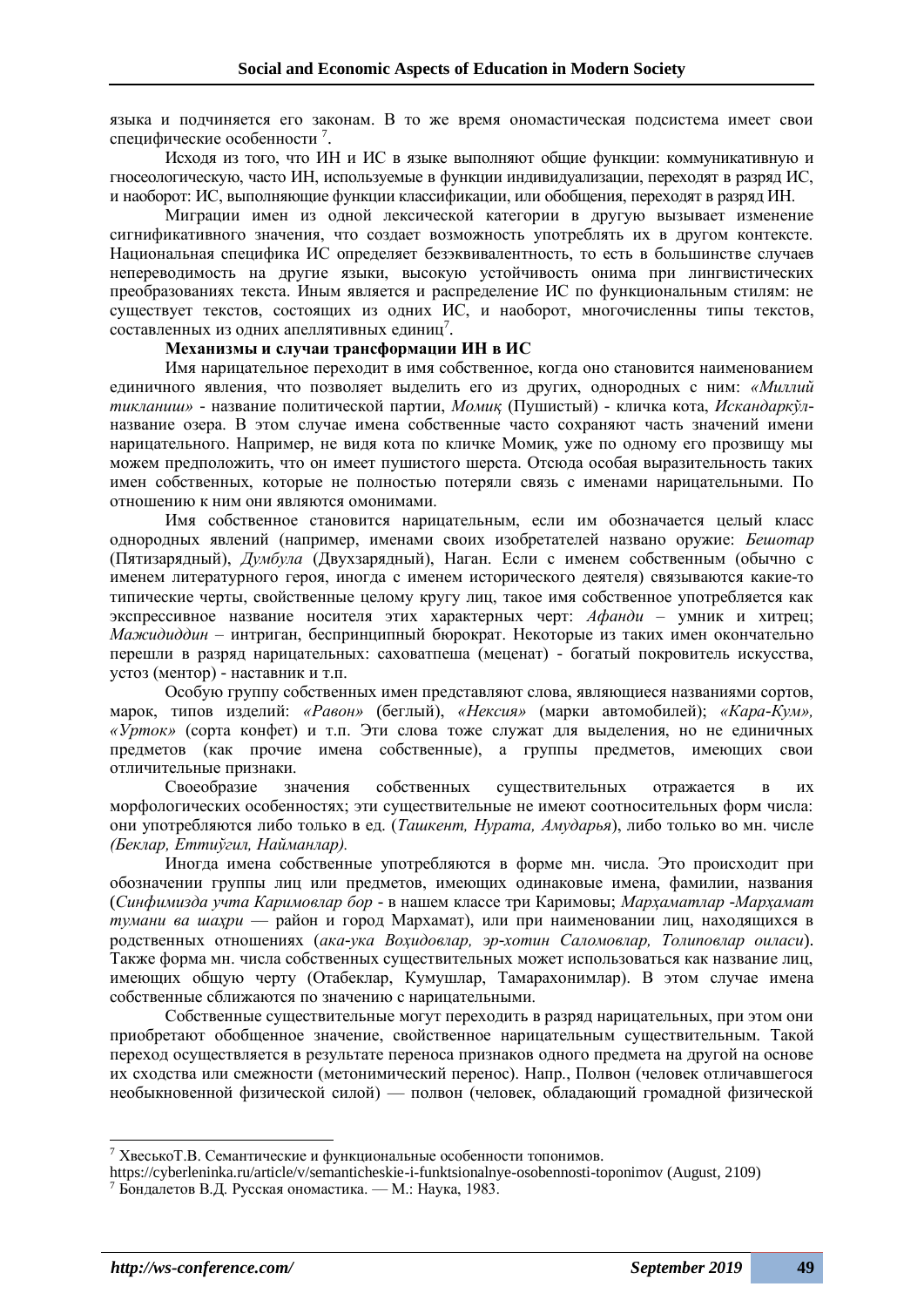силой и атлетическим телосложением); Ризамат (узбекский агроном-селекционер) — ризамат (сорт виноградника, названного в честь селекционера Ризамата Мусамухамедова).

Разряд собственных имен также пополняется за счет нарицательных: *тарози* (прибор) — *Тарози буржи* (созвездие), *Бургут* (птица) — *Бургутлик* (город), *довул* (природное явление) — *«Довул»* (имя собственное), *бўри* (волк) — *Бўриев* (фамилия). При переходе нарицательного существительного в собственное, как и при переходе имени собственного в нарицательное, меняется значение слова: название класса предметов становится названием отдельного предмета.

В отличие от нарицательных, собственные существительные редко включаются в обычные толковые словари, они обычно представлены в специализированных словарях имен собственных (словарях географических названий, словарях личных имен и т. п.). Состав собственных имен в языке и их историю изучает лингвистическая дисциплина ономастика.

Между нарицательными и собственными именами нет непереходимой грани: качественно отличаясь друг от друга, они могут претерпевать такие изменения, которые превращают нарицательное имя в собственное и, наоборот, собственное имя в нарицательное. Так, узбекские личные имена *Умид, Муҳаббат, Санъат* возникли на основе нарицательных имен существительных *умид, муҳаббат, санъат* (надежда, любовь, искусство). Большая часть имен, заимствованных русским языком из арабского, персидского и других языков, была создана в этих языках из слов нарицательных: *Толиб -* от араб. *толиб* - 'студент', *Садоқат* поарабски значит 'верность', *Ҳаким* по-арабски 'лечитель' и т. д.

**Выводы.** Таким образом, при переходе имен собственных в нарицательные, имен нарицательных в собственные, происходит нарушение обычных предметно-словесных ассоциаций: имя собственное приобретает более широкое значение, утрачивая конкретику, имя нарицательное, напротив, сужает значение, теряя нечеткость понятийных связей. Происхождение топонимов и антропонимов из числа рядовых языковых знаков связано с переходом имен нарицательных в разряд имен собственных. При переходе имен собственных в нарицательные наблюдается экономия языковых средств - одно слово обозначает класс однородных предметов. Так как экономия речевых средств является одним из движущих сил языковой эволюции и стилизации лингвистических единиц. Поэтому можно сказать, что механизмы трансформации языковых единиц в ономастические знаки разнородны и многогранны, их можно найти на любом уровне языка и речи.

#### **ЛИТЕРАТУРА**

- 1. Бондалетов В.Д. Русская ономастика. М.: Наука, 1983. -386 С.
- 2. Мельникова Ю.Н., Шигорева Е.С.Статус имен собственных в лексической системе (в сопоставлении с именами нарицательными) //Апеллятивы (имена нарицательные, ИН) и онимы. https://core.ac.uk > download > pdf (August, 2019)
- 3. Переходные явления в лексико-грамматических разрядах имен существительных. https://studbooks.net/1193819/literatura/perehodnye\_yavleniya\_v\_leksiko-
- grammaticheskih\_razryadah\_imen\_suschestvitelnyh (August, 2019). 4. Соссюр Ф. де. Труды по языкознанию. - М., 1977. - 488 С.
- 5. Суперанская А.В. Общая теория имени собственного. Москва: Наука, 1973. 366 С.
- 6. ХвеськоТ.В. Семантические и функциональные особенности топонимов. https://cyberleninka.ru/article/v/semanticheskie-i-funktsionalnye-osobennosti-toponimov (August, 2019)